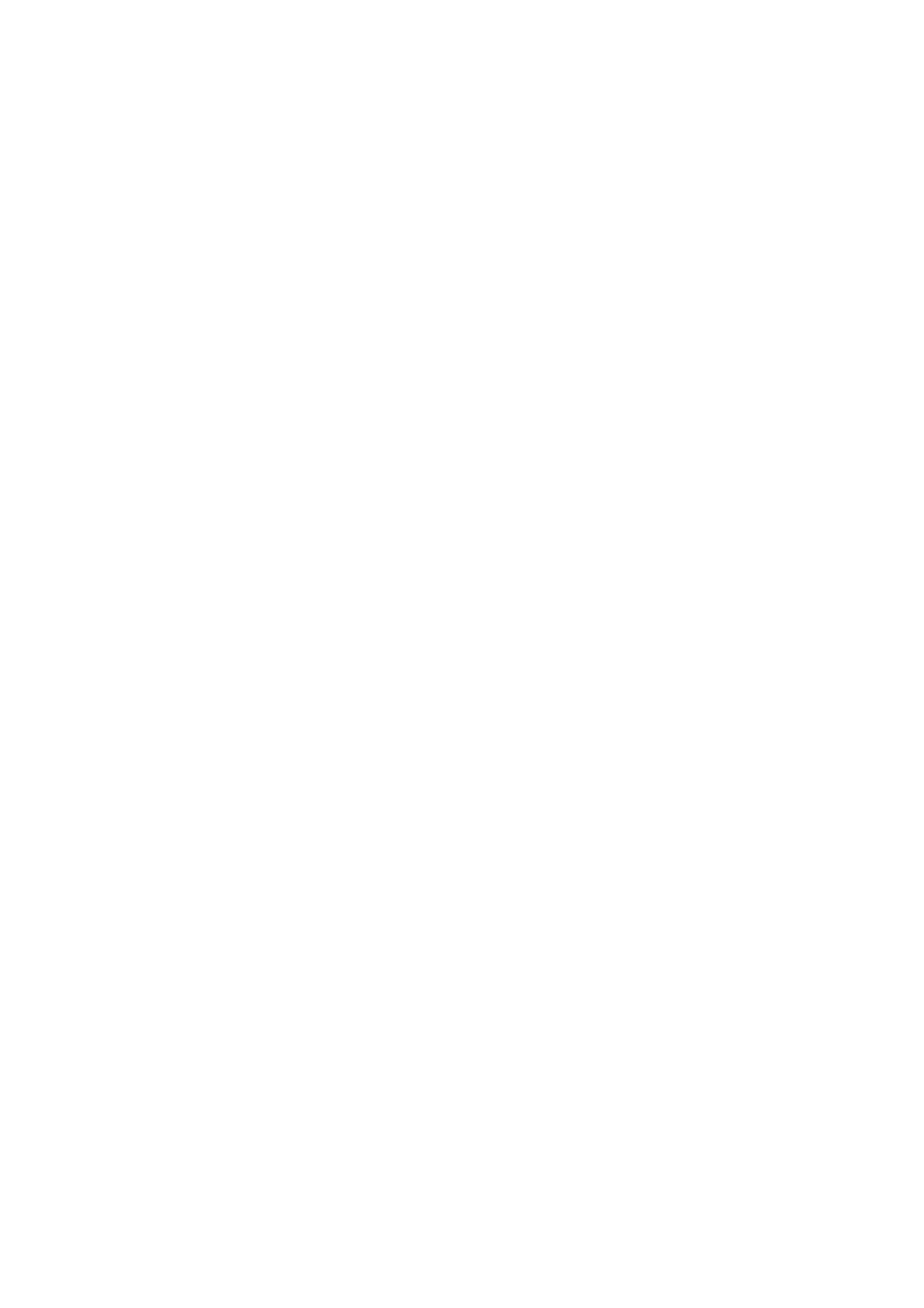## Executive Summary

## **Introduction**

This project was commissioned by a group of Brisbane-based community and neighbourhood centres to analyse the role of these centres responding to local needs and issues including Brisbane's flood crisis.

The participating centres<sup>1</sup> are:

- o Acacia Ridge Community Support Inc
- o Benarrawa Community Development Association
- o Communify
- o New Farm Neighbourhood Centre
- o Sherwood Neighbourhood Centre
- o West End Community House
- o Yeronga Flood Recovery Centre.

The project methodology included the following:

- $\circ$  the development and administration of a structured interview<sup>2</sup> with key stakeholders from each participating centre
- $\circ$  the collection of case studies about the work of centres
- $\circ$  the compilation of a brief literature review about the role of community development and community centres with a focus on outcomes
- $\circ$  a workshop with participating agencies to consider and analyse the report findings and contribute to recommendations
- $\circ$  a final report and consultation report as a basis for communication with government and other key stakeholders.

This report analyses:

- o the role and purpose of community and neighbourhood centres in Australia
- $\circ$  the range of activities and programs undertaken by community and neighbourhood centres
- $\circ$  the nature of the relationship between these centres and their constituencies
- $\circ$  themes and consistencies in the approach to working with people in local communities
- $\circ$  the role that community and neighbourhood centres played before, during and after the floods
- o resource implications of neighbourhood/community level work generally and in the context of disaster response and recovery.

Community and neighbourhood centres operate in a localised way to respond to a range of issues and opportunities. They have capacity for flexibility and responsiveness and to shift priorities and resources as new needs emerge. They work in ways that engage local people in local solutions and as such play a critical role in community capacity building.

National and state level research into the role of community and neighbourhood centres demonstrates they provide wide ranging activities and programs targeting diverse stakeholder groups. In most instances, they also undertake community development work focussed on reducing isolation, increasing engagement and building social cohesion.

 $\overline{\phantom{0}}$ 

 $1$  These Centres are described more fully in section 3 and also in Appendix 2.

 $2$  The interview is available in Appendix 1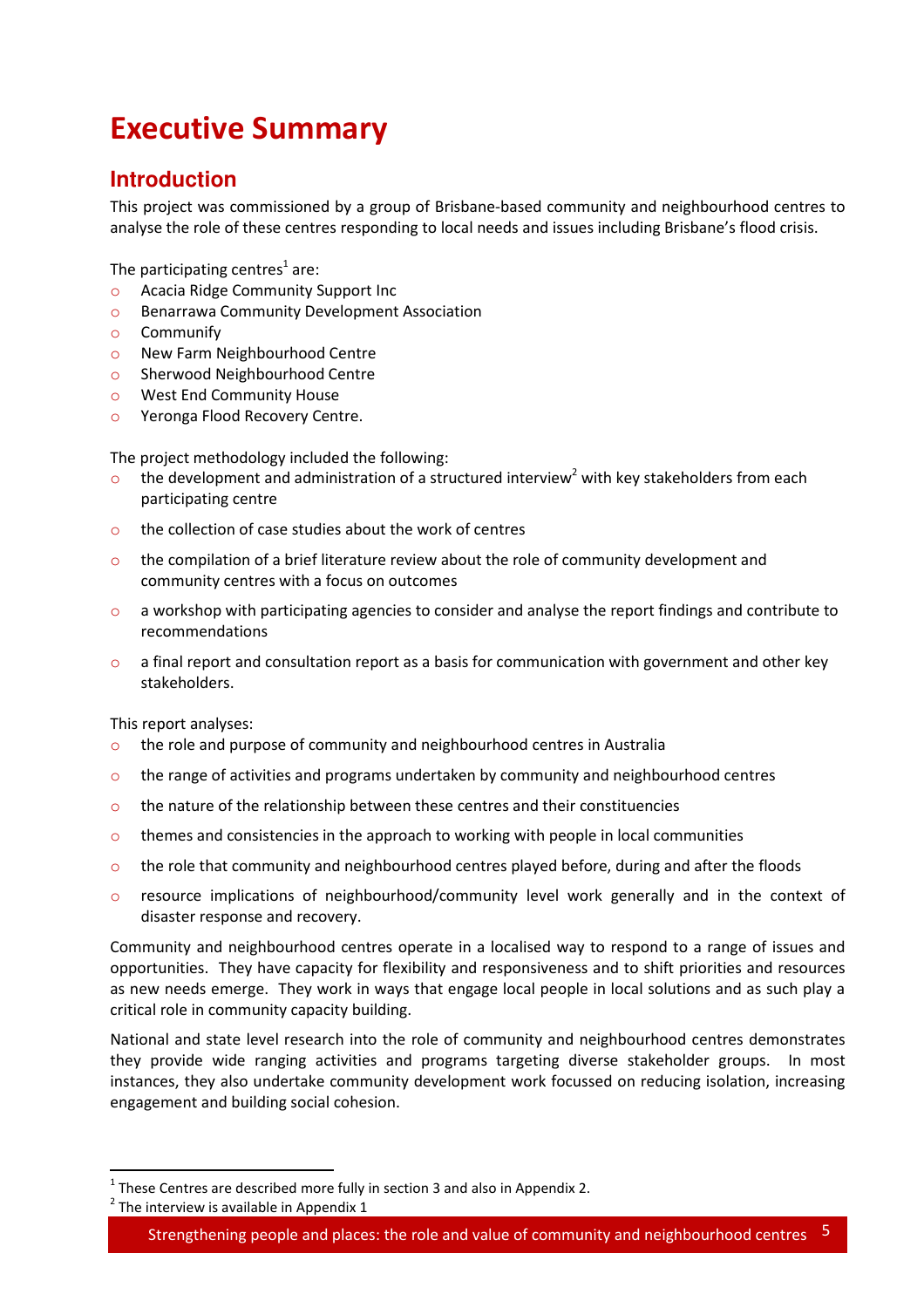The centres participating in this study provide a range of services, activities and opportunities to local people. In the case of the recent flood crisis, the centres brought deep local knowledge, extensive networks, existing volunteer capacity and locally based infrastructure all of which played a role in the immediate and ongoing recovery period. All of these capacities continue to play a significant role in meeting the needs of flood affected households and businesses as the quest for full recovery continues.

Yet centres have struggled over time for sufficient levels of core funding, a struggle made more apparent as they strive to meet significant and continuing local needs. This report explores the wider role of community and neighbourhood centres, provides tangible examples of the role they are playing in flood recovery and considers their capacity to address a range of local needs, issues and opportunities into the future.

The findings raise the prospect that poor levels of core funding place at risk the full scope of what community and neighbourhood centres could be doing to prevent isolation, link people to services and resources, and build stronger places of belonging capable of rising to any challenge, including crisis situations like Queensland's floods. Community and neighbourhood centres emerge as a cost effective option for government, and operate within a positive paradigm focussed on people's strengths and their potential to help each other thus reducing dependency on other forms of service delivery.

## **About community and neighbourhood centres**

This report highlights significant consistency in the activities and programs of the participating centres with wider available data about community centres throughout Australia.

In a national survey of community centres, the following key characteristics were observed:

'While varying in size and focus, a shared characteristic of centres across all states is that they subscribe to a community development focus by responding to grass roots demands (Australian Neighbourhood Centres and Houses Association (ANHCA), 2009). Most utilise a community management model, which means they are community owned and managed (through volunteer committees). In other words, people 'are involved in defining and taking action on the issues that affect them' (Tett, 2005:126)'.

Rooney, 2011:5

Another characteristic of centres is generally that their focus is spatially defined with a 'strong identification or embedding within a particular geographical area, region and/or community' (Rooney, 2011:5). Centres themselves are also a 'place', sometimes a house although the work of centres generally also happens in a wide range of different spaces and locations across a place.

Izmir et al (2009:iii) highlight the flexibility of these centres in responding to local need which is relevant to an analysis of their role in flood response and recovery:

'The research shows that neighbourhood centres form a key element of the social infrastructure of disadvantaged communities. The infrastructure provided by the centres can be quickly mobilised, expanded or readjusted to respond to local needs, emerging issues or opportunities."

Centres were usually funded from a combination of sources including:

- o federal government
- o state government
- o local government
- o other grants
- o philanthropic funds
- o corporate sponsorship
- o membership fees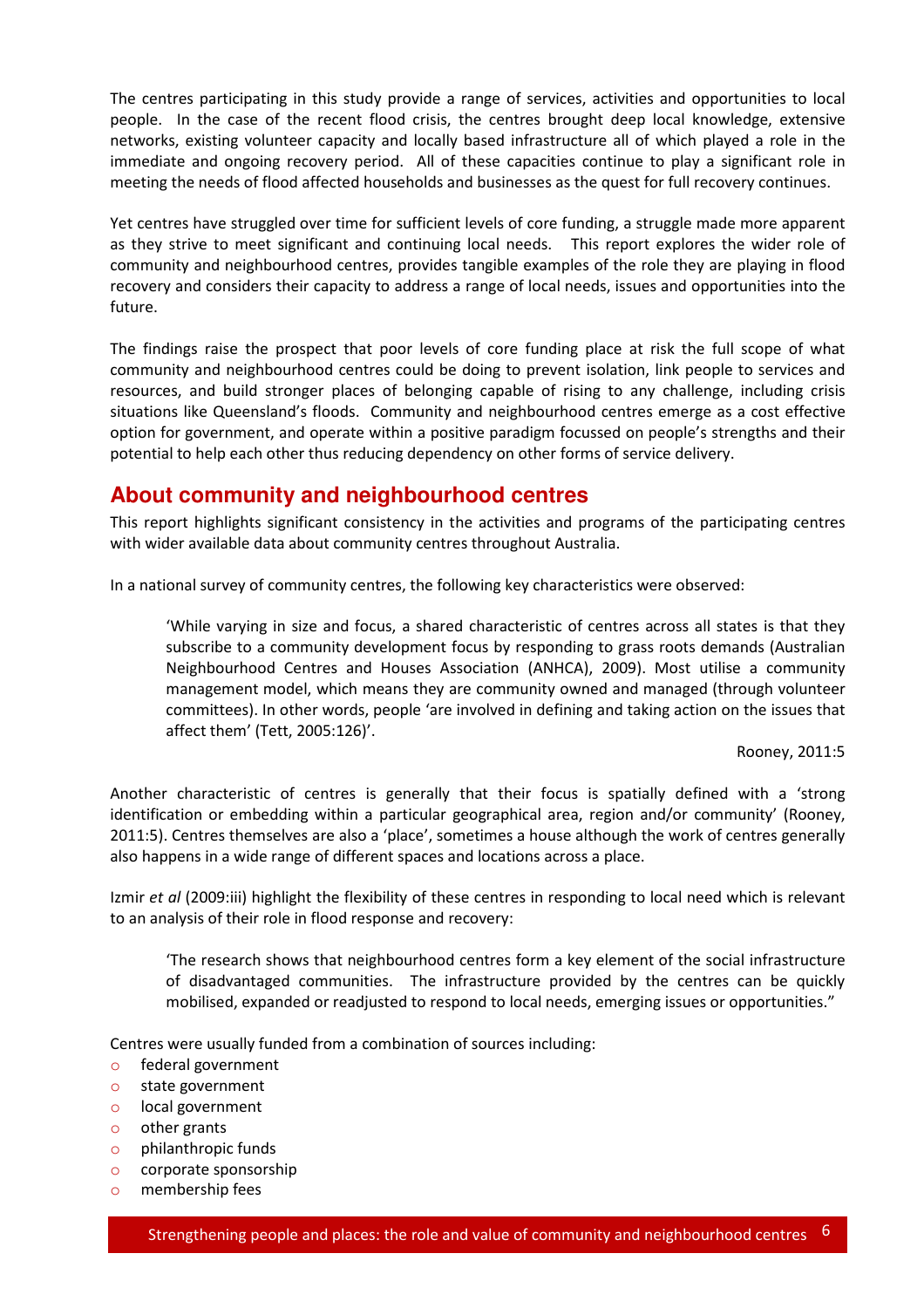o self-generated (including facilities hire).

Centres generally offered a mix of direct service delivery and community development programs and operated as a base for a range of local activities, information and referral services and as a meeting place or community hub.

The work of centres was highlighted in the literature as contributing to social capital and social inclusion and most centres have strong volunteer programs. Where service delivery and community development was undertaken side by side, centres were often linking people between the two. Some people come to the centre in crisis and emerge as participants in a range of positive opportunities as a resident, leader and volunteer.

Centres through their community development work achieve important outcomes including the reduction of social isolation and increases in social capital and cooperation. A number of positive changes can be measured and a significant body of work is emerging with an emphasis on community development outcomes measurement linked to government policy priorities.

Broader published surveys of centres, and the work of peak bodies in Australia highlights some longstanding viability and sustainability issues which are also documented by the centres participating in this study.

## **The role of centres in flexible local responses to needs, issues and opportunities**

"We were able to access local resources and relationships. We could move quickly and get people involved. We helped to increase the total level of volunteering and donations. We played a breadth of roles and we were often repositioning our role in a responsive way. Responsive repositioning is what we did, depending on needs and opportunities, and it changed every day."

An assessment of the role of community and neighbourhood centres responding to the flood crisis

This report illustrates a number of case studies relating to the scope of work that the participating centres do. These case studies illustrate the centres' role in the following areas:

- as hubs of services
- **a** as facilitators of local participation in planning and redevelopment
- contributing to consortium arrangements with other partners that improve outcomes for disadvantaged people and engage the wider community in solutions
- active outreach and innovative approaches to reaching and engaging local people
- **•** building community connections and relationships including through reconciliation with Aboriginal and Torres Strait Islander communities
- improving the inclusion of culturally and linguistically diverse communities.

These centres also played a significant role before, during and after the flood crisis. Many of the centres continue to respond to community needs emerging from the flood crisis on a daily basis.

- o Even those agencies directly affected worked to be available to the community almost immediately.
- o Centres actively outreached to affected houses and businesses. In some instances groups of volunteers including professionals were coordinated by the centres to visit every affected house and business. This was quite systematic in some communities and resulted in a fine grain plan of what was needed. Volunteers and other resources were then deployed.
- Through outreach, needs were assessed and incoming volunteers were appropriately directed to assist. Some centres continue with outreach activities although the capacity for this is seriously limited by staffing resources.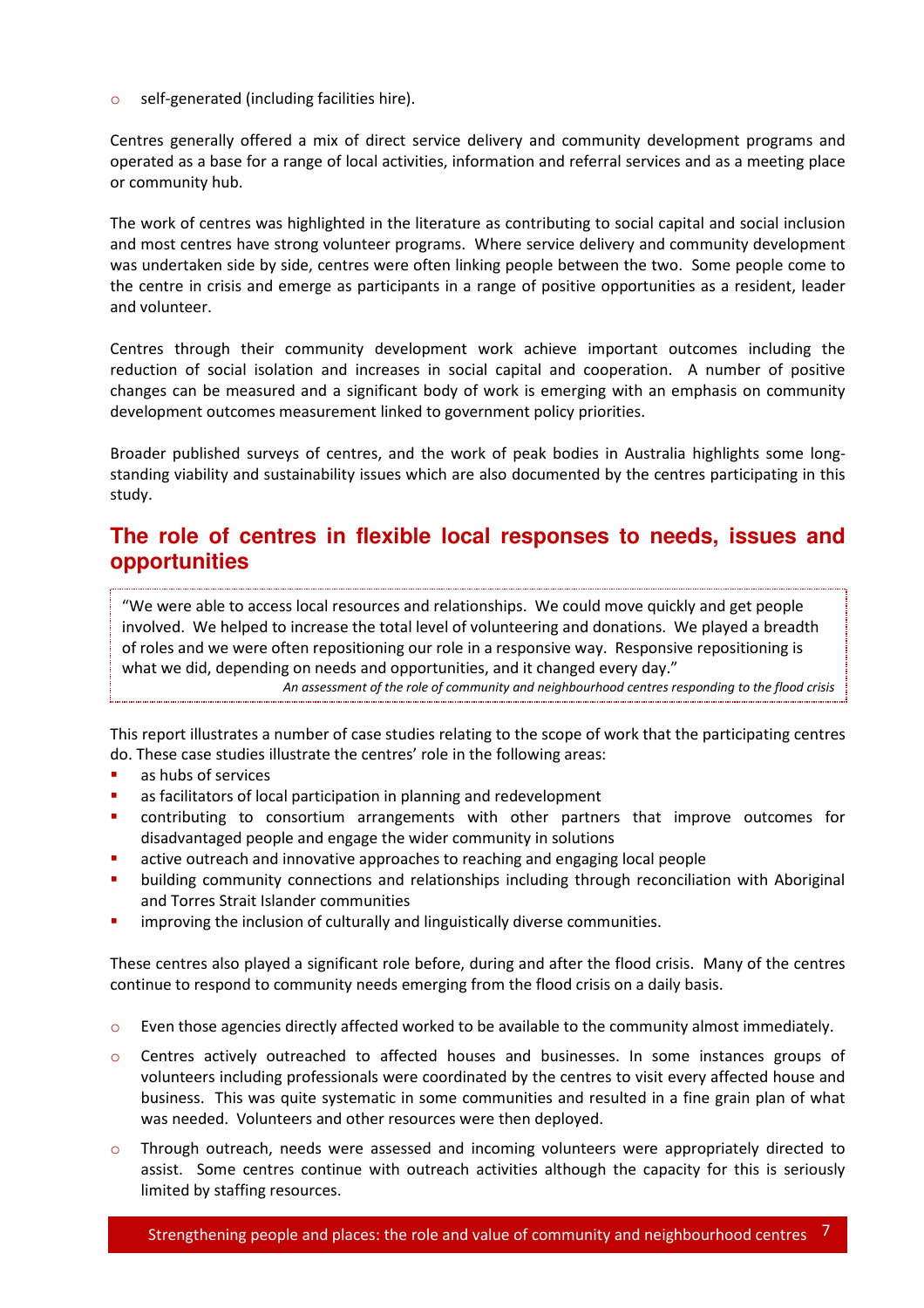- $\circ$  Centres quickly became a conduit for a range of local contributions of time, money, equipment and materials. Many continue to be involved in coordinating the distribution of resources, materials, furniture and other items to affected households.
- o Centres linked with other key stakeholders including businesses, government and non-government agencies to harness resources and broker in services.
- o Centres helped to establish and/or participate in flood recovery committees (or the equivalent) involving local leaders and stakeholders who are driving local recovery efforts.
- $\circ$  Centres developed information kits for residents which pulled together all available entitlements and tried to simplify the steps that people needed to take to secure resources that were on offer
- o Centres produce newsletters providing the local area with information and updates.
- $\circ$  Centres ensured food was available to local people and to volunteers (either through directing donations, or direct provision). In some cases, community meals continue as a significant point of contact with affected residents.
- $\circ$  Centres also checked with immediate neighbours to ensure they were alright and had the assistance they needed.
- $\circ$  In particular, outreach and pre-existing knowledge of the community continue to be used to assess vulnerability and to provide specific responses to vulnerable residents. Regular visits to vulnerable households were undertaken in some instances at the beginning and centres continue to provide vulnerable households with ongoing support. Centres have identified an ongoing need for detailed outreach to affected households to assess their continuing needs.
- o Where specific needs are assessed, linkages and active referrals were made to a range of other services (existing and within the centres or out to other agencies).
- $\circ$  Centres act as a physical base that people come to that is local and familiar.
- $\circ$  Some centres continue to coordinate volunteering effort within the community since the immediate crisis. This has a focus on local people volunteering in their local community with associated benefits for building local relationships, reducing isolation and increasing the sense of place.
- $\circ$  Where centres had service delivery responsibilities, contact was initially made with clients to assess their needs and ensure that service provision continued. If clients were flood affected, they worked to assist those clients.
- o The Yeronga Centre began as an evacuation centre in the two days before the floods came and was then a respite centre where people could come, charge their phones and have some food. The Yeronga Centre provided 10,000 meals over four weeks and continues to provide daily meals as a gathering point. Twenty-five volunteers are involved in a range of activities at the centre including the provision of meals.
- o Centres continue to be 'light on their feet' and adapt their existing services and infrastructure to the needs of flood affected households and businesses. One Centre for example had some units of housing and a vacancy was used to prioritise a flood affected household.

There was generally a sense that locality based centres are an important complement to larger centralised government and non-government services. Their contribution is unique and continues in a fine-grain way which also results in significant benefits to community cohesion and social capital which can be further leveraged in response to a range of other local issues and opportunities into the future.

Centres have been an important base for services and activities, however there are many examples of the agencies moving beyond centre-based work to do extensive outreach. The centres continue to be contacted by a wide range of other services including government agencies to assist with recovery planning, and other direct assistance including through galvanising volunteers.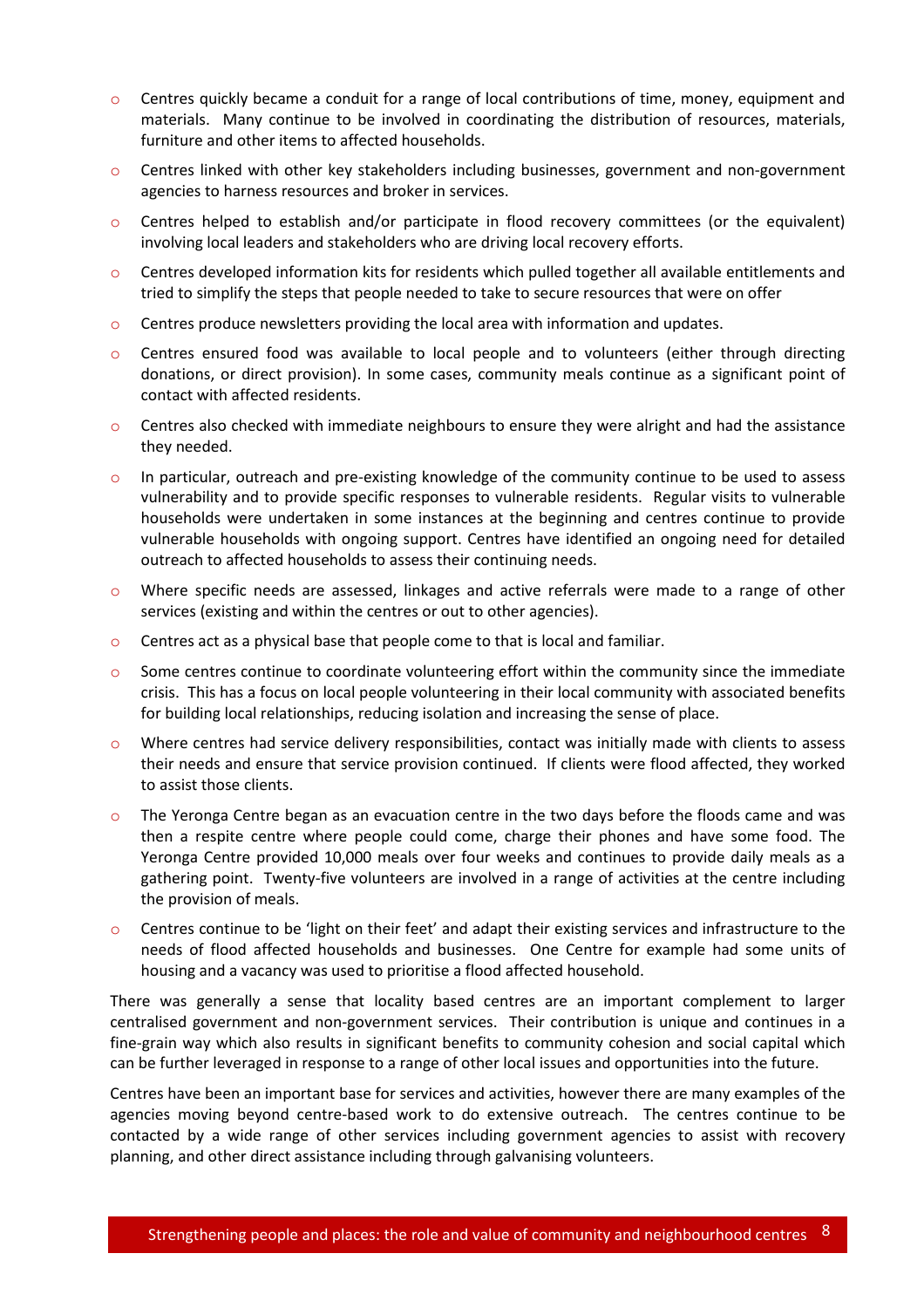## **The future: opportunities and challenges**

The activities of the centres before, during and after the floods are consistent with the documented outcomes emerging from a wider body of literature and research. These outcomes link strongly to important policy frameworks such as social inclusion, increasing volunteering as one of the Q2 Targets, prevention and early intervention, and addressing vulnerability through place-based responses.

This report demonstrates the benefits to community, and efficiencies and economies for government, of generalist and holistic responses to people in place. These types of place-based organisations and infrastructure act as an anchor in communities. They are flexible and can move lightly in response to emerging needs, issues and opportunities including crises like the recent floods. The centres in this study are responding to a range of concerns and opportunities including the need for facilities and infrastructure, strengthening reconciliation between Aboriginal and non-Aboriginal groups, the inclusion of migrants and refugees, addressing the needs of homeless people and conducting active outreach using innovative methods.

Significant cost-benefits are also realised by enabling people through peer and community supports to build their own networks and relationships which help to prevent isolation, and over-reliance on service delivery. The work of community and neighbourhood centres links to other policy frameworks such as addressing mental health needs, improving social inclusion and focusing on prevention and early intervention.

The role of the centres as locality-based and flexible infrastructure is challenged by ongoing funding limitations including little support for core functions such as administration, community development, information, referral and coordination. There is also potential for centres to now build on the social capital and community connections forged during and after the flood crisis. Realising this potential has long term, positive implications for prevention and early intervention approaches to a range of issues. Centres are also a base from which communities can take greater responsibility for local issues and challenges into the future and facilitate local participation which manifests in a great sense of belonging, stronger natural helping networks and more volunteering.

## **Recommendations**

#### Policy and resource framework for community and neighbourhood centres in Queensland

- 1. That a strategic policy framework supporting community and neighbourhood centres is developed by the Queensland Government in partnership with centres. This framework needs to recognise the importance and complementary nature of local-level infrastructure capable of responding to many issues and opportunities including during a crisis event. This framework should also include specific links to existing government policies such as prevention and early intervention, targets to increase volunteering, and place-based approaches to reducing disadvantage and social exclusion.
- 2. That the State Government increase funding to community and neighbourhood centres in Queensland to ensure capacity for a coordination role, administration role, a community development role and improved information and referral services. A funding model is needed that ensures centres have at lease three core positions that are full-time, shifting away from contribution funding.

#### Strengthening the profile of community and neighbourhood centres

- 3. That Queensland community and neighbourhood centres join with national and state level peak bodies to advocate their ongoing role and contribution to all levels of government. In particular, that QCOSS is engaged to develop a community centres policy to guide engagement with government.
- 4. That community and neighbourhood centres develop an awareness-raising strategy highlighting the full scope of their role, programs and activities as a way of engaging the wider community in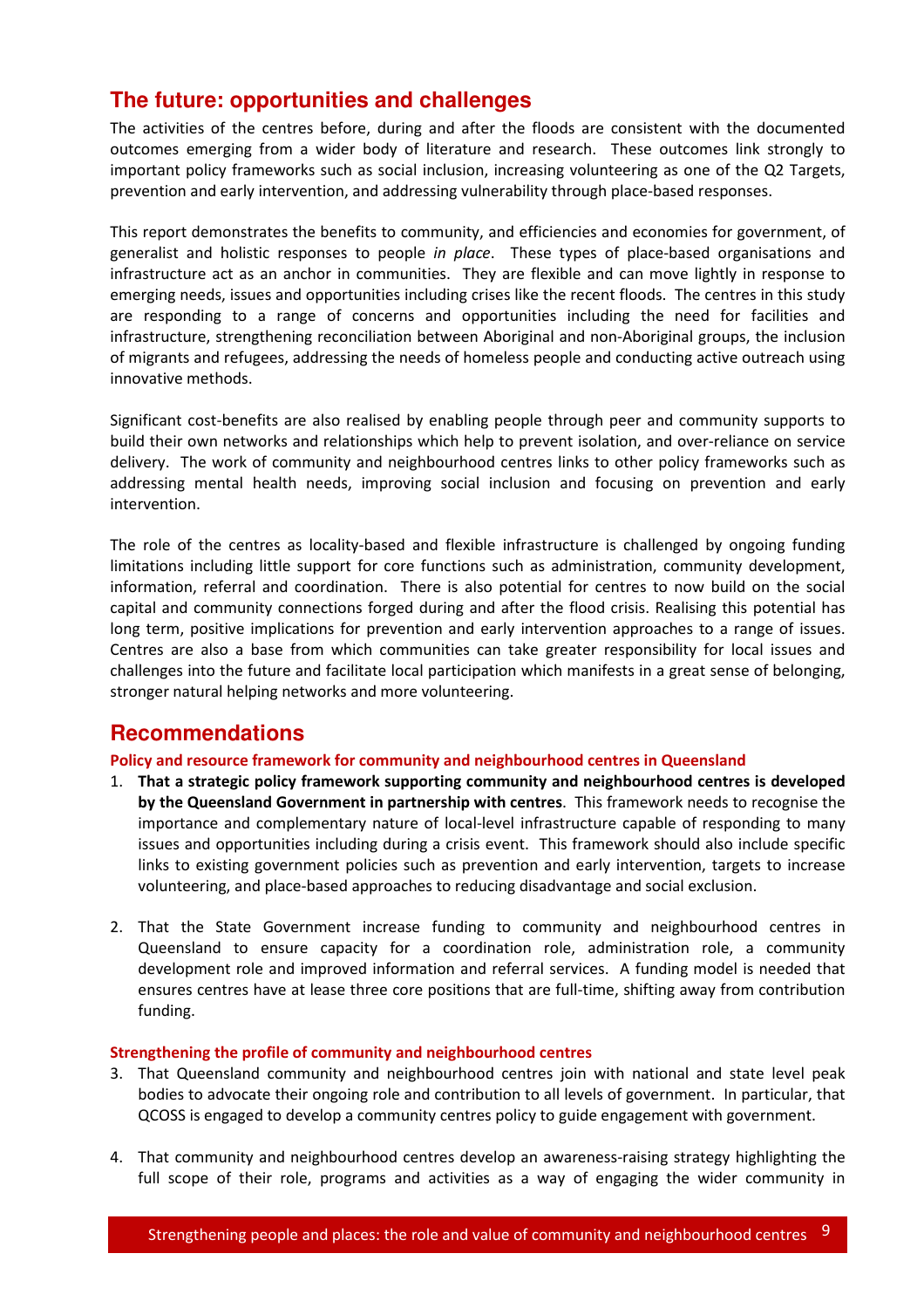opportunities to participate. The purpose of this strategy is to strengthen the profile of centres as being places for everyone.

#### Disaster and recovery planning

5. That disaster plans and recovery plans at a National, State and Local Government level legitimise and describe a role for community and neighbourhood centres in front-line responses and recovery. Protocols should be included for triggering this response in a way that recognises this role as complementary to larger institutions and city/state-wide services. This role needs to be recognised with sufficient resources at the time of the crisis for more staff and capacity for activities, projects and material items needed by the community.

#### Partnerships in flood recovery

6. That protocols are developed between Brisbane City Council and other agencies funded for flood recovery work to ensure that community and neighbourhood centre can effectively and seamlessly broker those resources into their communities. Wherever possible, other specialist funded roles and positions should be based with local centres.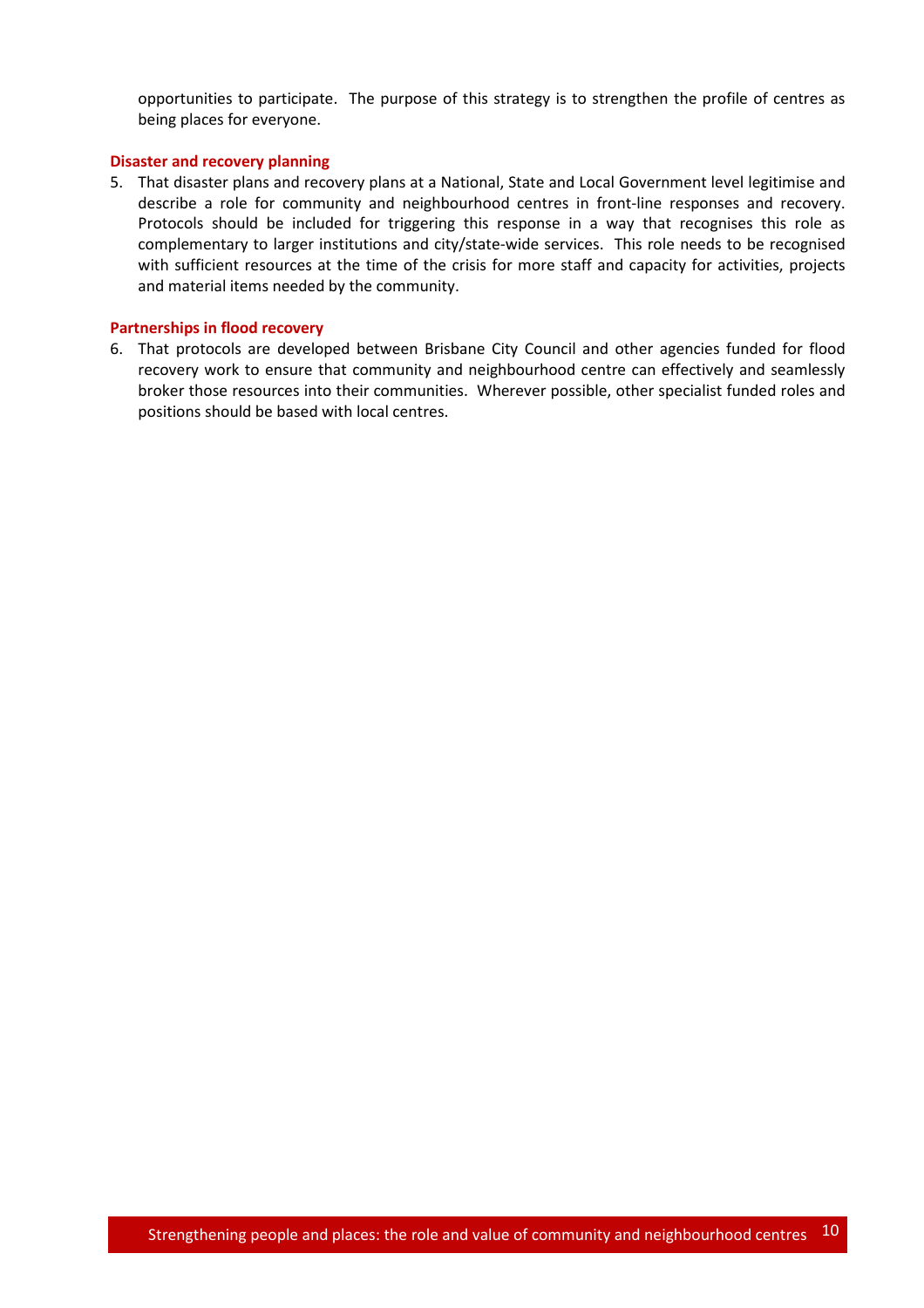## 1. Introduction

## **1.1 Project scope and description**

This project was commissioned by a group of Brisbane-based community and neighbourhood centres to analyse the role that these centres play including in flood responses and recovery. These centres<sup>3</sup> include:

- o Acacia Ridge Community Support Inc
- o Benarrawa Community Development Association
- o Communify
- o New Farm Neighbourhood Centre
- o Sherwood Neighbourhood Centre
- o West End Community House
- o Yeronga Flood Recovery Centre.

All have long histories in their communities except for the Yeronga Flood Recovery Centre which has emerged in response to the continuing needs of the Yeronga (and district) community during the floods.

The centres involved in this project have played a significant role in responding to local needs, issues and opportunities. This foundation has been the basis for centres providing a significant response before, during and after Brisbane's January 2011 floods.

These centres bring various capacities and resources to wide-ranging community issues including:

- o extensive, existing local relationships
- o deep knowledge of the community including the demographic profile, location of infrastructure, agencies and other resources
- o commitment to engaging local people in local solutions and to building the capacity of the communities in which they are active
- o a capacity to create and support a number of volunteering roles
- $\circ$  understanding of the needs of disadvantaged and vulnerable residents including where they are located enabling effective outreach during the immediate crisis
- o an excellent understanding of local networks, resources, key stakeholders, leaders and organisations.

The extent of local needs has highlighted the resource issues experienced by these centres as they work to respond to ongoing community issues outside of an acute crisis such as the floods. The experience of responding to the floods emphasises the wider sustainability issues experienced by community and neighbourhood centres in Queensland. This report explores those issues by examining their role in recovery, and more generally.

In particular, this report analyses:

 $\overline{a}$ 

- o the role and purpose of community and neighbourhood centres in Australia
- $\circ$  the range of activities and programs undertaken by community and neighbourhood centres more widely
- o the nature of the relationship between these centres and their constituencies
- $\circ$  themes and consistencies in the approach to working with people in local communities
- $\circ$  the role that community and neighbourhood centres played before, during and after the floods

Strengthening people and places: the role and value of community and neighbourhood centres  $11$ 

 $3$  These Centres are described more fully in section 3 and also in appendix 2.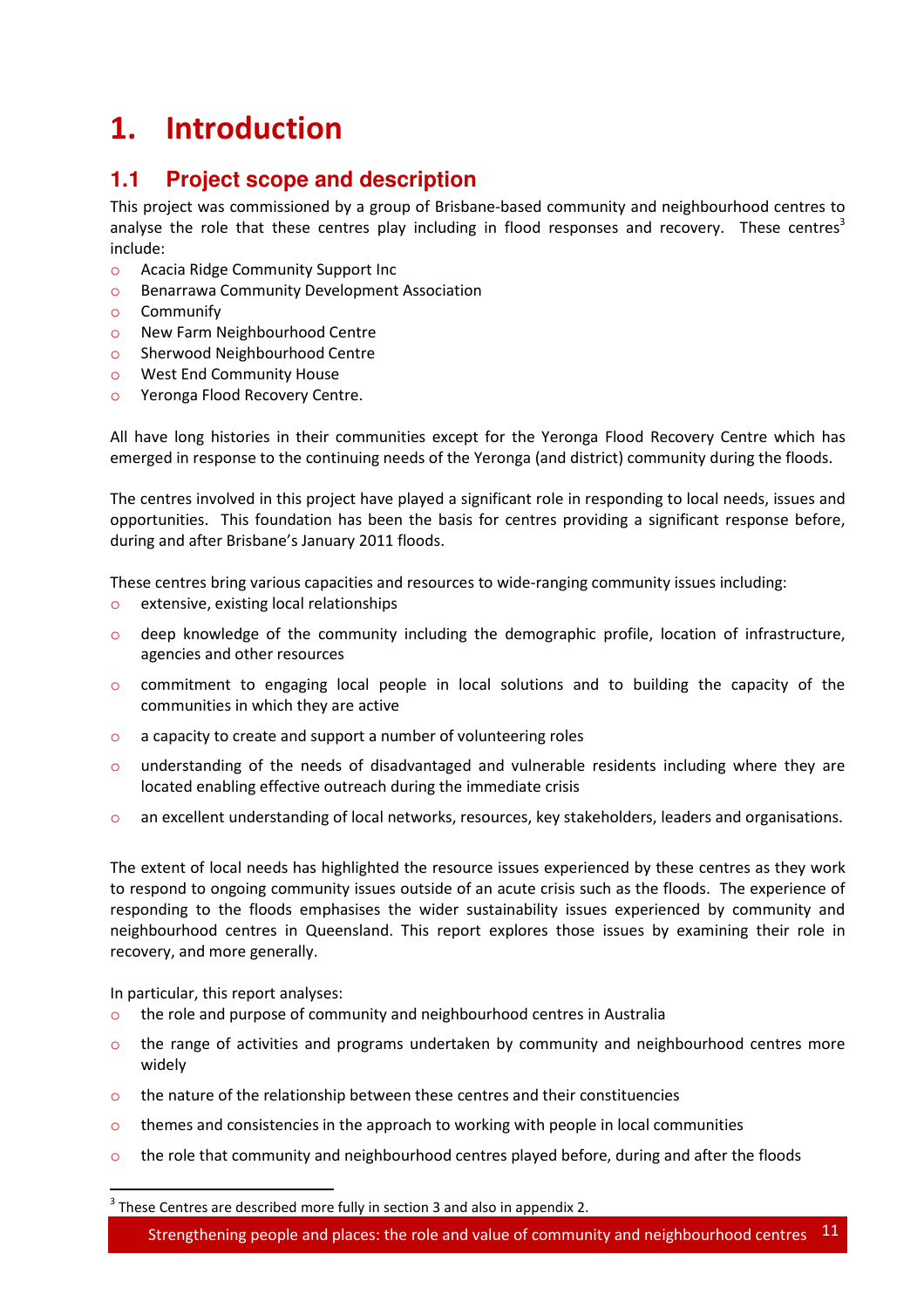o the resource implications of neighbourhood/community level work.

### **1.2 Methodology**

The project methodology included the following:

- o the development and administration of a structured interview with key stakeholders from each participating centre
- o the compilation of a brief literature review about the role of community development and community centres with a focus on outcomes
- o The compilation of case studies relating to the centres
- o a workshop with participating agencies to consider and analyse the report findings and contribute to recommendations
- o a final report and summary paper as a basis for communication with government and other services.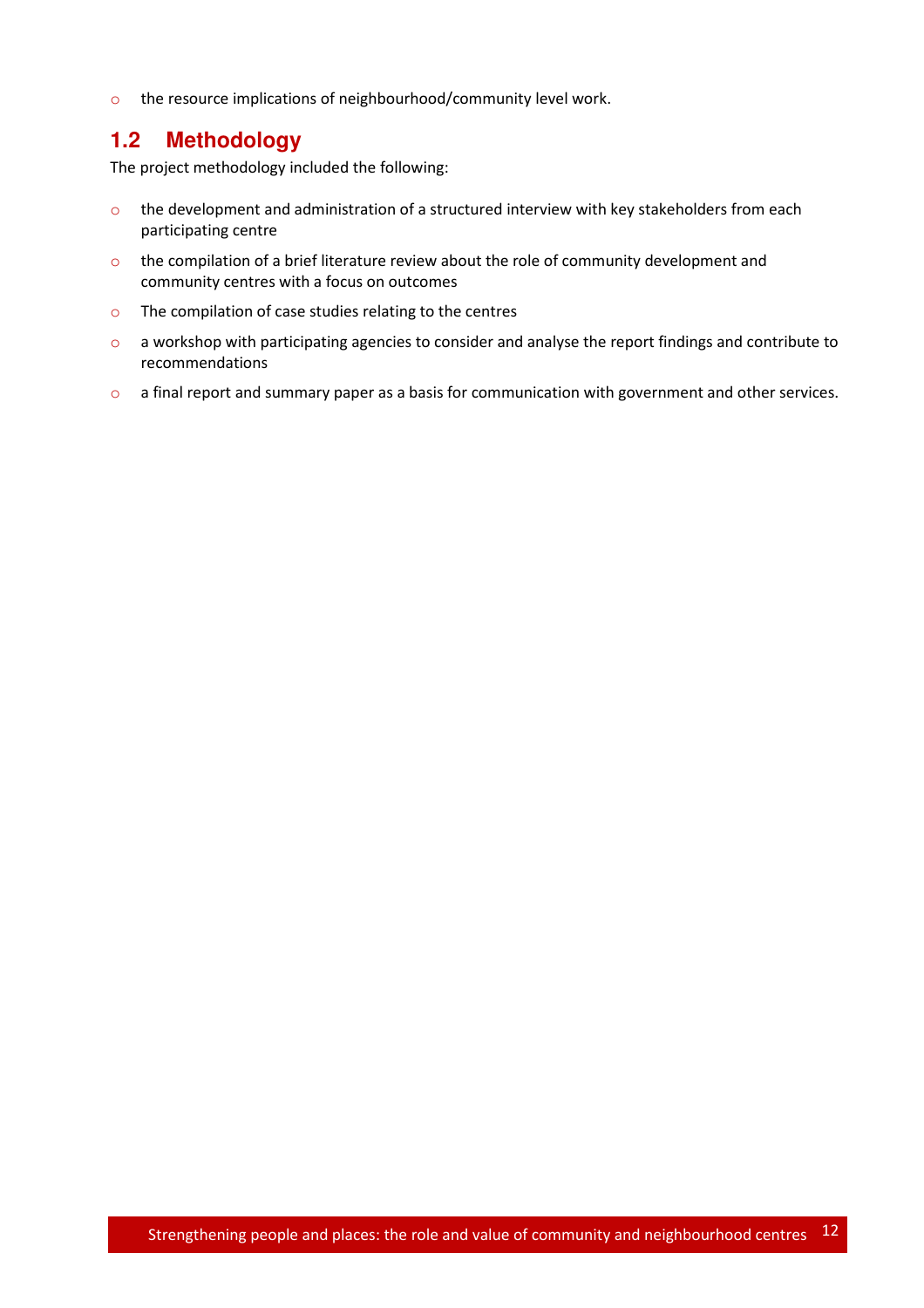# 2. Literature review: the role and purpose of community and neighbourhood centres

### **2.1 The history of community and neighbourhood centres in Australia**

The concept of community and neighbourhood centres extends beyond Australia with the following examples recounted by Rooney (2011:2):

'Neighbourhood centres, (and) organisations resembling them can be found globally. For instance, Finland's network of Setlementti, Vancouver's Neighbourhood Houses, Israel's Community Centres, Germany's Nachbarschaftshauser, and Britain's Settlements, are all examples of those found in Australia'.

A few centres existed in Australia in the 1960s but they more strongly emerged in the 1970s with some reflecting community development approaches in addition to other types of service delivery (Rooney, 2011:2; ANHCA, 2011:2).

## **2.2 The role and focus of community and neighbourhood centres**

Rooney, in a paper that is part of a research project aimed at mapping community and neighbourhood centres, examined over 200 identify statements from centres all over Australia (2011:4). A sample of words used by the Centres and cited by Rooney are:

'accomplish, address, advocate, care for, change, connect, coordinate, create, deliver, develop, facilitate…..strengthen, support….work in partnership'.

A critical characteristic of Centres found across all states in Australia is explained in the following quote:

'While varying in size and focus, a shared characteristic of centres across all states is that they subscribe to a community development focus by responding to grass roots demands (ANHCA, 2009). Most utilise a community management model, which means they are community owned and managed (through volunteer committees). In other words, people 'are involved in defining and taking action on the issues that affect them' (Tett, 2005:126)'.

Rooney, 2011:5

Another characteristic of centres is generally that their focus is spatially defined with a 'strong identification or embedding within a particular geographical area, region and/or community' (Rooney, 2011:5). Centres themselves are also a 'place', sometimes a house although the work of centres generally also happens in a wide range of different spaces and locations across a place.

An extension of centres being places themselves and working within a place or area, is that centres are 'peopled' – people visit for many reasons and the house or centre itself becomes a place or belonging, a place where different paths intersect, where people can meet formally or informally (Rooney, 2011).

In May 2011, The Australian Neighbourhood Houses and Centres Association (ANHCA) published a report highlighting the diversity of community and neighbourhood centres in Australia. In this report, they describe centres in the following way:

'Neighbourhood houses and centres are not-for-profit, community organisations, all of which share a community development and socially inclusive approach to the delivery and provision of services and activities for socially isolated and disadvantaged local communities.'

ANHCA, 2011:1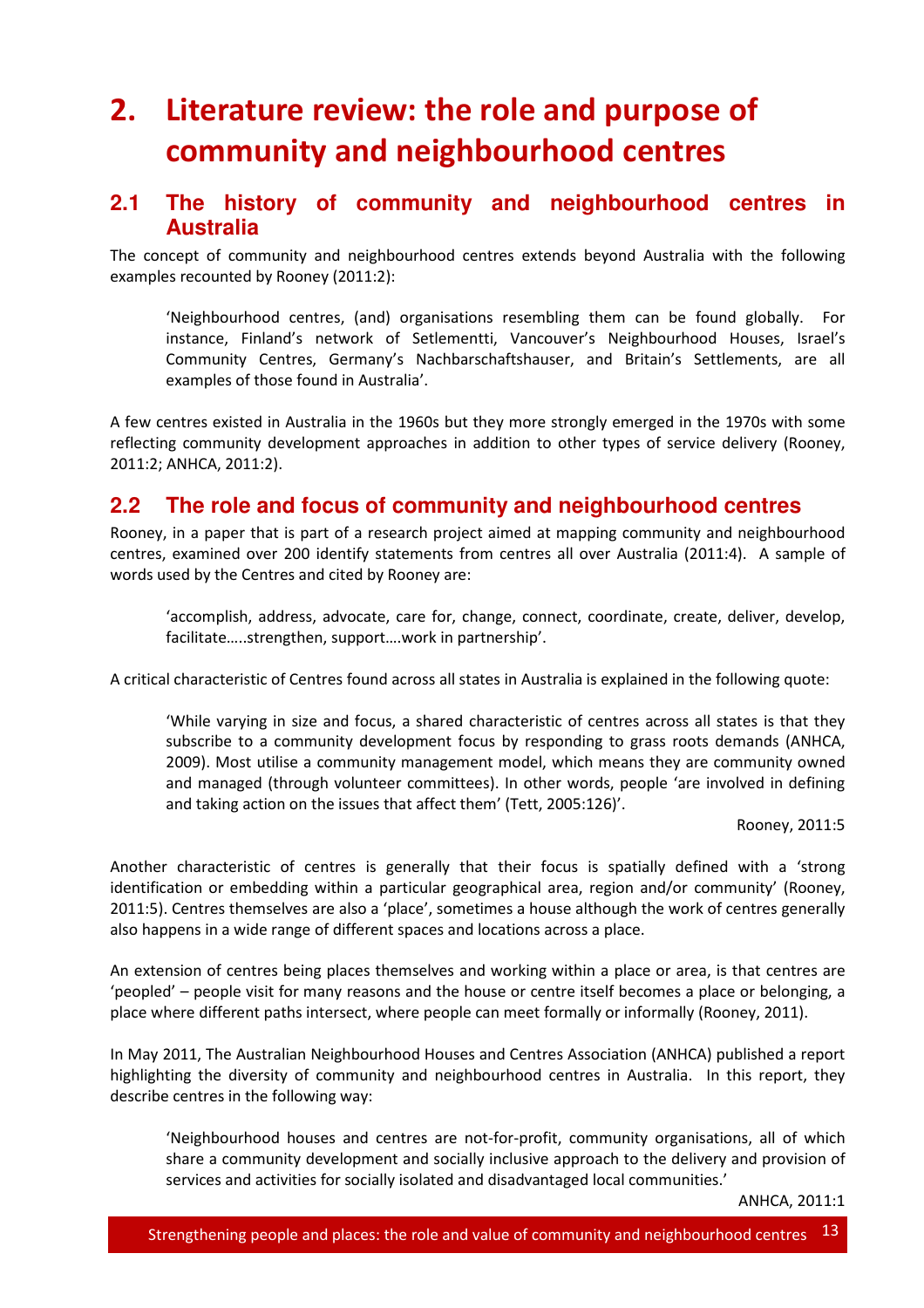ANHCA further describes centres as follows:

'They are typically small organisations situated in local community settings that operate at grassroots level. They strive to be accessible and welcoming. They are inclusive and supportive of people from diverse backgrounds and with varying abilities. While they are known for their diversity, they share some common features…….Centres are embedded in a range of networks and partnerships. They work together in local government and regional networks and the majority are members of their state and territory peak organisations.'

#### ANHCA, 2011:2

In an exploration of the potential role of community and neighbourhood centres in responding to the needs of families and children, Izmir et al (2009:iii) highlight the flexibility of these centres in responding to local need:

'The research shows that neighbourhood centres form a key element of the social infrastructure of disadvantaged communities. The infrastructure provided by the centres can be quickly mobilised, expanded or readjusted to respond to local needs, emerging issues or opportunities."

In an analysis of how centres improve outcomes for children and families, Izmir et al highlighted three main themes which are relevant to some of the identified outcomes for flood affected communities in this report:

- $\circ$  providing a range of direct services
- o acting as a conduit to other services
- o providing indirect benefits such as improving social networks and building social capital.

### **2.3 Characteristics, programs and activities**

While a national body has emerged in Australia to represent community and neighbourhood centres (The Australian Neighbourhood Centres and Houses Association or ANHCA), the involvement of three levels of government across different states and territories has resulted in considerable diversity in role, programs, funding and focus (Rooney, 2011). Most centres are funded by state government agencies accounting in part for regional differences (Rooney, 2011:3):

'….differences are reflected in local funding arrangements and this shapes the work of centres in subtle ways. Furthermore, while state departments may provide some core funding, almost all centres rely upon additional funding for specific purposes, from volunteer input, and/or from fundraising. In general, most receive multiple sources of funding…….. (along with as many acquittal processes).'

Centres surveyed by ANHCA were found to have a number of characteristics:

- the provision of infrastructure including meeting space, activity space, space for visiting services and as shared space with other services
- $\circ$  centres represent a range of types of facilities and a number of organisations operated more than one facility
- o some centres were purpose built and many are re-furbished buildings (mostly suburban houses)
- o 78% of buildings were owned by state or local government and only 6% were owned by the organisation itself.
- o centres in some regions in Australia have a part-focus on Adult and Community Education (such as Victoria) while others do not
- $\circ$  centres are run by the community for the community and provide a foundation for civic participation
- o the vast majority were incorporated associations with volunteer committees or boards

Strengthening people and places: the role and value of community and neighbourhood centres 14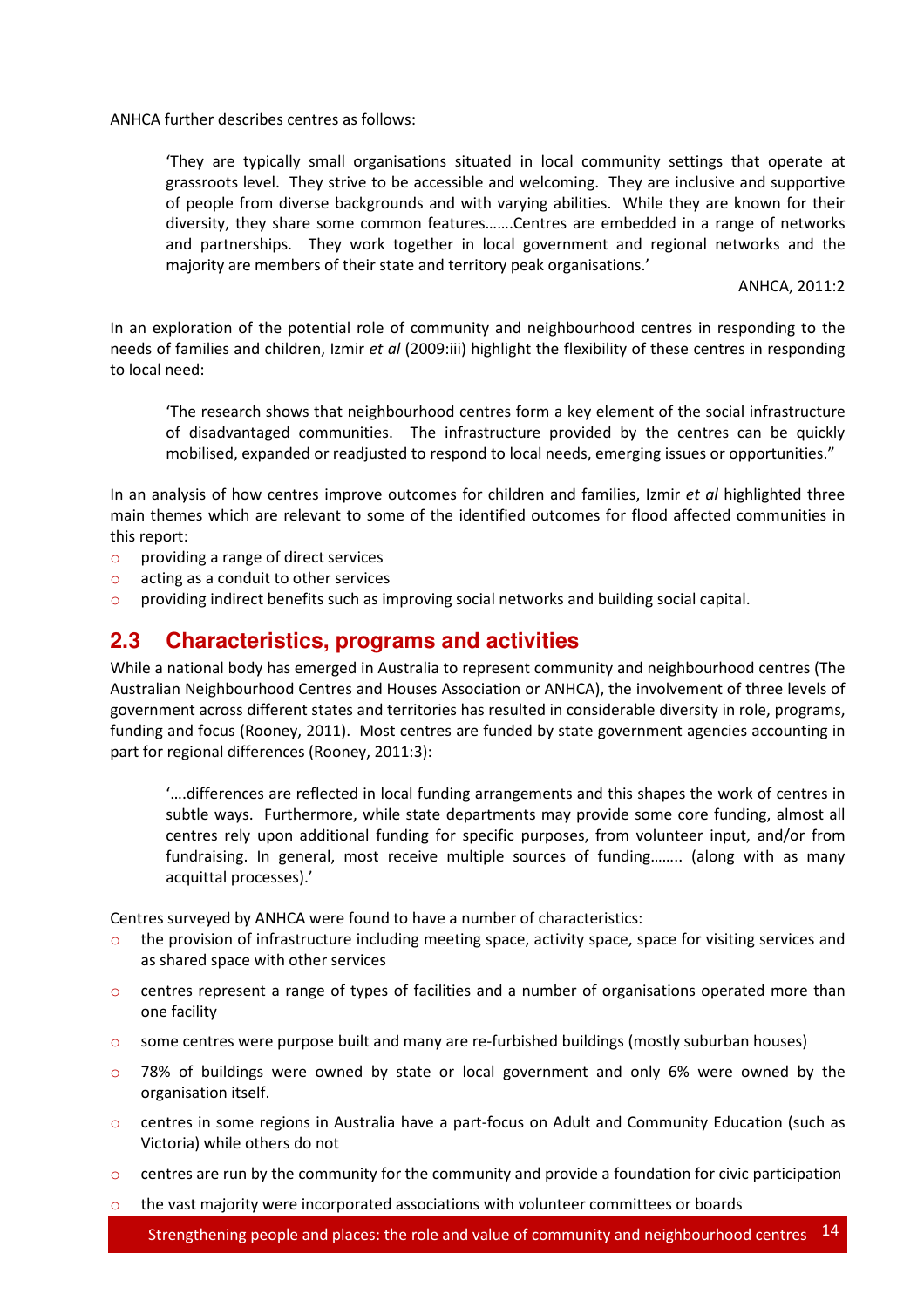- o there was an average association membership (formal) of 86
- o each committee spent around 34 hours per month on committee business
- o the survey indicated there were 2.8 volunteers for every paid worker
- o 52% of centres employed only part-time staff
- o 58% of centres had income of less than \$250,000; 20% had a gross income of \$251,000-\$500,000 and 22% had income of over \$500,000.

ANHCA conducted a survey involving 534<sup>4</sup> Australian based community and neighbourhood centres resulting in the following snapshot:

| Table 1: A snapshot of data from a national survey of Australian neighbourhood houses and community centres |                          |  |
|-------------------------------------------------------------------------------------------------------------|--------------------------|--|
| <b>Characteristic of Centres</b>                                                                            | : Number of participants |  |
| Number of people participating in activities per week.                                                      | 320,000                  |  |
| Number of volunteers                                                                                        | 21,300                   |  |
| Number of students, participants and volunteers assisted to transition                                      | 67,300                   |  |
| to paid work or further education                                                                           |                          |  |
| Number of people serving on committees and boards of governance                                             | 8,500                    |  |
| Number of paid employees including full-time, part-time, tutors and                                         | 14,500                   |  |
| casuals.                                                                                                    |                          |  |
|                                                                                                             |                          |  |

Source: ANHCA, 2011:1

Centres usually had multiple sources of funding including a combination of:

- o federal government
- o state government
- o local government
- o other grants
- o philanthropic funds
- o corporate sponsorship
- o membership fees
- o self-generated.

l

Izmir et al (2009:iii) highlights that centres provide services and responses in a cost effective way in part because they leverage 'through the substantial amount of time and effort that volunteers contribute'.

The survey also illustrated that diverse demographic groups are engaged with community and neighbourhood centres including children, young people, men, women, people with a disability, people with a low income, culturally and linguistically diverse communities, Aboriginal and Torres Strait Islander communities, people at risk of social isolation and people in a housing crisis.

The survey illustrated that centres were engaged in providing a significant range of programs and activities<sup>5</sup> as follows:

 $^4$  443 organisations completed the survey and a further 91 partially completed it. A total of 401 surveys were completed by Centres from Victoria and New South Wales. 34 were from Queensland, 42 from South Australia, 26 from Tasmania and 30 from Western Australia. 1000 Centres were initially sent the survey.

<sup>&</sup>lt;sup>5</sup> An unpublished study by Griffith University surveyed six community Centres and collected data on the range of activities undertaken which is included in appendix 3.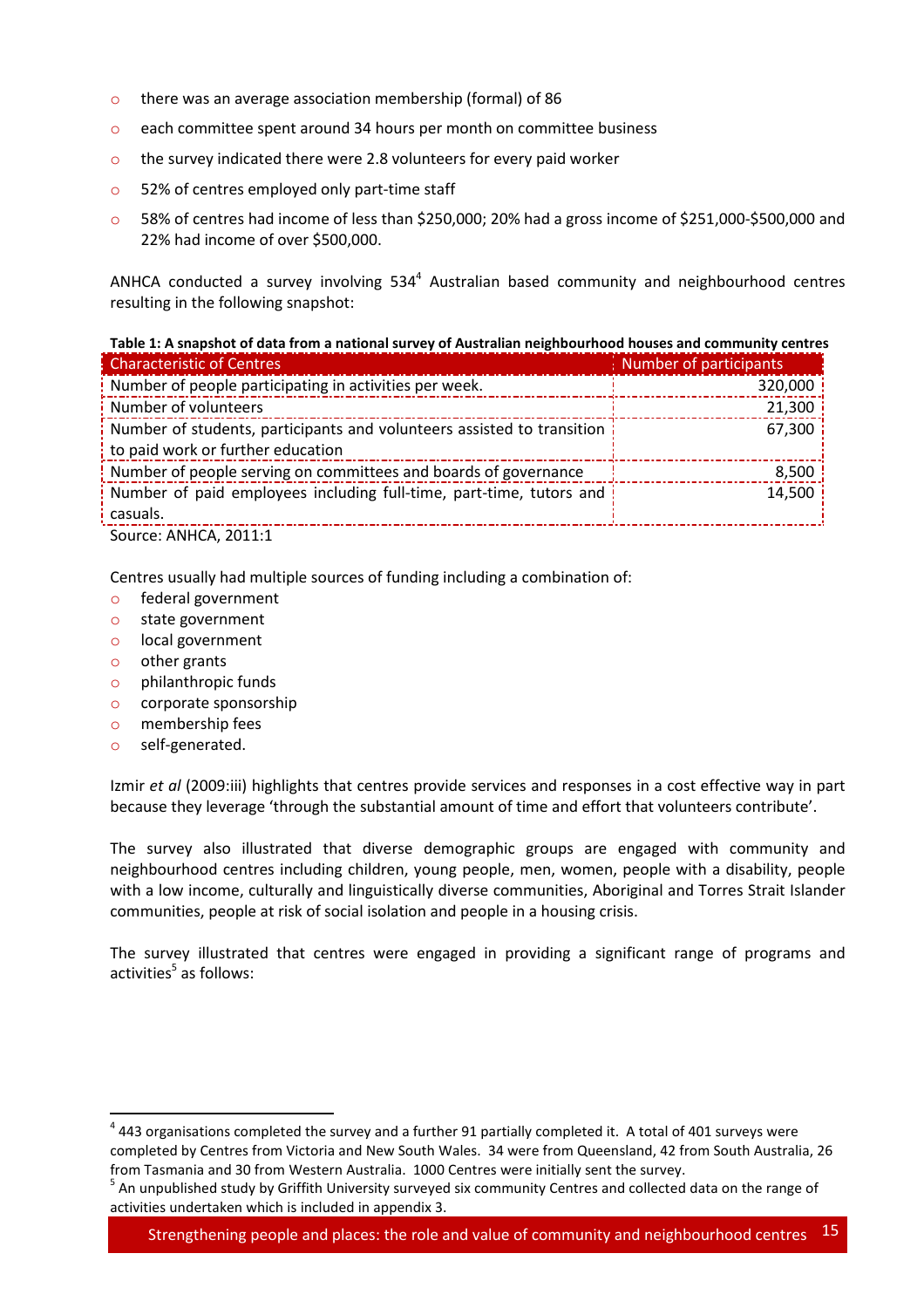#### Table 2: Programs and activities of community and neighbourhood centres

| Program or activity                                        | Percentage of  |
|------------------------------------------------------------|----------------|
|                                                            | <b>Centres</b> |
| Information and referral                                   | 91.9           |
| Community development projects                             | 82.1           |
| Recreation and leisure                                     | 78.9           |
| Art and craft                                              | 78.0           |
| Health and wellbeing                                       | 73.0           |
| Public computer / internet access                          | 68.0           |
| Self help groups                                           | 67.3           |
| Placements (students)                                      | 65.1           |
| Personal development courses                               | 65.1           |
| Volunteer community services                               | 61.0           |
| Play groups                                                | 55.3           |
| Social eating groups, community lunches                    | 51.9           |
| Family support programs                                    | 48.4           |
| Parenting courses                                          | 48.4           |
| Pre-accredited adult education and learning                | 47.9           |
| Tax help                                                   | 43.8           |
| Employment support programs and services                   | 42.0           |
| Literacy and numeracy                                      | 41.2           |
| Youth programs                                             | 40.1           |
| Community garden                                           | 36.2           |
| Mutual obligation placements (including work for the dole) | 36.2           |
| Personal counselling programs                              | 32.5           |
| <b>Emergency relief</b>                                    | 31.2           |
| Environmental sustainability projects                      | 30.7           |
| Accredited training / adult education                      | 29.6           |
| <b>Vocational training courses</b>                         | 27.5           |
| Childcare (licensed, occasional)                           | 25.5           |
| Men's shed / community shed                                | 25.1           |
| <b>Financial counselling</b>                               | 20.9           |
| Community enterprise                                       | 19.8           |
| Food security projects                                     | 19.0           |
| Childcare: back up, crèche, unlicensed                     | 14.6           |
| After school care                                          | 11.3           |
| <b>Toy libraries</b>                                       | 9.2            |
| <b>Breakfast clubs</b>                                     | 7.2            |
| Source: ANHCA, 2011: 14                                    |                |

A survey undertaken by the Local Community Services Association (LCSA)<sup>6</sup> in New South Wales produced the following similar overview of services and programs:

#### Table 3: Scope of community and neighbourhood centres' activities in New South Wales

| Program or activity                                                 | Percentage of<br>Centres |
|---------------------------------------------------------------------|--------------------------|
|                                                                     |                          |
| Information, referral and coordination of external services         |                          |
| Community development                                               | 83.2                     |
| Host external services on their premises                            | 66.4                     |
| Undertake community events                                          | 65.6                     |
| Children services such as supported playgroups, breakfast clubs and |                          |

<sup>&</sup>lt;u>COSA is the peak body for community</u> and neighbourhood centres in New South Wales.<br><sup>6</sup> LCSA is the peak body for community and neighbourhood centres in New South Wales.

Strengthening people and places: the role and value of community and neighbourhood centres 16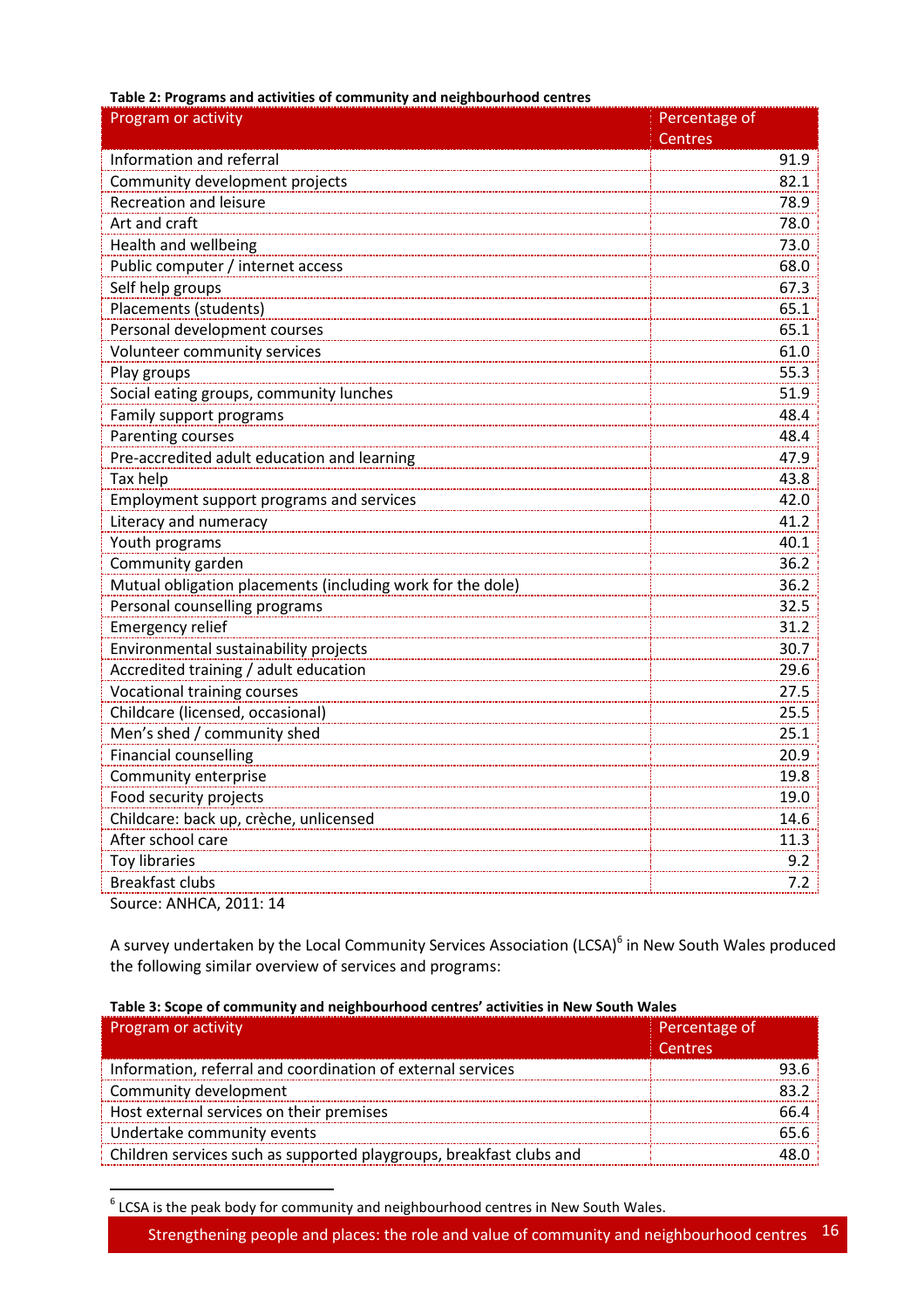| Program or activity                                                    | Percentage of |
|------------------------------------------------------------------------|---------------|
|                                                                        | Centres       |
| homework clubs                                                         |               |
| <b>Emergency relief services</b>                                       |               |
| Multicultural programs                                                 | 39.2          |
| Family support programs                                                | 39.2          |
| Youth development programs                                             | 38.4          |
| Prevocational education and adult learning programs                    | 36.8          |
| Living skills programs                                                 | 34.4          |
| Services for older people                                              | 29.6          |
| Provision of services specifically for engaging Aboriginal communities | 20.0          |
|                                                                        |               |

Source: Izmir et al, 2009:6

Izmir et al (2009:5) make the point that the diversity of services and programs is linked to the role of community and neighbourhood centres in 'responding to the specific needs, priorities and circumstances of the local community'.

These findings are quite consistent with an earlier study by Bullen and Onyx measuring social capital among people involved with and employed by community and neighbourhood centres in New South Wales (Bullen et al, 1999, 2005). Bullen et al (2005:45) found that the activities of centres depended on a number of factors including:

- o 'each community's needs and characteristics
- o community priorities at the time
- o the availability of resources (money, people, facilities and equipment)
- o the existence and work of other service providers
- o previous work on the issue or concern.'

It is important to note that nearly all of the centres involved in the study are involved in direct service delivery as well as community development and most are in receipt of funding from multiple sources. The centres also varied in size. In the study which was done by Bullen et al, approximately 7,100 volunteers were involved across 300 centres and this was estimated as equating to approximately 660 full-time positions (Bullen et al, 1999, 2005:45). In 1996 in New South Wales, government contributed 45% of the funding for the work done by centres with the balance contributed by volunteers, unpaid staff time, in-kind support and other funds (Bullen et al, 1999, 2005:46).

In some ways, community and neighbourhood centres reflect the characteristics of 'anchor organisations' emerging from the United Kingdom. These organisations are identified as playing a key role in local capacity building:

"We are calling them `community anchor organisations` because of the solid foundation they give to a wide variety of self help and capacity building activities in local communities and because of their roots within their communities."

Scottish Community Alliance Website, accessed 14 October 2011

## **2.4 Community and neighbourhood centres: social inclusion**

The Australian Government has developed principles and resources to guide social inclusion policies and practices (Australian Social Inclusion Board, 2008:1). The approach to social inclusion at this level acknowledges that a number of strategies are important including the following which relate well to the role that centres play:

- o building on individual and community strengths
- building partnerships with key stakeholders governments, organisations and communities working together to get the best results for people in need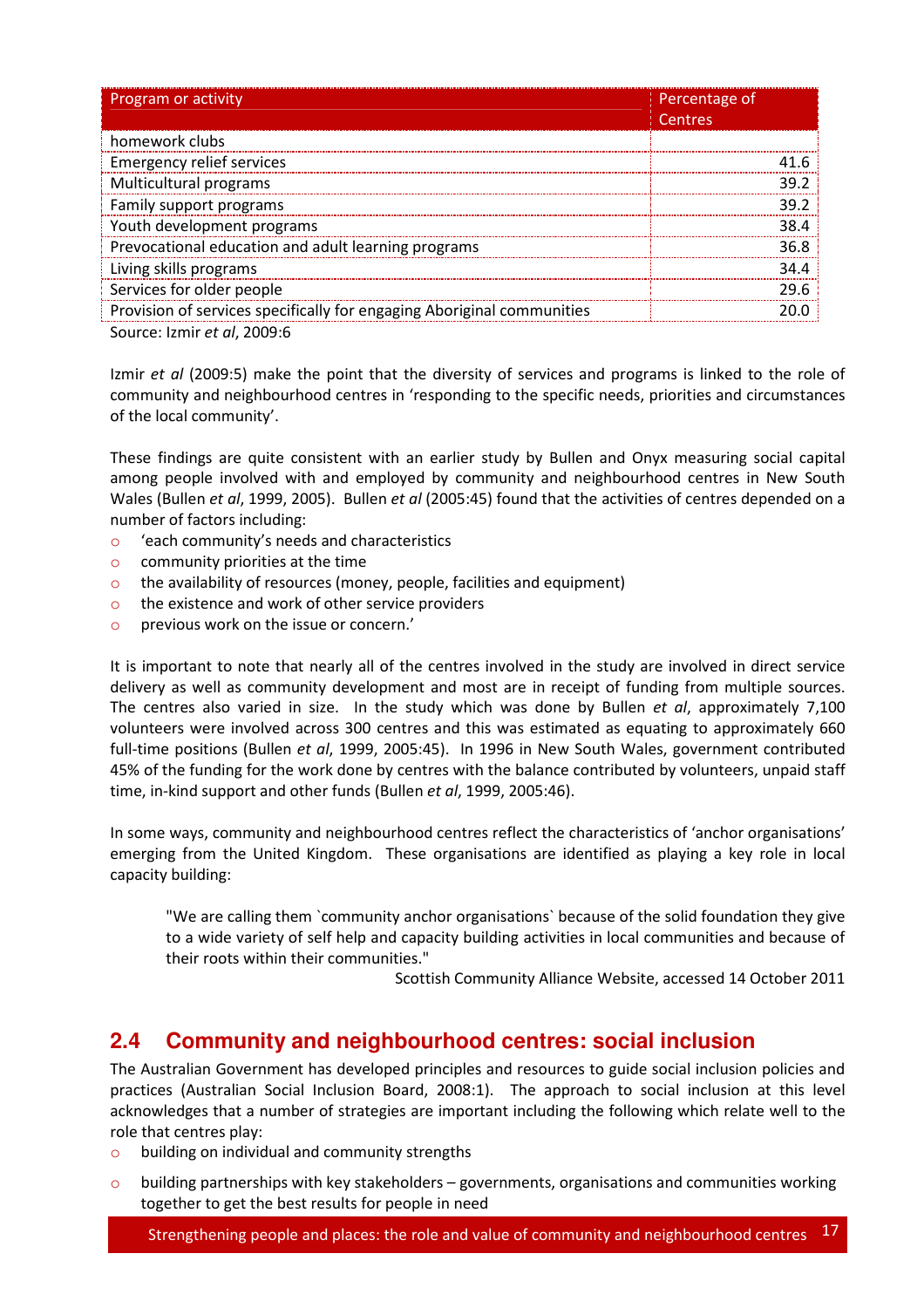- $\circ$  giving a high priority to early intervention and prevention heading off problems by understanding the root causes and intervening early
- o building joined-up services and whole of government solutions
- $\circ$  using locational approaches working in places where there is a lot of disadvantage, to get to people most in need and to understand how different problems are connected
- $\circ$  planning for sustainability doing things that will help people and communities deal better with problems in the future, as well as solving the problems they face now.

#### Australian Social Inclusion Board, 2008:1

Izmir et al (2009) consider that community and neighbourhood centres 'have a very important role' in providing the social infrastructure that is needed to address many problems and issues. The government's social inclusion agenda is partly focusing on particular locations, neighbourhoods and communities and Izmir et al propose that community and neighbourhood centres have a lot to contribute to addressing a range of priorities including:

- o effective support to children at greatest risk of long term disadvantage
- o addressing homelessness
- o employment for people living with a disability or mental illness
- o closing the gap for Indigenous Australians.

Izmir, 2009:1

The Australian Social Inclusion Board (2009) has developed a document outlining methods and approaches to building inclusive and resilient communities. Many of the methods and approaches outlined are core to the work of community and neighbourhood centres highlighting their role in the implementation of social inclusion programs and their contribution to measurably improving social inclusion across Australia. Some steps outlined by the Board include:

- $\circ$  understand the community in terms of its composition, strengths, vulnerabilities and attitudes
- o work with and embrace diversity
- $\circ$  promote community leadership to set priorities and promote a sense of purpose
- o build a strong and diverse local economy
- o build strong networks and support
- o promote learning and innovation
- $\circ$  recognise the role of the physical environment and infrastructure.

Australian Social Inclusion Board, 2009

## **2.5 Community and neighbourhood centres: social capital**

Eva Cox defines social capital as follows:

'Social capital refers to the processes between people which establish networks, norms, social trust and facilitate co-ordination and cooperation for mutual benefit. These processes are also known as social fabric or glue.'

Cox in Bullen et al, 1999, 2005:6

Social capital is defined across various categories as follows: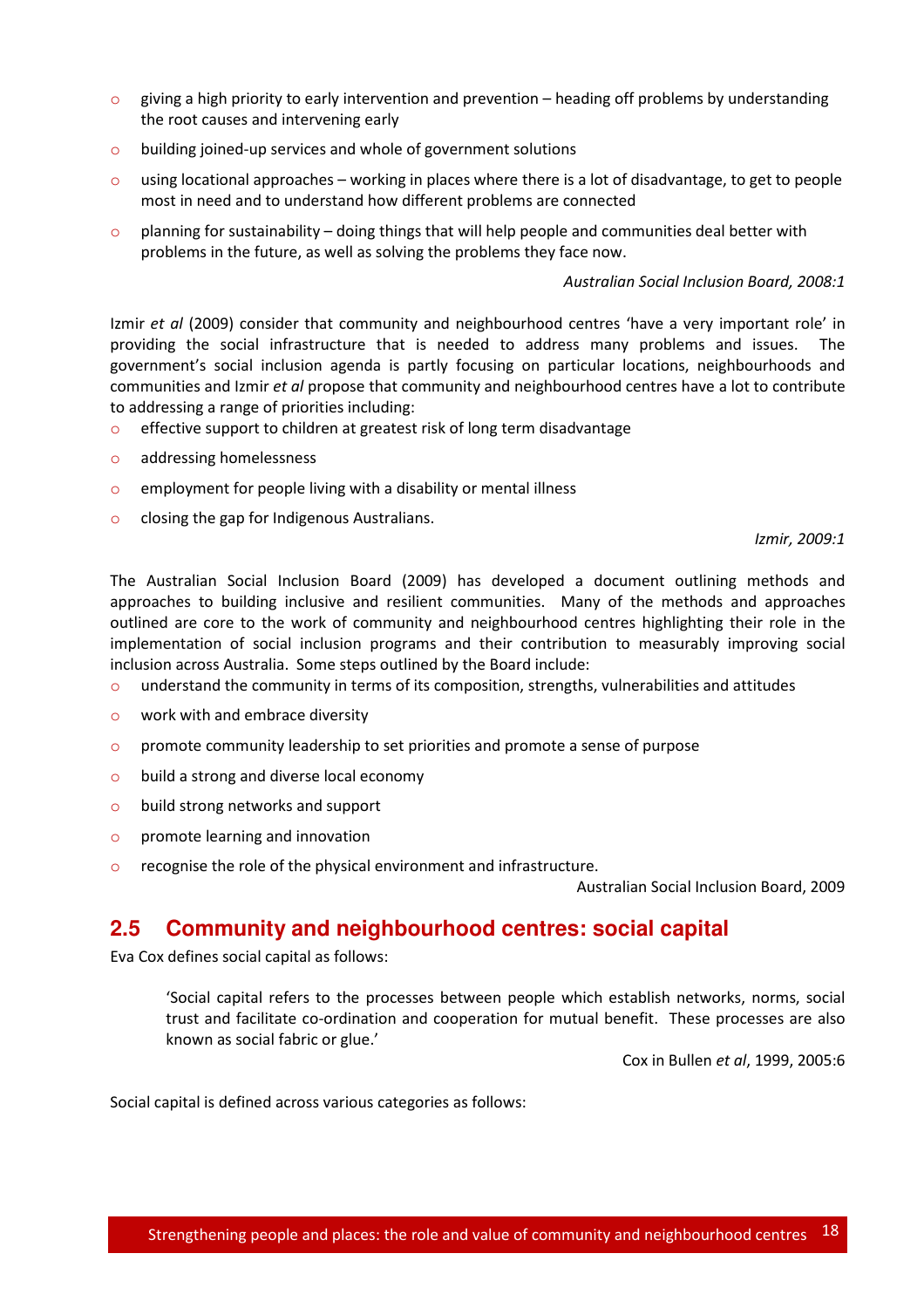| <b>Category of</b> | <b>Description</b>                                                                         |
|--------------------|--------------------------------------------------------------------------------------------|
| social capital     |                                                                                            |
| <b>Bonding</b>     | "Relationships amongst members of a network who are similar".                              |
| <b>Bridging</b>    | "Relationships amongst members of a network who are dissimilar in a demonstrable           |
|                    | fashion such as age, socio-economic status, race/ethnicity and education".                 |
| Linking            | "The extent to which individuals build relationships with institutions and individuals who |
|                    | have relative power over them".                                                            |

Hawker and Maurer, 2009:1780-1787

Bullen et al undertook a study in 1998 examining and measuring social capital among the staff (796), volunteers (378) and participants (944) of community and neighbourhood centres (1999, 2005:12). These study participants scored quite high in various types of social capital. As the study was at one point in time, it is not possible to conclude whether the participants brought social capital to their roles or that the higher levels of social capital developed as a result of their role in community and neighbourhood centres. Social capital studies over time would be needed to determine whether social capital increases through participation in community and neighbourhood centres. The study did further analyse however that these stocks of social capital were useful in the work of centres.

Bullen et al also measured and compared social capital across five different communities in New South Wales. Some were rural and some urban. Where a lot of social capital is present, they identified the following likely characteristics:

- o 'people will feel they are part of the community
- $\circ$  they will feel useful and be able to make a real contribution to the community
- o they will participate in local community networks and organizations
- o in floods and bushfires they will pull together for the common good
- o people will mind each others children
- o they will safe and at home in their neighbourhood
- o strangers will be welcome
- o no-one will do everything but everyone will help out with something
- o there will be many networks of reciprocal relationships
- o people will feel valued for who they are.'

Bullen et al, 1999, 2005:9

They highlight that there are several arenas in which social capital develops including neighbourhoods and communities. As many of the activities and programs of community and neighbourhood centres focus on bringing people together and facilitating people's own involvement in addressing local issues, there exists fertile ground for social capital to develop or be consolidated.

The Association of Neighbourhood Houses and Learning Centres in Victoria identified a number of outcomes from this sector related to social capital:

- o community building: people feel part of the local community and are empowered to be involved in and influence the local community activities
- o life-long learning: learning opportunities are both formal and informal
- o well-being and resilience: building self-worth, well-being and resilience
- $\circ$  social support and networking: providing the support structures that enable people to meet their own needs. This is the opportunity to link and form relationships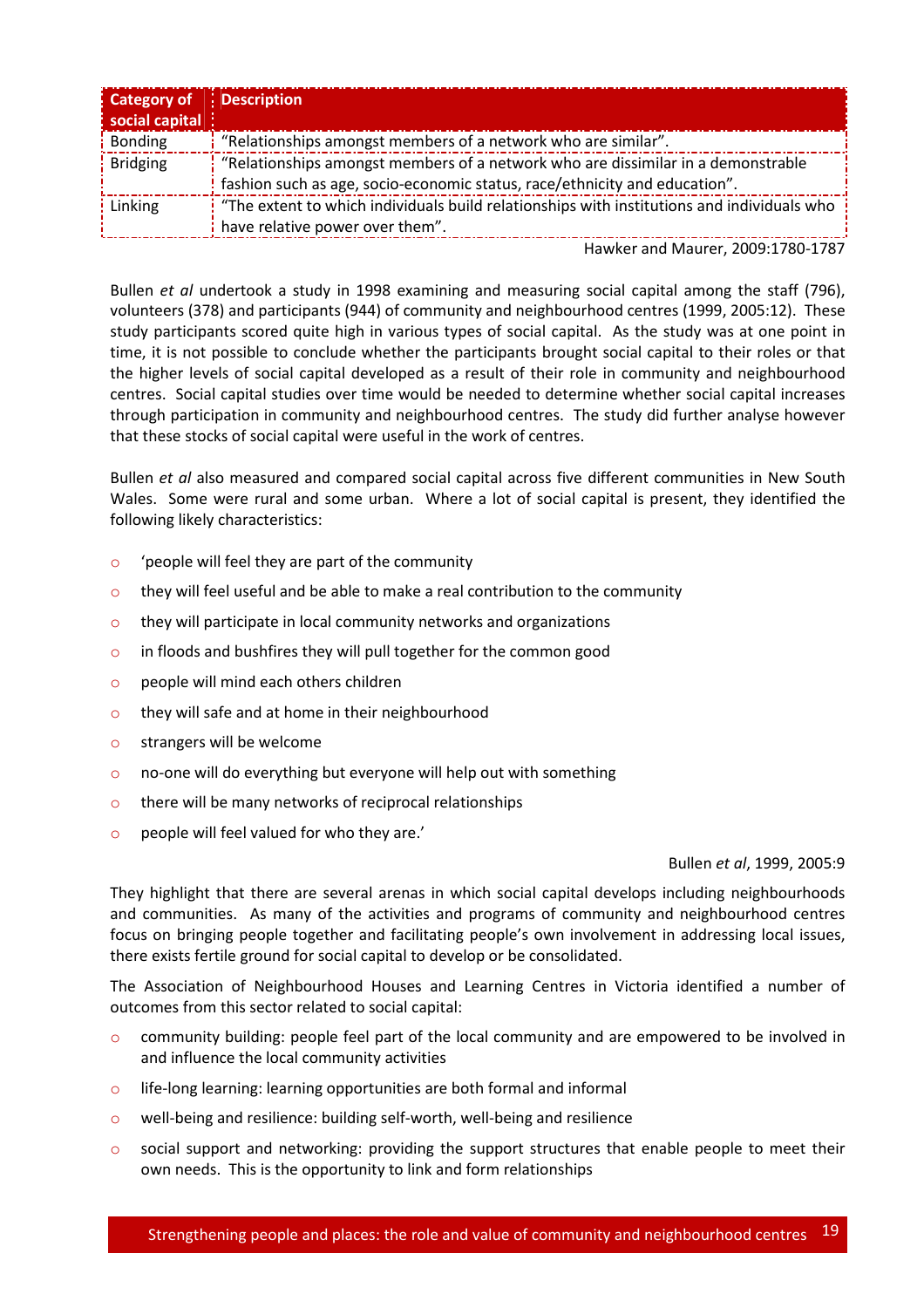- $\circ$  prevention: reducing the need for intensive and expensive programs by relieving isolation, loneliness and boredom, and building the sense of trust, safety and belonging.
- $\circ$  sustainability: to enable sustainability of the local community's wellbeing through address a range of needs. 'Houses and centres facilitate diverse and timely responses that are cost effective'
- $\circ$  social justice: to address social justice issues through awareness raising, community education and social action
- infrastructure: 'to provide a local facility that is accessible, safe and welcoming for all community members'. The matrix of the contract of the contract of the contract of the contract of the contract of the contract of the contract of the contract of the contract of the contract of the contract of the contract of the co

## **2.6 Community development and service delivery**

As illustrated earlier, most centres undertake both direct service delivery and community development activities. It is important to understand the differences in these ways of working in order to fully understand the important and diverse roles that centres play. Many centres achieve significant synergy between these roles as well because there is an overarching commitment to connecting people with a range of relationships and opportunities. A report produced about community development in the context of Queensland's flood crises highlighted the following:

'It is important to differentiate service delivery from community development. While community organisations and community based entities are often also service providers, community development methods importantly bring particular approaches to engaging and involving the community itself in solutions. The provision of services is still obviously very important in the context of disaster recovery. Community development methods can make a difference to the extent that local people are able to identify and communicate with the services they need, and to shape the way that help is given. Local residents including official and unofficial leaders may then play a significant role in engaging with wider networks including government and business, to secure resources that are needed and influence the way in which those services are delivered. Community development reaches beyond something being done for people by others in a professional role, to people working together to make plans, secure resources and guide implementation.' A Silver Lining, 2011:15

There are many definitions of community development. The following is cited because it highlights both the processes and likely outcomes of this way of working:

'Community development is a process, a way of doing things. It can:

- bring people together
- help people to identify the problems and needs which they share and respond to these
- help people to discover the resources that they already have
- promote knowledge, skills, confidence and the capacity to act together
- strengthen organisation and leadership within communities
- strengthen contacts between communities.

Once people are working together it can help them to:

- take action to address inequalities in power and participation
- deal directly with issues they think are important
- change the relationships between communities and public or private organisations
- help public organisations to work in more open and inclusive ways
- promote increased local democracy, participation and involvement in public affairs.'

Community Development Alliance of Scotland, 2008:3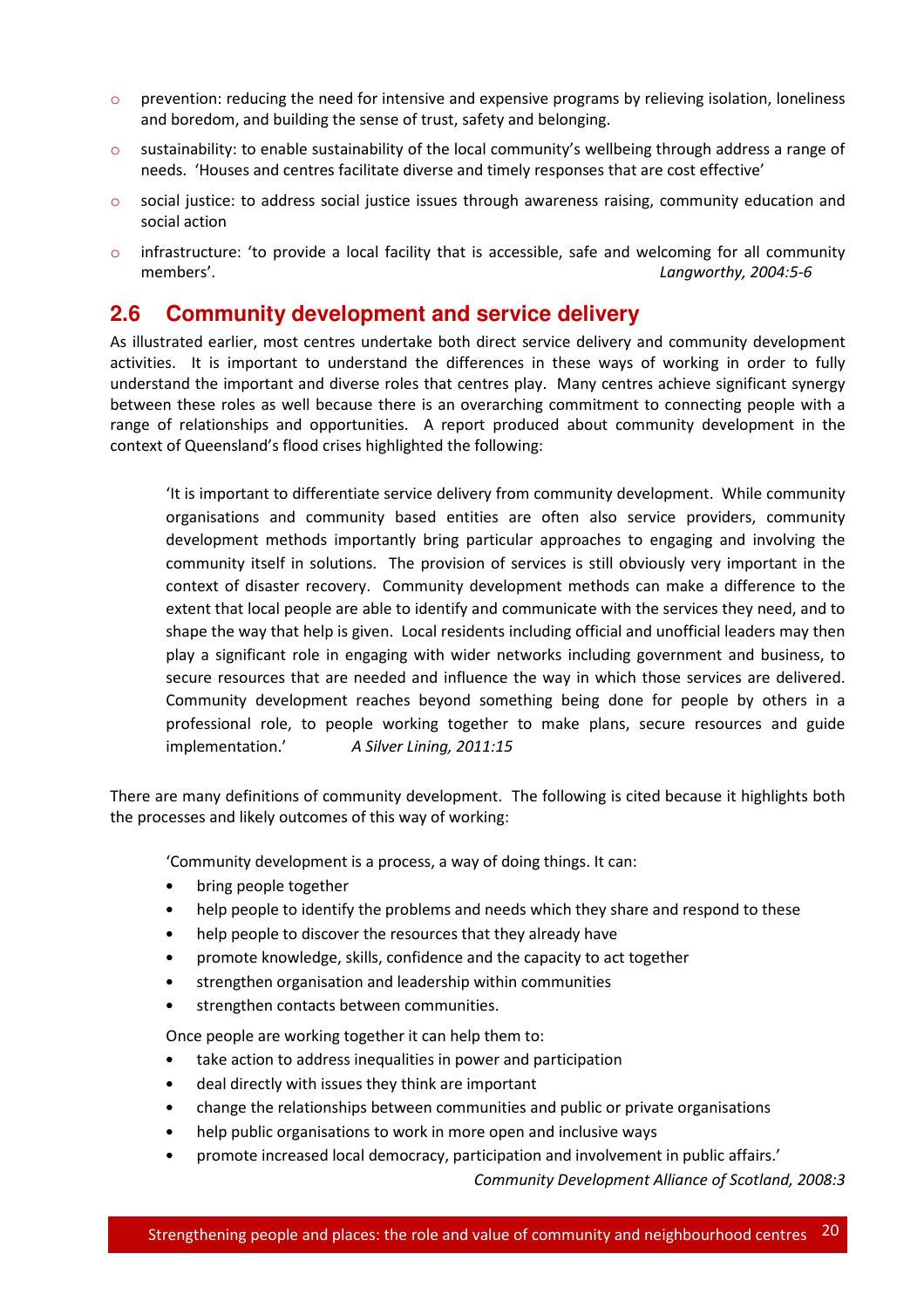The following diagram illustrates some of the key differences between community development work and service delivery. Importantly, this diagram highlights the role of the worker in community development to build relationships between people involved in collaborative processes with each other, and through those relationships people start to develop their own resources and capacities which contribute to wellbeing and resilience in the face of current and future challenges and opportunities (Shambrook, 2011).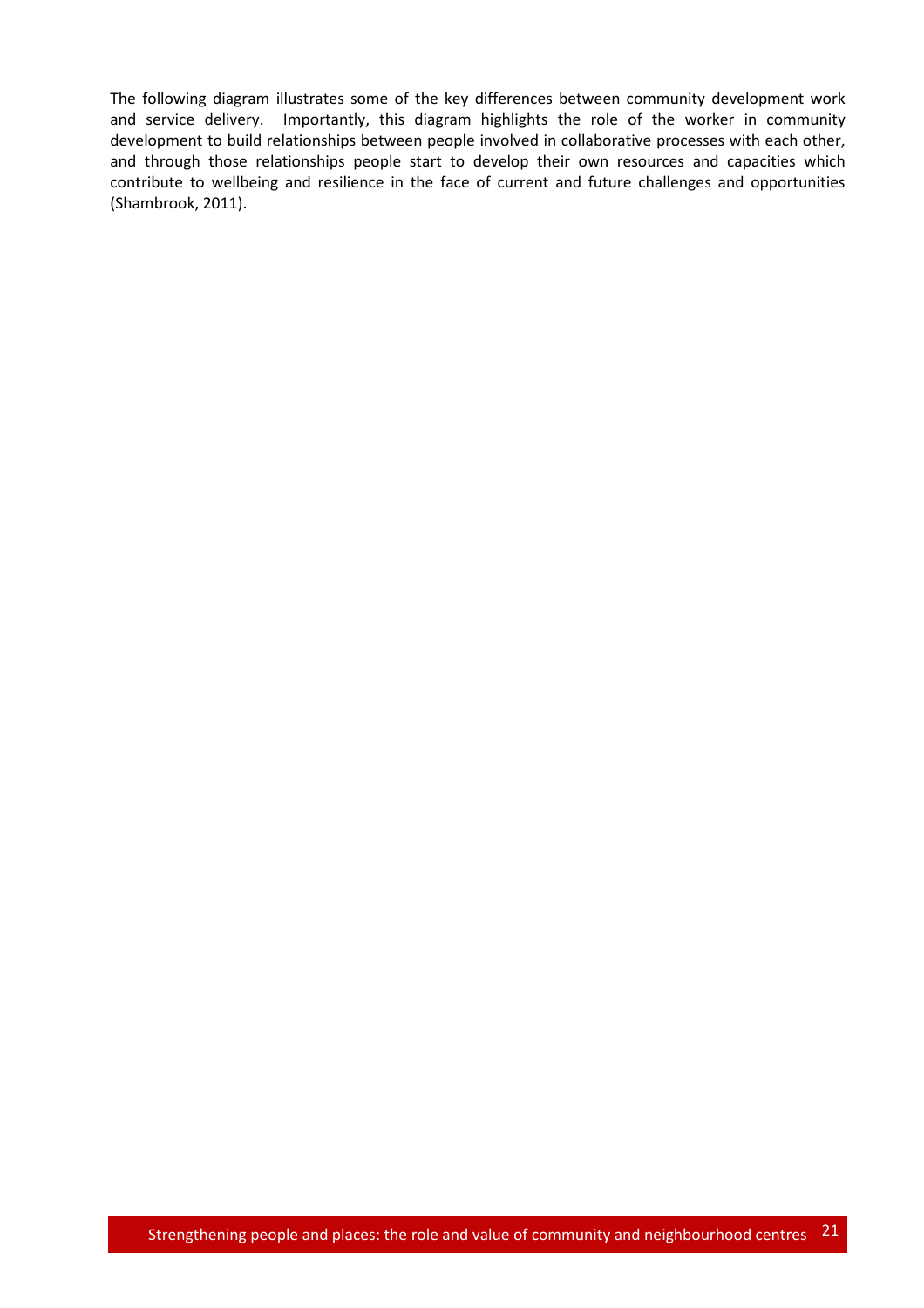Figure 1: Eco-system map contrasting service delivery and community development methods.



Maggie Shambrook, 2011.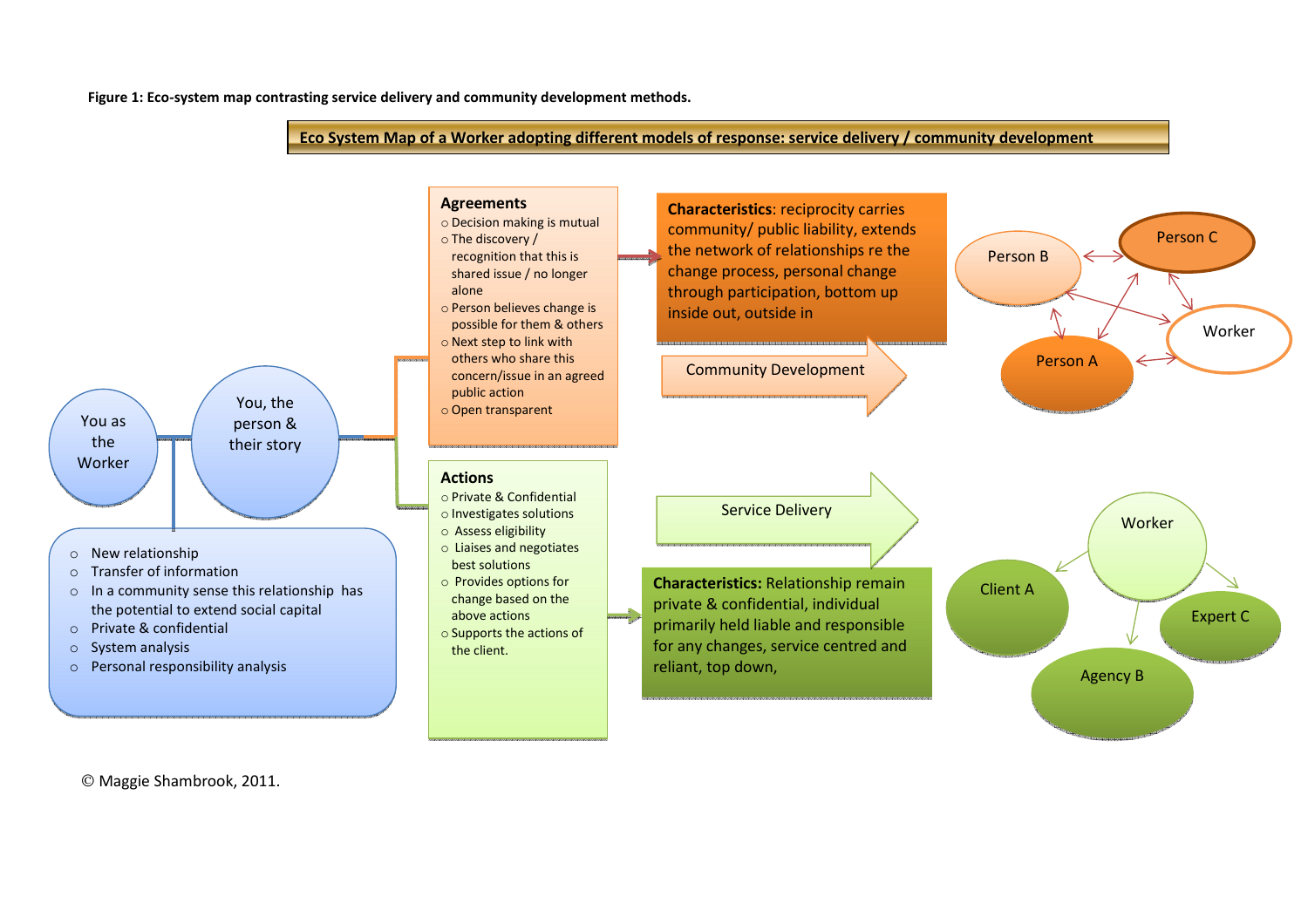## **2.7 Community development outcomes**

Community development approaches are often described as a method or way of working. A fundamental feature of this work is to involve people themselves in processes of change. Much emphasis is placed on 'process' because many of the real benefits from this way of working emerge from people working together, and in doing so, building skills, confidence, individual and collective capacity to tackle new and emerging issues and opportunities.

There is a growing body of work focused on the measurement of outcomes from this way of working particularly in contexts such as the United Kingdom where significant programs have been funded and evaluated. A range of different statements of outcomes have been developed illustrating that tangible and measurable outcomes do emerge.

Some of the measurable outcomes of community development identified by the Community Development Foundation in the UK include:

- o reduction of isolation and alienation
- o increase in social capital and cooperation
- o creation or improvement of bona-fide community groups.
- o increase of opportunities for activity in the community.
- o more effective community activity.
- o increase in:
	- o volunteering
	- o mutual aid and autonomous services
	- o learning between groups
- o improvement in:
	- o dialogue between community and authorities
	- o coherence and effectiveness of public policies.
	- o capacity of agencies, authorities and professions to engage with communities.
- o improvement in delivery of public services
- o increased resources.

Community Empowerment Division, Department of Communities and Local Government, 2006

The Community Development Foundation goes on to identify a number of benefits resulting from community development:

- o residents were brought together around common concerns and created improvements in their neighbourhood
- o dialogue is created between residents and authorities
- o positive interaction is created between formerly isolated neighbours
- o people learn new organising skills
- $\circ$  groups and organisations negotiate improvements for their members and other residents.

A recent report by NEF Consulting for the Community Development Foundation in the UK, published an evidence base for why community development is important and what it achieves (NEF Consulting, 2011). A combination of workshops and a survey administered to 451 research participants in 2010 was used to identify outcomes and impacts within a social return on investment framework. The outcomes included:

 $\circ$  positive changes in a place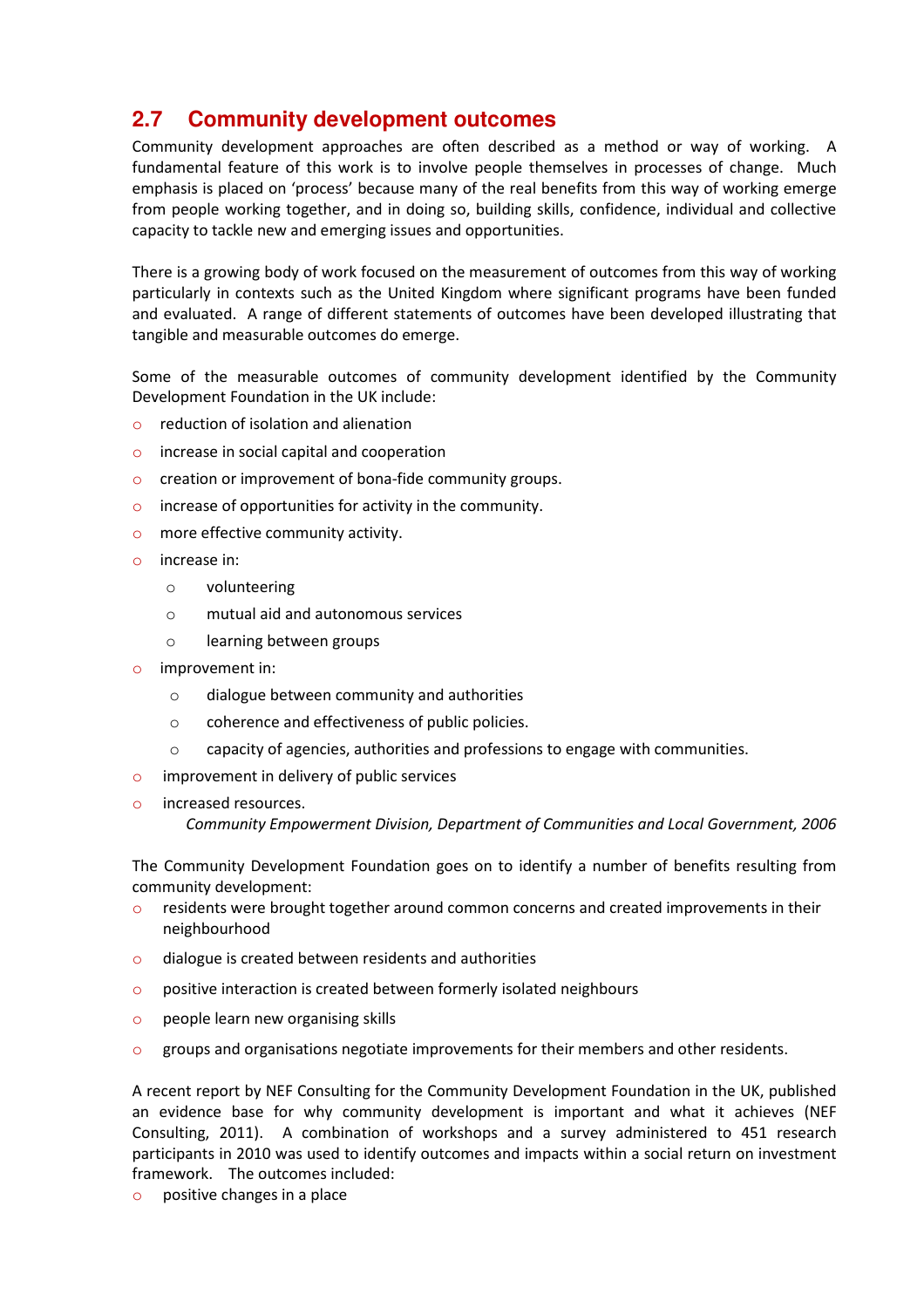- o greater community wellbeing
- o volunteers are more involved
- $\circ$  supportive relationships between people including volunteers are improved and increased
- $\circ$  feelings of trust and belonging among volunteers and other participants and the wider community are increased
- $\circ$  feelings of competence, engagement and living life with meaning and purpose increase
- o personal resilience, optimism and self esteem increase.

NEF Consulting, 2010:4-5

A participant in this study was quoted as saying there was:

"a need for social and organisational structures in a locality which allow for residents to engage with one another, trust and respect each other, and effectively influence the provision of services, facilities and activities to their community".

NEF Consulting, 2010:5

Results and outcomes emerging from community and neighbourhood centres have included:

- o skills development, networking, playgroups and other services to families
- $\circ$  information and referral services improve the interface between the wider service system and clients
- $\circ$  service systems are improved and deliver better results to disadvantaged constituents
- $\circ$  the impact of volunteering for the wider community, the economy and for the health and wellbeing of individuals.

Izmir et al, 2009

## **2.8 Representation and viability**

There are peak bodies and associations representing community and neighbourhood centres throughout Australia including a national body called the Australian Neighbourhood Centres and Houses Association (ANHCA). In addition to these peak bodies, many community and neighbourhood centres are members of Queensland Council of Social Service (QCOSS), the statewide peak body for the community services industry.

ANHCA represents over 1000 community and neighbourhood centres throughout Australia and works closely with State peak bodies including:

- o Association of Neighbourhood Houses & Learning Centres (ANHLC Victoria) www.anhlc.asn.au
- o Community Centres SA (South Australia) www.communityCentressa.asn.au
- o Community Centres & Family Support Network Association (CC&FSNA Queensland) ccfsnaq.org
- o Linkwest (Western Australia) www.linkwest.asn.au
- o Local Community Services Association (LCSA New South Wales) www.lcsa.org.au
- o Tasmanian Assoc of Community Houses (TACH Tasmania) www.tach.asn.au
- o Tuggeranong Link (Australian Capital Territory) www.tugglink.org.au

 A number of peak bodies have worked on strategies to improve the sustainability of community and neighbourhood associations including: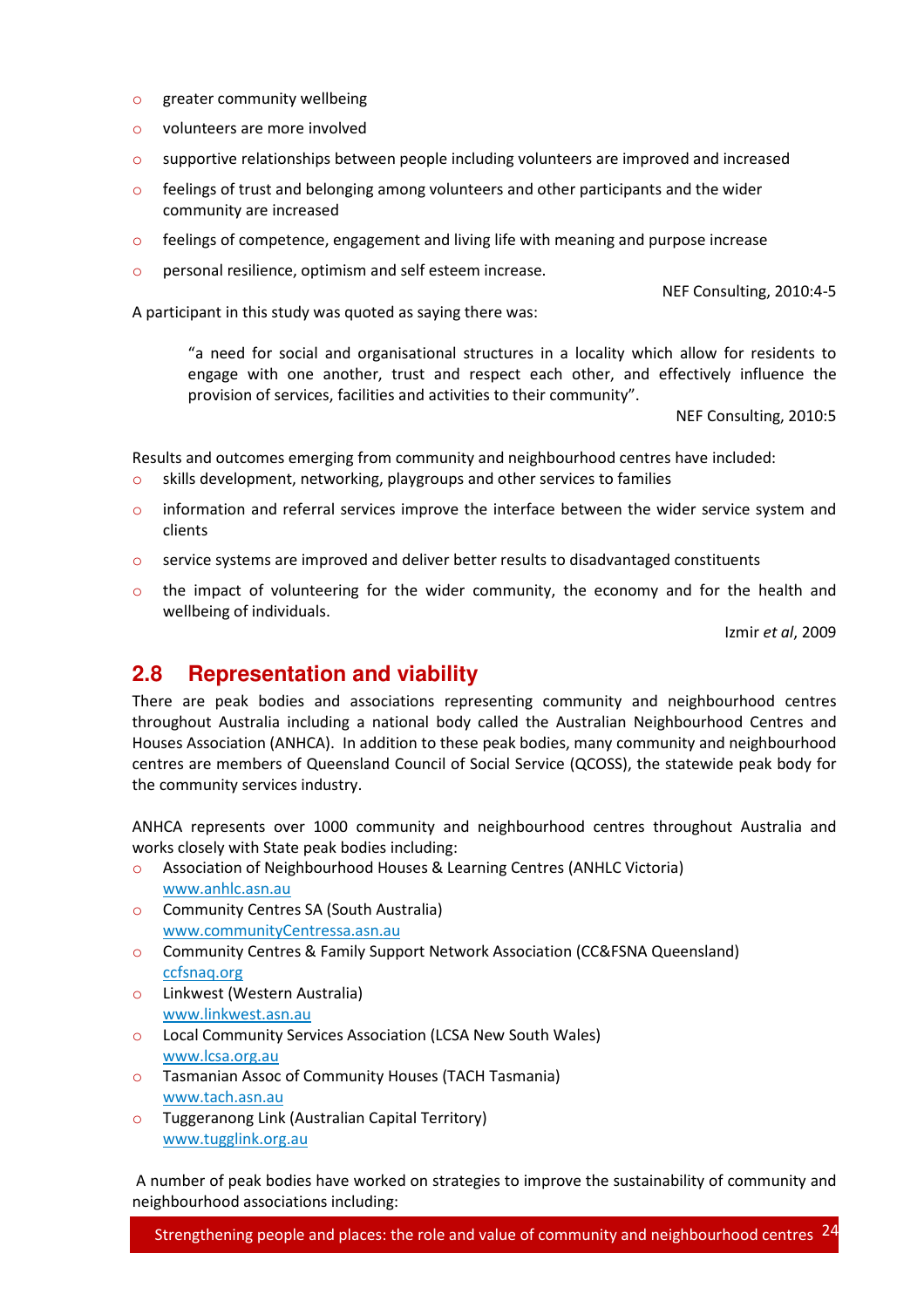- o conducting surveys and mapping the sector
- $\circ$  developing position papers linking centres to wider policy frameworks including the Australian Government's social inclusion agenda
- o research into the benefits of centres to various target groups
- $\circ$  advocacy activities with the aim of strengthening centres and their funding base
- $\circ$  advocacy activities related to wider policies and programs such as social inclusion.

Community and neighbourhood centres worked with QCOSS in 2006 to identify community development outputs as a basis for highlighting the benefits of this way of working. The outputs identified in that report included:

- o to develop accessible, affordable and safe public or community space
- o to strengthen individual or group identities
- o community engagement or acceptance
- $\circ$  flexible responses to individuals, groups or communities with specified interests or needs
- o new, enhanced, sustained or maintained social/community infrastructure
- o established or enhanced collective analysis and voice
- o viable, sustainable and healthy organisations.

Black, 2006:4

This work was followed up by a research project by Griffith University<sup>7</sup> to collect case studies from six community centres to explore these outcomes by examining the range of activities undertaken. The process of collecting case studies revealed viability issues and concerns as follows:

'Community centres had much to say about the issue of organisational viability. In conventional terms, many thought that it is probably not possible to really achieve viability. Resources are invariably stretched, and this includes volunteer hours. Co-ordinators particularly felt that they took their positions because of their love of community and they spend 60 hours a week in a job which pays for 30 of them. Managing multiple funding sources, the absence of core funding, the non recognition of co-ordinator roles, were just some of the viability issues. Others include the difficulties of recruiting skilled staff, the non availability of high quality education and training for community development roles and the need for organisations to invest significant resources in training people, providing professional support, mentoring leaders, and fostering volunteer commitment.'

Ingamells and Furneaux, 2007

This analysis was consistent with the ANHCA campaign which states:

'Raising awareness of the value of the sector has been a priority for a number of years, especially the role in which centres and houses play in social inclusion, prevention and early intervention. The community development work of the sector continues to go largely unrecognised for the significant contribution it makes to the wellbeing of individuals, families, communities and ultimately the State.' ANHCA, 2011

 $<sup>7</sup>$  This paper followed on from an earlier project by QCOSS examining community development outputs. The</sup> study cited here by Griffith University is an unpublished paper.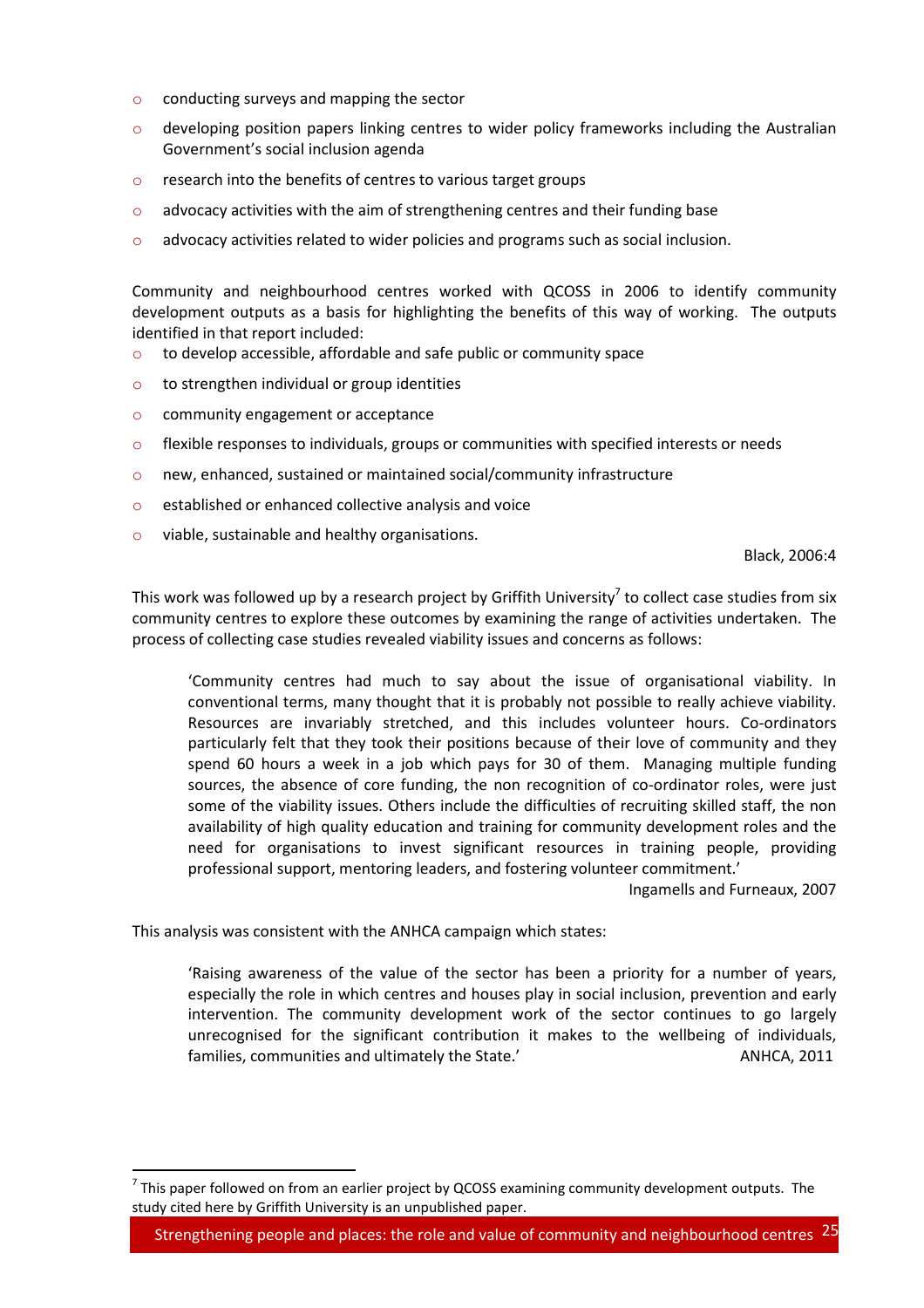Strengthening people and places: the role and value of community and neighbourhood centres 26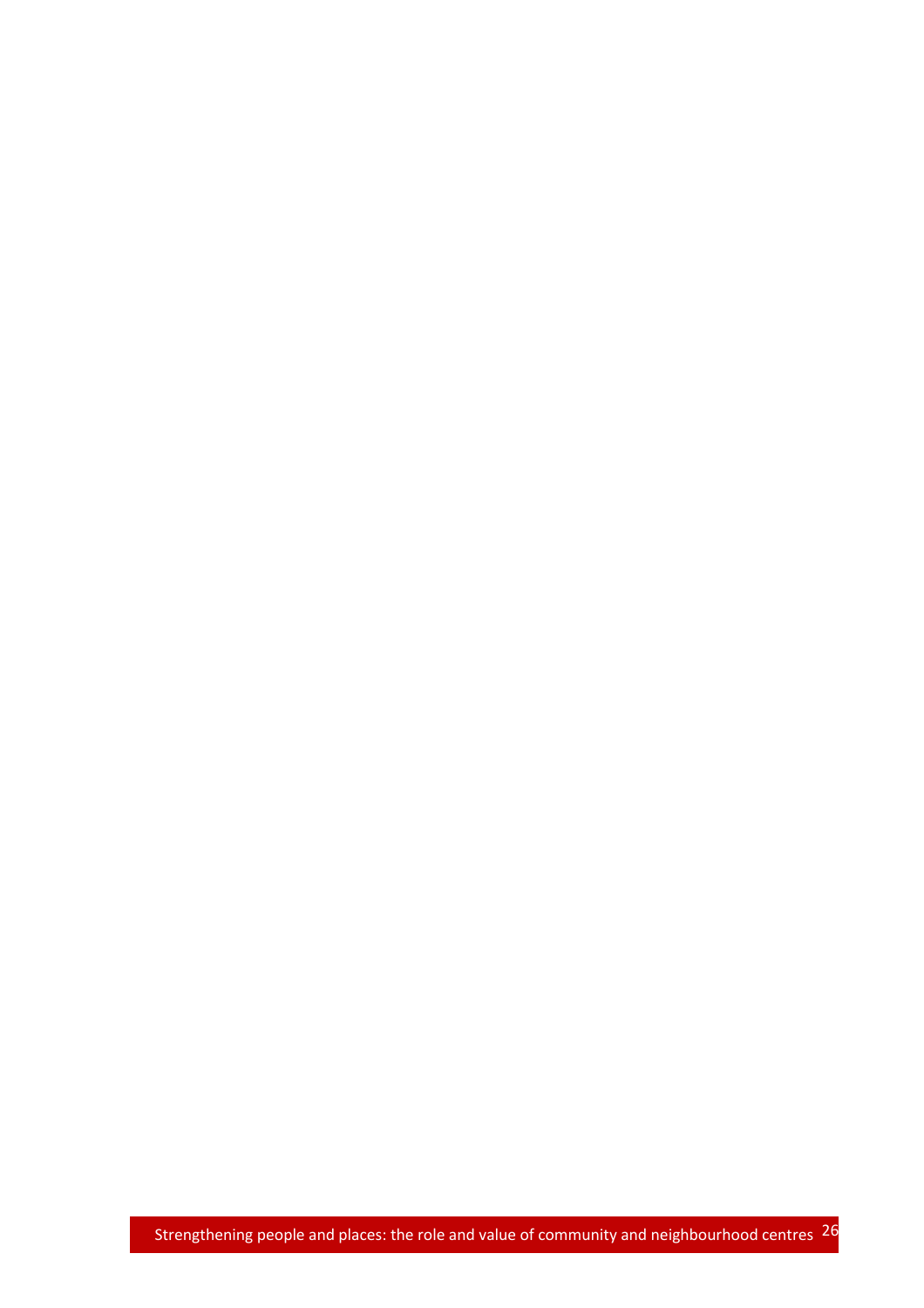# 3. Case studies: the role of community and neighbourhood centres in strengthening people and places

The following information was collected through interviews ${}^{8}$  and case studies involving each participating organisation. The interviews focussed on crisis responses before, during and after Brisbane's January floods. More general case studies are also presented to illustrate the range of roles played by the centres.

## **3.1 The profile of centres**

The participating centres answered a number of questions regarding their role and function in the community. A summary sheet for each agency is included in Appendix 2. The following information records some key themes and characteristics. Overall, there was a high level of consistency between the profile of the participating agencies, and surveys of community and neighbourhood centres cited in section 2 of this report.

### 3.1.1 Funding

The centres highlighted that funding arrangements are usually composite arrangements. Funding sources included:

- $\circ$  funding from the Department of Families, Housing, Community Services and Indigenous Affairs
- $\circ$  Department of Communities funding (Community Support Program, formerly the Community and Individual Support Program). Some centres were also funded to deliver family support through the former Family and Individual Support Program.
- o Department of Communities Tenant Advice and Advocacy Service Queensland (TAASQ)
- o Home and Community Care funding
- o other non-recurrent grants from Brisbane City Council, Multicultural Affairs Queensland, Arts Queensland
- o philanthropic donations / corporate support
- o facilities and office space hire/lease
- $\circ$  fundraising such as trivia nights and art shows
- o in one instance, a local church fundraises for the Centre.

This is consistent with other surveys cited in section 2 indicating that community and neighbourhood centres generally have multiple funding sources including:

- o recurrent and non-recurrent government funding
- o philanthropic donations / corporate support
- o fund-raising through activities
- o facilities and office space hire/lease.

#### 3.1.2 History

l

In all instances except for the Yeronga Flood Recovery Centre, the centres had been in existence for a long period of time. Some centres operated initially under the auspices of another agency and became incorporated separately at a later time. Benarrawa for example has been operational for almost 30 years. New Farm Neighbourhood Centre has been incorporated since 1986 but was operational for several years prior to that under the auspices of Lifeline Queensland. West End Community House has existed in its current form since 1986 and had its beginnings in the 1950's based at the Uniting Church hall. In 1983, the Centre began working to formalise in response to specific community needs for activities and services.

 $8$  A copy of the interview questions is included in Appendix 1.

Strengthening people and places: the role and value of community and neighbourhood centres 27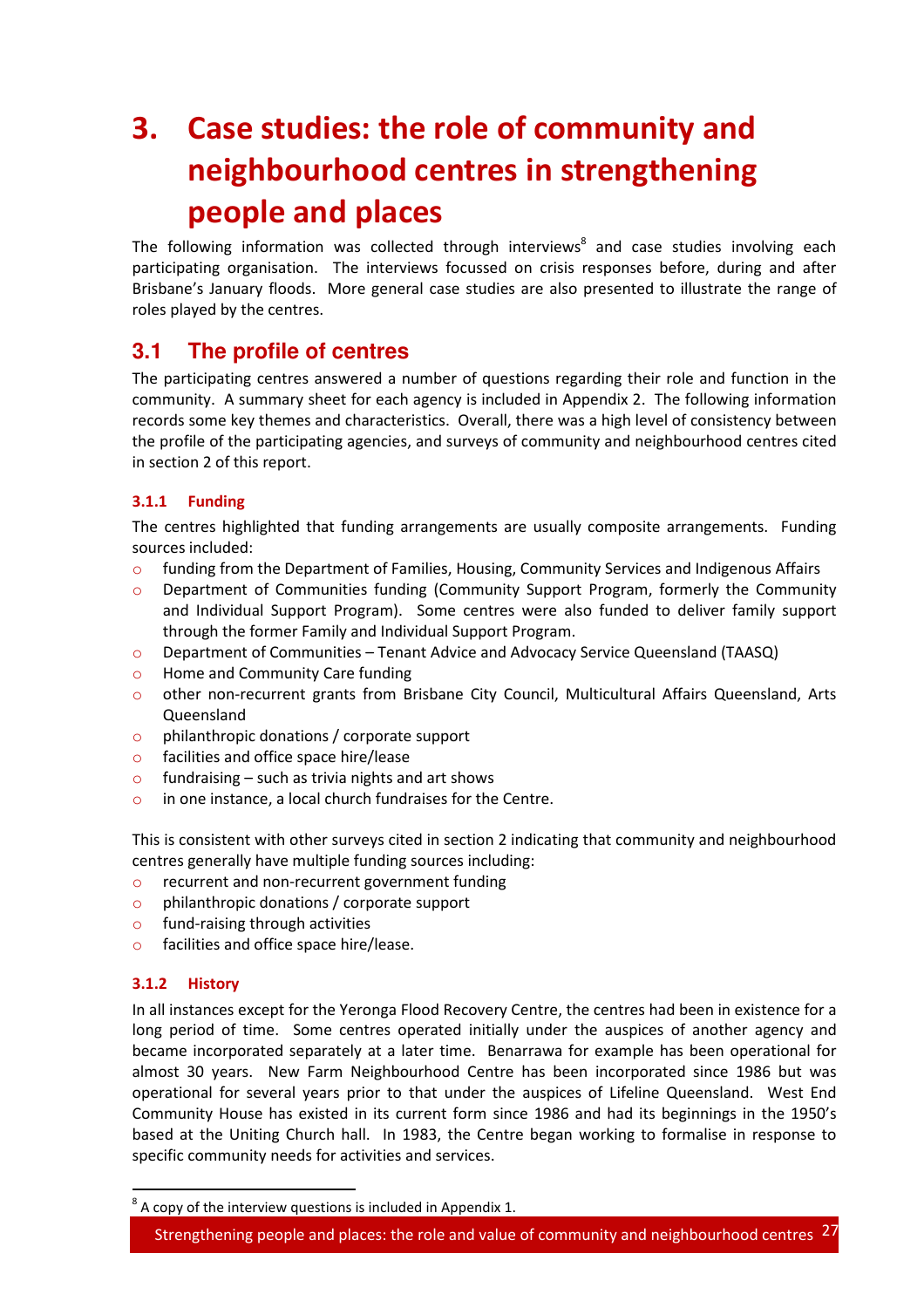Several of the centres were initially supported through local churches or the service arms of churches such as the Uniting Church. Centres may have emerged and evolved with little or no funding before program funding was achieved as evidenced in the following quote from the Sherwood Neighbourhood Centre website:

'Sherwood Neighbourhood Centre was founded by the community in 1979 running from a small shop in Sherwood Road where people came together for coffee and to share craft ideas and parenting skills. In 1989 the Department of Communities realised there was a need for a larger community meeting place and 38 Thallon Street was purchased. In 1994 funding was obtained through the Department of Communities for a Crisis Accommodation Programme and four months later the Community Support Programme was funded.'

Sherwood Neighbourhood Centre Website, 2011.

#### 3.1.3 Responsiveness to local needs and issues

Another consistent theme is the centres' responsiveness to local needs and issues. West End Community House for example worked with the local community during Expo '88 responding to evictions and housing supply/affordability issues. It secured funds through the former Housing Resource Service Program (later TAASQ) in response to significant local housing needs at this time. Other issues included local planning issues, gentrification, and the need for groups and activities responding to local needs.

Similarly, New Farm Neighbourhood Centre was started by a group of local residents who were concerned about a number of issues including the lack of local groups and activities for isolated people, housing affordability issues, the need for English language support for migrants and the need for community space to support activities such as playgroups.

Across the history of the centres there were many examples of work emerging from local needs and issues, as well as strengths and opportunities. While themes are consistent, the activities and programs reflect a range of factors including significant influences driven by the characteristics of each local area. Community and neighbourhood centres are a flexible and responsive form of infrastructure capable of facilitating community development strategies and the delivery of direct services to a range of stakeholder and target groups.

Community development capacity within local communities allows new responses to emerge to a range of issues both chronic/ongoing and acute such as the flood crisis. Because the emphasis is on bringing people together to participate in identifying issues and achieving the solutions, the question about 'what do centres do?' is very open ended: Centres may respond to any existing or emerging problem or opportunity, depending on local history, capacity and need.

Just as the centres have responded to the flood crisis, they have also responded to a range of other local issues that are perhaps less visible, more deeply entrenched and might even be described as chronic (such as homelessness, housing stress, racism, and isolation). As they strive to address these types of issues, they often do so by engaging local people in sharing responsibility for the solutions and in the process, build capacity, citizenship, leadership and skills. People engaged in this way invariably also emerge more connected, less isolated and with a sense of belonging to a place, all of which are consistent with wider policy directions such as social inclusion at a national level, prevention and early intervention, and targets to increasing volunteering at a State level.

Centres described that some usual services and activities were delayed in commencing (in one instance until March). This was linked to shifting all available resources to flood response and recovery and the immediate needs of residents. Existing funding for community centres as generalist agencies proved to be a foundation for being responsive and delivering much needed assistance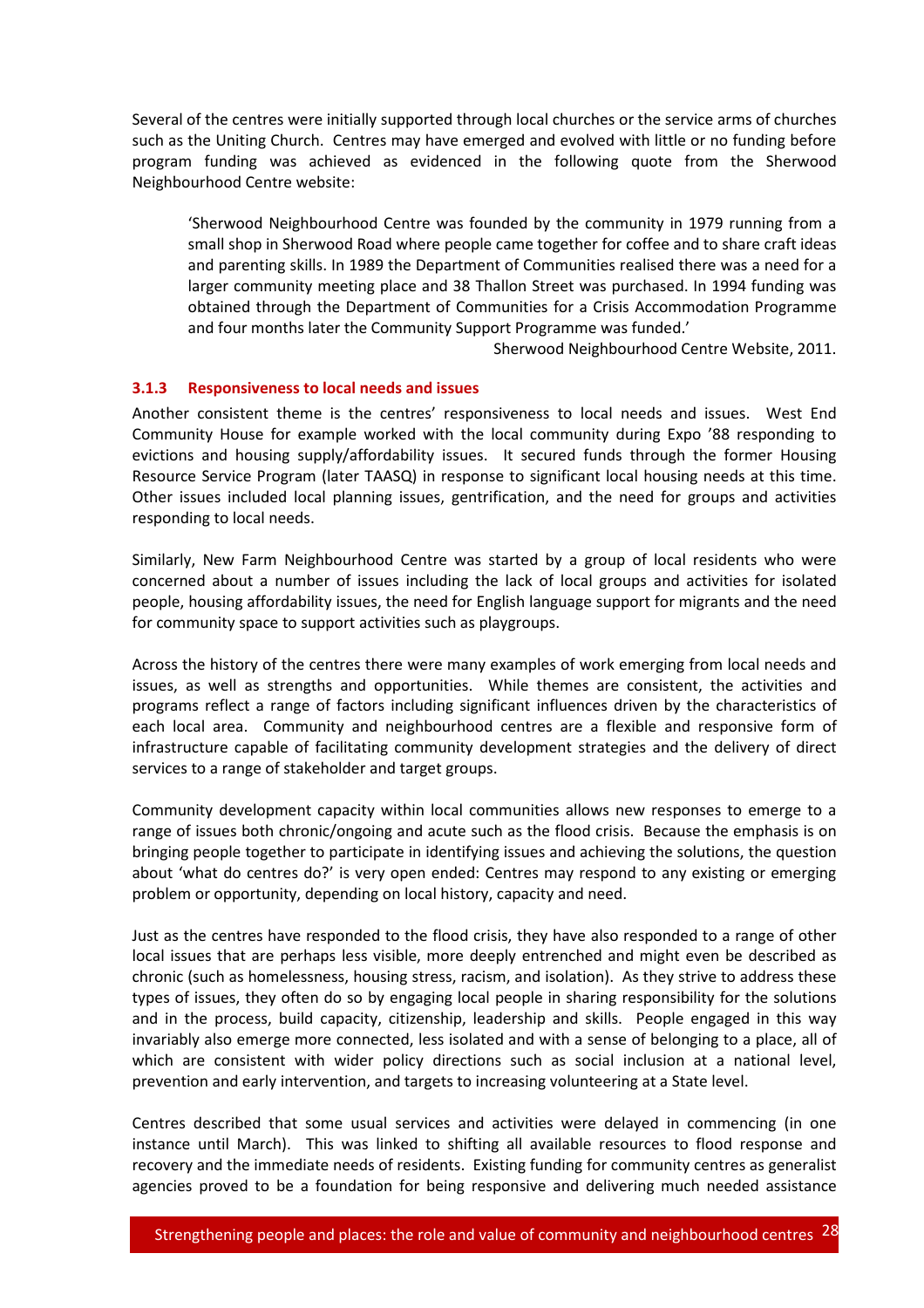during a crisis. Centres reflected that locally based infrastructure including funding arrangements that had the scope to be flexible depending on local needs are an important resource.

#### 3.1.4 Purpose and vision

The centres' statements of purpose and vision are highly consistent with the wider surveys of centres cited in section 2. Examples of vision or purpose statements include:

Benarrawa Community Development Association Inc is people working together towards a just, welcoming, inclusive and enduring community on a healthy planet.

Acacia Ridge Community Support Inc will respond effectively to community need and increase community members' opportunities for participation in life. Other statements include:

- o A welcoming and safe environment
- o Celebrating diversity
- o Increasing choices and participation in community life.

A unified, supportive community with a mission to strengthen the community's capacity by responding to the diverse needs and interests of all its members. (Communify).

The House is an organisation providing a space that facilitates community empowerment, social justice, improved human relationships and quality of life. (West End Community House).

Enhancing quality of life for all in our community especially those disadvantaged, by providing support and opportunities for personal and community growth. (Sherwood Neighbourhood Centre).

Working with the community towards social justice, diversity and inclusion in Brisbane's inner City. (New Farm Neighbourhood Centre).

A number of key words and themes emerged more than once across the statements:

- o centres work to be welcoming places and spaces
- $\circ$  centres are concerned with community diversity and work to preserve and enhance it
- o centres work to increase participation, involvement and empowerment
- o centres work to respond to needs and issues
- $\circ$  centres work with everyone and also try to be responsive to the needs of disadvantaged residents.

#### 3.1.5 Programs and activities

The centres reported providing a number of programs and activities including the following:

- o volunteer programs
- o social enterprise programs
- $\circ$  facilities programs (including the management of multiple bases/outreach points) and the development of new social and community infrastructure responding to local needs
- o community development programs
- o emergency relief
- $\circ$  education and learning programs (such as Community Literacy and Numeracy Programs)
- o visiting services (such as podiatry, Centrelink, QPILCH)
- o support groups
- o housing programs
- o homelessness programs
- o structured activities including meals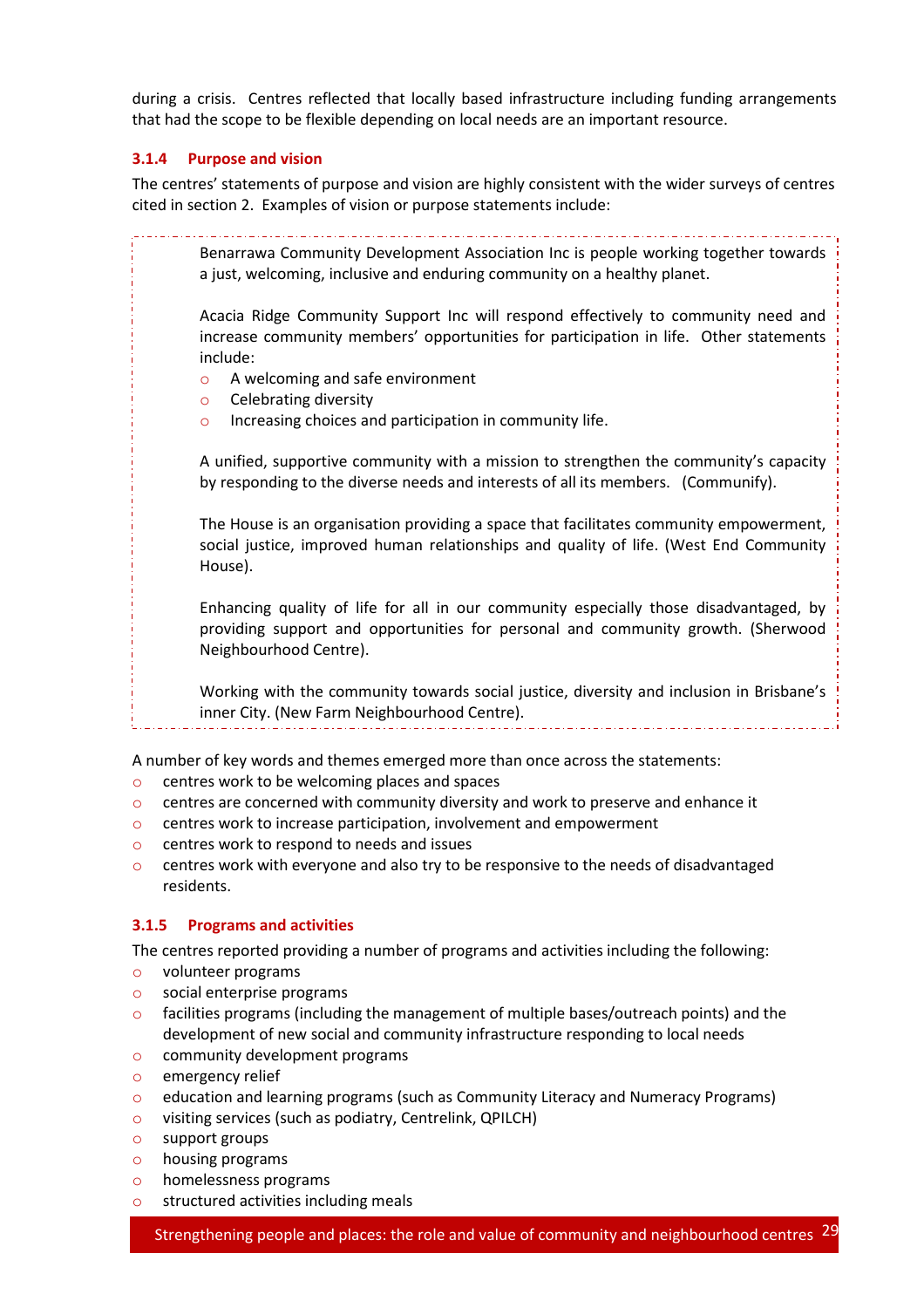- o outreach
- o aged care
- o programs responding to the needs of refugees and migrants
- $\circ$  programs responding to Aboriginal and Torres Strait Islander peoples including reconciliation programs
- o community gardens
- o information and referral
- o provision of legal auspice for new, emerging and smaller groups
- o responses to racism
- o low interest/no interest loans
- o social and recreational opportunities.

Again, the range of activities reflects the diverse activities and programs identified in the surveys of community and neighbourhood centres cited in section 2. This is also a reflection of the unique features and needs of the various localities served by the agencies involved in this project.

The interviews also highlighted that centres adopt new activities and programs in response to community needs as they change over time. Some things might end and others begin, reflecting the dynamic nature of communities, local interests and needs. In this sense, centres were able to offer a succession of activities and programs which links to the extent that they are flexible and responsive, a point which is discussed in section 3.1.3. Programs and activities can and do shift as communities change and evolve.

## **3.2 Case studies**

#### 3.2.1 Contributing to cultural diversity and social inclusion

Acacia Ridge Community Support Inc (ARCSI) values the importance of building the capacity of individuals and communities to achieve full participation. One way that ARCSI achieves this is through working directly with migrants and refugees. A critical part of this process involves engagement with key stakeholders about programs and projects that will help to make a difference.

The centre has worked with African communities for over five years now with the following results:

- better education outcomes for migrant and refugee children
- the establishment of an African Women's Group providing one-on-one support
- English support for citizenship classes
- **numerous education and information sessions on topics as varied as breast health and Australian** law
- the establishment of various groups in their own right
- **the provision of homework and study clubs**
- employment of bi-lingual workers
- activities, education and access to technology through working with young people.

The centre has been successful in establishing partnerships with other service providers so that these community groups have greater access to early childhood assistance, information and access to health services, employment pathways and processes for self advocacy.

#### 3.2.2 Building capacity for homelessness responses: New Farm Neighbourhood Centre

New Farm Neighbourhood Centre (NFNC) has currently and historically had a strong focus on addressing homelessness and public space rights in the inner city. The ongoing impacts of gentrification on low cost housing and social inclusion remain acute, and the resultant social inequity forms the core of the Centre's work.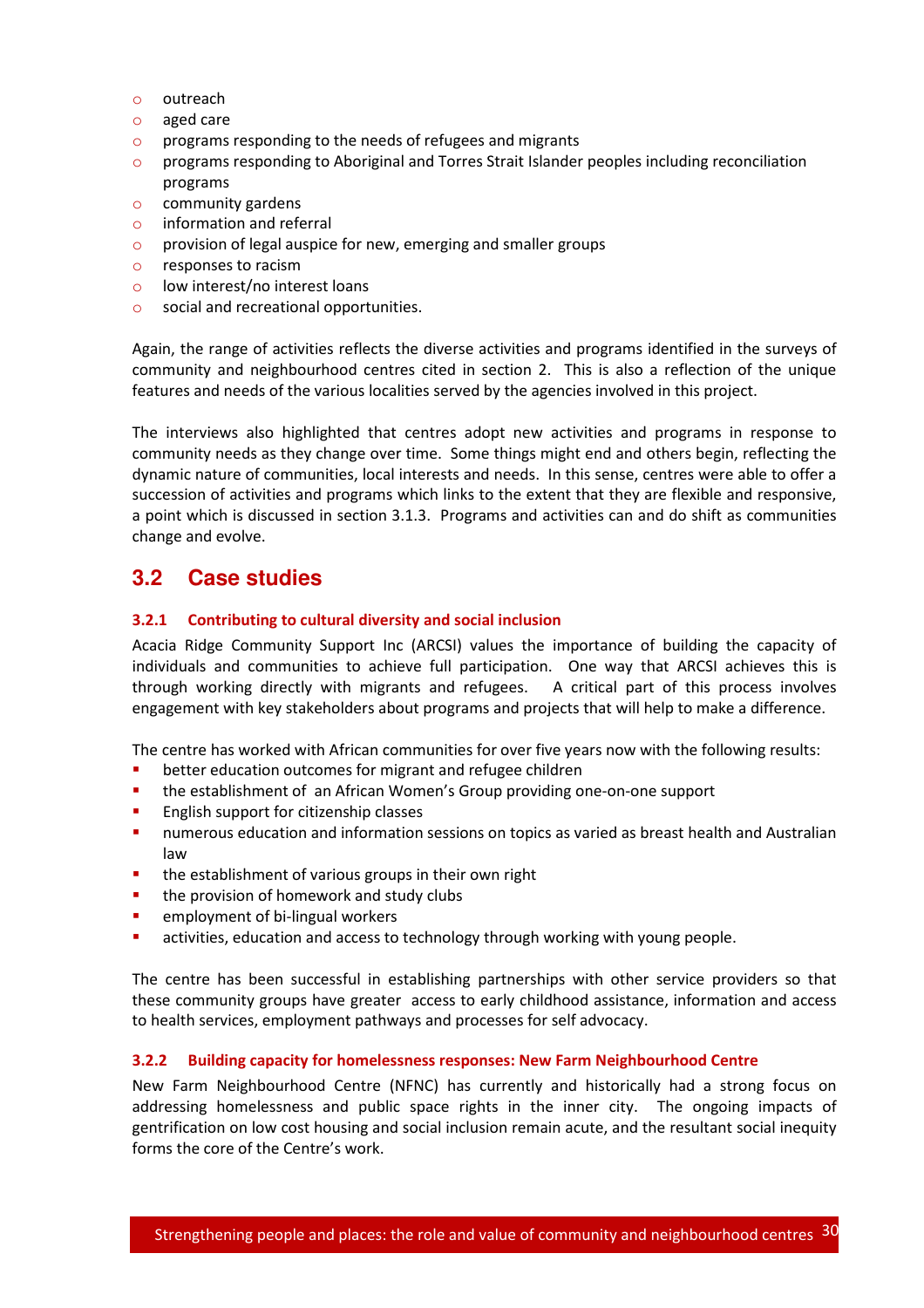As a small organisation with a community development focus the Centre believes in whole-of-community responses. This necessitates partnering with other groups, organisations, business and residents to ensure affordable housing, support services and wider community support are available.

New Farm Neighbourhood Centre is part of the Under 1 Roof (U1R) consortium of services working together to integrate service delivery to homeless people. Under the leadership of the Rotary Club of Fortitude Valley, these agencies have been working together since 2006 to build a strong, community-focused network supported by local businesses to achieve greater sustainability in their efforts to end homelessness Brisbane's inner city. U1R is a strong, active partnership group that works on the multiple levels of systemic advocacy, workforce and practice development and the provision of practical client support resulting in tangible and sustainable outcomes.

U1R aims to:

- provide comprehensive support for households to maintain their tenancies and participate fully in the community
- connect homeless people to services and housing choices that best meet their needs
- contribute to the supply of social and affordable housing dwellings to meet the needs of individuals and families
- **EXECT** involve the whole community in ending homelessness.

The current membership of U1R consists of:

- $-139$  Club
- **Brisbane Youth Service**
- **EXECUTE:** CityCare Brisbane
- **FIRM** Footprints (formerly New Farm Community Options)
- Mission Australia
- **Communify**
- **New Farm Neighbourhood Centre**
- QuIHN
- **The Rotary Club of Fortitude Valley**
- Brisbane Housing Company
- **Bric Housing Company**

Across these agencies the following responses to homelessness are provided:

- **street outreach and multiple access points**
- client centred, wrap around support
- safe sleeping options
- **transitional as well as long term, secure housing choices**
- **F** formal relationships with the private rental system creating additional housing options
- drug and alcohol rehabilitation services
- health services
- employment and training opportunities
- **·** information and referral
- meals
- participation and engagement in the wider community, including volunteering opportunities
- **•** recreational and social activities promoting wellbeing and social inclusion
- **social enterprise**
- **tenant advocacy and advice**
- peer leadership programs
- visiting services covering health, legal and income related issues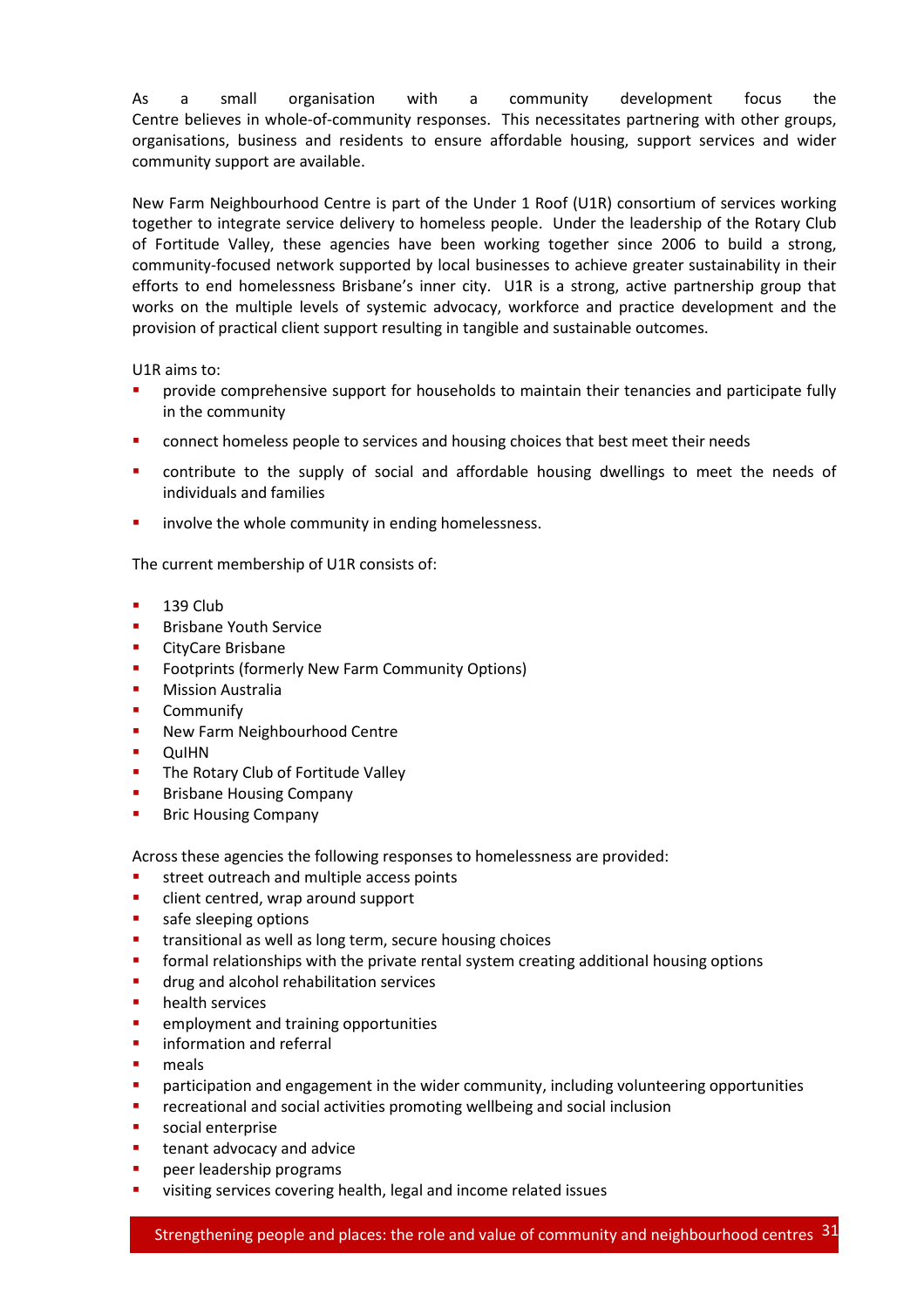- financial help
- activities that engage the broader community in ending homelessness.

U1R seeks to synergise these responses through collaborative processes, flexibility and continual improvement. NFNC has committed considerable resources to the U1R initiative particularly over the last two years. This has included participation by the Manager on the Interim Board of U1R and attendance by managers at Managers' Meetings. Staff across all program areas also participate in fortnightly case coordination meetings.

The benefits back to the organisation have been cumulative and range from:

- **EXEDENT** increased relationship and presence in the inner city
- the ability to provide increased housing and support options to people experiencing homelessness
- workforce development opportunities and outcomes
- increased staff satisfaction through achieving positive client outcomes
- **•** increased staff retention through peer support and the sense of belonging to something bigger.

U1R is a great example of relationships creating leverage and of the possibilities for large and small organisations to complement each other. It is an illustration of what can be achieved through shared values, passion and commitment. U1R also demonstrates the value of creating structural arrangements that engage agencies in service integration activities. In particular, the engagement of front line service providers across the consortium in fortnightly case coordination meetings has resulted in housing and support for more clients.

#### 3.2.3 Reconciliation in action: Benarrawa

Since the early 1990's Benarrawa Community Development Association has played an educative role by encouraging and promoting reconciliation and learning. Benarrawa works to build relationships across Aboriginal and Torres Strait Islander and non-Aboriginal and Torres Strait Islander local communities.

The Benarrawa Aboriginal and Torres Strait Islander Information and Solidarity Group began in 1993 when local people came together for Reconciliation Study Circles. The group includes Aboriginal and Torres Strait Islander and non-Aboriginal and Torres Strait Islander members who have come together to work in partnership. It seeks to inform its members and the wider community about issues affecting the lives of Aboriginal and Torres Strait Islander peoples and promote justice and understanding between all peoples.

The BenATSI Solidarity Group is involved in and organises public activities and ceremonies locally, such as Solidarity with Invasion Day, National Sorry Day, Mabo Day and National Aboriginal and Islander Day of Celebration (NAIDOC) Week to name a few. The Solidarity Group also organises and facilities an Annual Elders Lunch, the Biennial Aboriginal and Torres Strait Islander Art Show and Cultural Festival, and Aboriginal and Torres Strait Islander Cultural Awareness Workshops. BenATSI Solidatory Group also maintains the "Back to Country" fund which supports people to return to their communities. In 2008 BenATSI was a finalist in the Reconciliation Awards for Business which raises the profile of reconciliation activities at the local level.

#### 3.2.4 Community and neighbourhood centres as local hubs

Sherwood Neighbourhood Centre is seen as a Hub for the community. It is involved in supporting and supplying a range of opportunities depending on community need. The Centre only employs 1.25 staff and from this leverages the participation of 42 volunteers who are involved in providing the following:

- extra programs
- driving the bus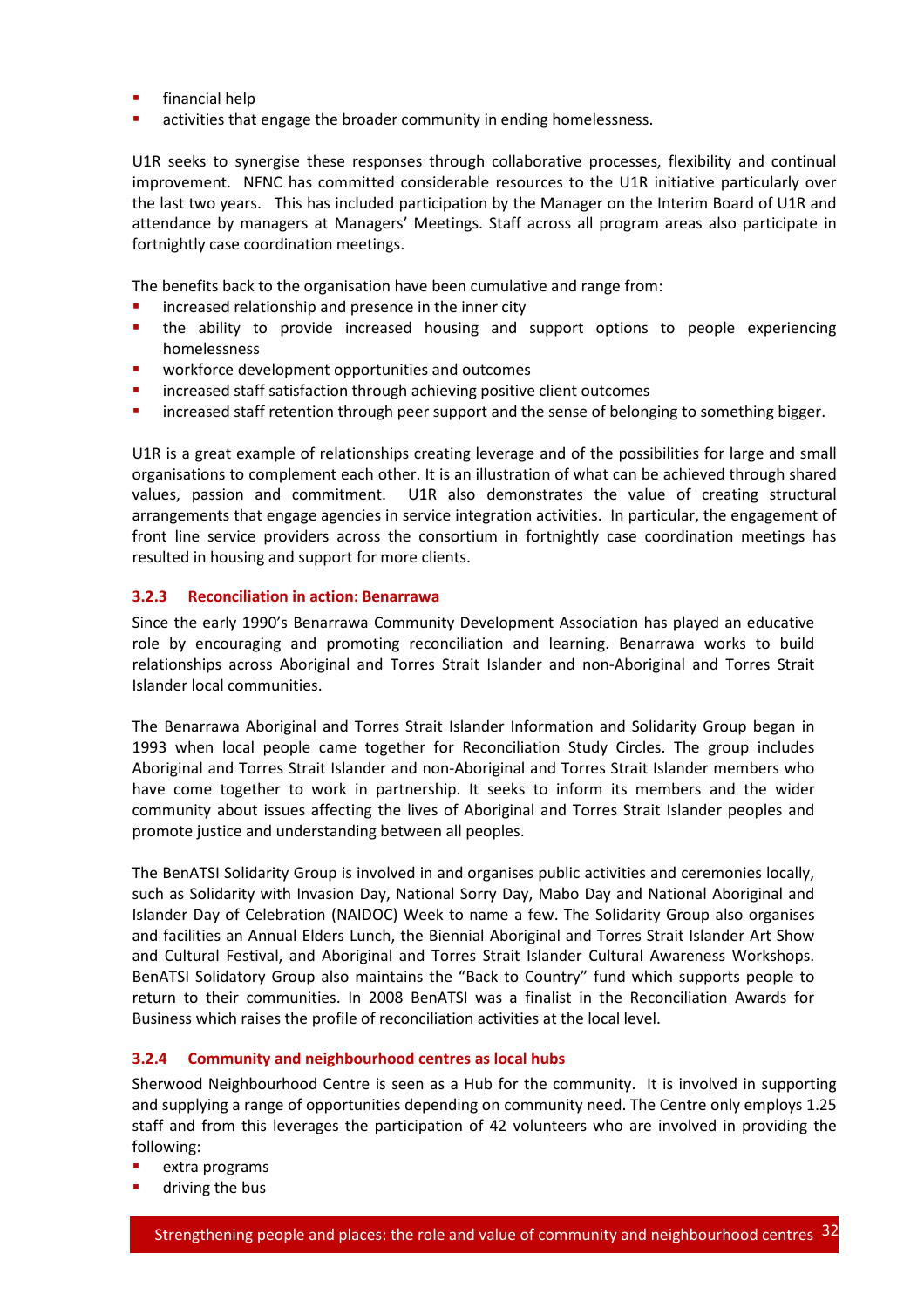- teaching computer skills
- running a pottery studio
- running a thrift shop

The value of community and neighbourhood centres rests in the fact that they take a holistic view of local needs and opportunities, offering flexible and responsive approaches to the needs of local people. The Sherwood Neighbourhood Centre offers a range of opportunities and activities with a focus on alleviating social isolation. These opportunities enable people to form friendships and build personal and collective capacity to address future needs and issues. The Centre offers referrals to specialist services, crisis accommodation, advocacy, emergency relief, case management, employment opportunities and education for individuals and groups.

This ongoing approach was extended to working with the local community through the flood disaster. A flood support group has been established enhancing opportunities for people who have been similarly affected to meet, form friendships and support each other. This group is now selfmanaged by residents.

A range of visiting services are also offered including Centrelink every Wednesday morning. A Justice of the Peace was also in demand during the floods and is now a regular service on a Tuesday morning at the Centre. The Brisbane South Division of General Practice has located a clinical and consultant psychologist at the Centre on a Tuesday.

These activities and services are more accessible because they are offered locally by a local centre acting as a hub. This draws wider resources into Sherwood and creates opportunities for people to meet a range of needs. People also get to know local services better and meet other local people in the process. This locality focus contributes to stronger social cohesion and less isolation which equips people with more resources and relationships as the face future or emerging issues. All of these opportunities based at Sherwood Neighbourhood Centre means it is continually improving and expanding as a HUB for the community.

#### 3.2.5 Active and responsive outreach: the story of the Kiosk

Located at 155a Boundary Street, the Kurilpa Kiosk is a unique community outreach service in the heart of West End. Providing community information, referral and education services, the Kiosk provides an outdoor community service accessible to a broad range of local residents.

The Kiosk regularly hosts community celebrations and marks important dates for the community through information and awareness campaigns. Through the Kiosk, Community House activily cares for the community park located adjacent to the Kiosk and supports safe use of public space. With community service partners, the Kiosk offers clinical services for homeless people in West End and surrounds.

The Kiosk is also a base for the Homeless Persons' Legal Clinic run by the Queensland Public Interest Law Clearing House, weekly on Friday between 12.30pm-1.30pm. This provides homeless people with accessible and free legal advice. Spiritus nursing also offers health checks for homeless and socially disadvantaged people on a weekly basis. This includes basic nursing advice and support as well as referral to appropriate medical support.

The Kiosk is an example of active and assertive outreach based on a rigorous assessment of local community needs combined with openness to creative ways of delivering services. West End Community House was connected enough in the community to identify this opportunity and bring the Kiosk to life through a combination of staff and volunteer roles. A significant number of local people connect with the Kiosk each week and it has a high profile locally. It provides West End Community House with a continuous source of information about what is happening locally through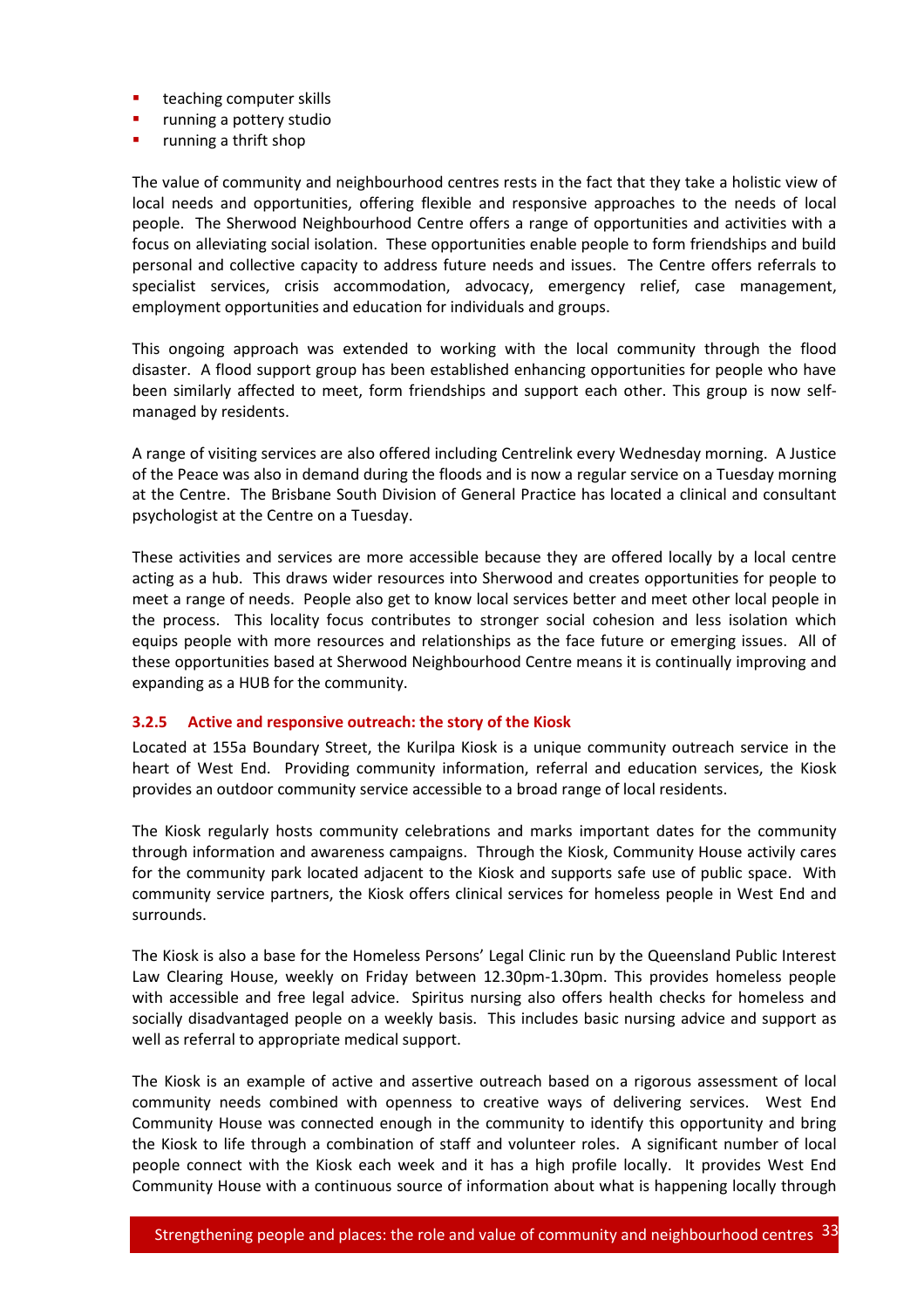direct engagement with local constituents and through the capacity for observation generated by the prime location of the Kiosk. Information and observations are then turned back into strategic and operational planning for the future. While the Kiosk delivers needed services, it also helps to generate a sense of place and belonging. People staffing the Kiosk engage in many conversations and exchange 'hellos' with many passers-by. This contributes to a positive and engaging presence on a vibrant and iconic main street.

#### 3.2.6 Community participation in local planning

Communify Qld are very proud of their ongoing working relationship with Stadiums Queensland and Ogden in representing the needs and issues of the local community regarding the redevelopment and ongoing management of the Suncorp Stadium facility. Communify first became involved in the Stadium Advisory Group in 1999 during the master planning phase of the redevelopment. Communify's role has been to ensure there are opportunities for the community to be consulted and engaged on the design and building program.

Communify has supported local participation in:

- traffic and parking management plans
- **F** redevelopment of the Milton Train Station
- access to and development of the Barracks
- management of the adjacent entertainment precinct
- noise and crowd control
- the provision of community spaces
- **·** improvements to local amenity.

Ten years on we are still a key contributor to the Stadium Advisory Committee providing opportunities for the community to have a voice around impacts and opportunities. Communify's local knowledge, connections to other local organisations and agencies, and advocacy role addressing the needs of vulnerable and marginalised groups in the community, is well recognised. Stadiums Queensland are able to access the wider community through this role. There is acknowledgement that this involvement has been a key contributor to the success of the design, management and ongoing operations of this facility.

#### 3.2.7 Community and neighbourhood centres: front line responses to disaster recovery

"We were able to access local resources and relationships. We could move quickly and get people involved. We helped to increase the total level of volunteering and donations. We played a breadth of roles and we were often repositioning our role in a responsive way. Responsive repositioning is what we did, depending on needs and opportunities, and it changed every day."

The centres came together initially to share practice and the challenges of continuing to work in flood affected communities towards recovery. This project included an in-depth interview about the scope of what the centres do generally as well as the scope of their role in relation to flood responses and recovery. The following section summarises the extent of their role, the challenges and the outcomes experienced within communities. A separate volume outlines a consultation report of this component of the project.

Overall, the centres provided a range of resources, supports and services before, during and immediately after the flood. Many of the centres continue to respond to community needs emerging from the floods on a daily basis.

It was reflected that centres were aware of people's need to prepare for the floods and that the available time was very short. Some centres faced flooding themselves and had to prepare. There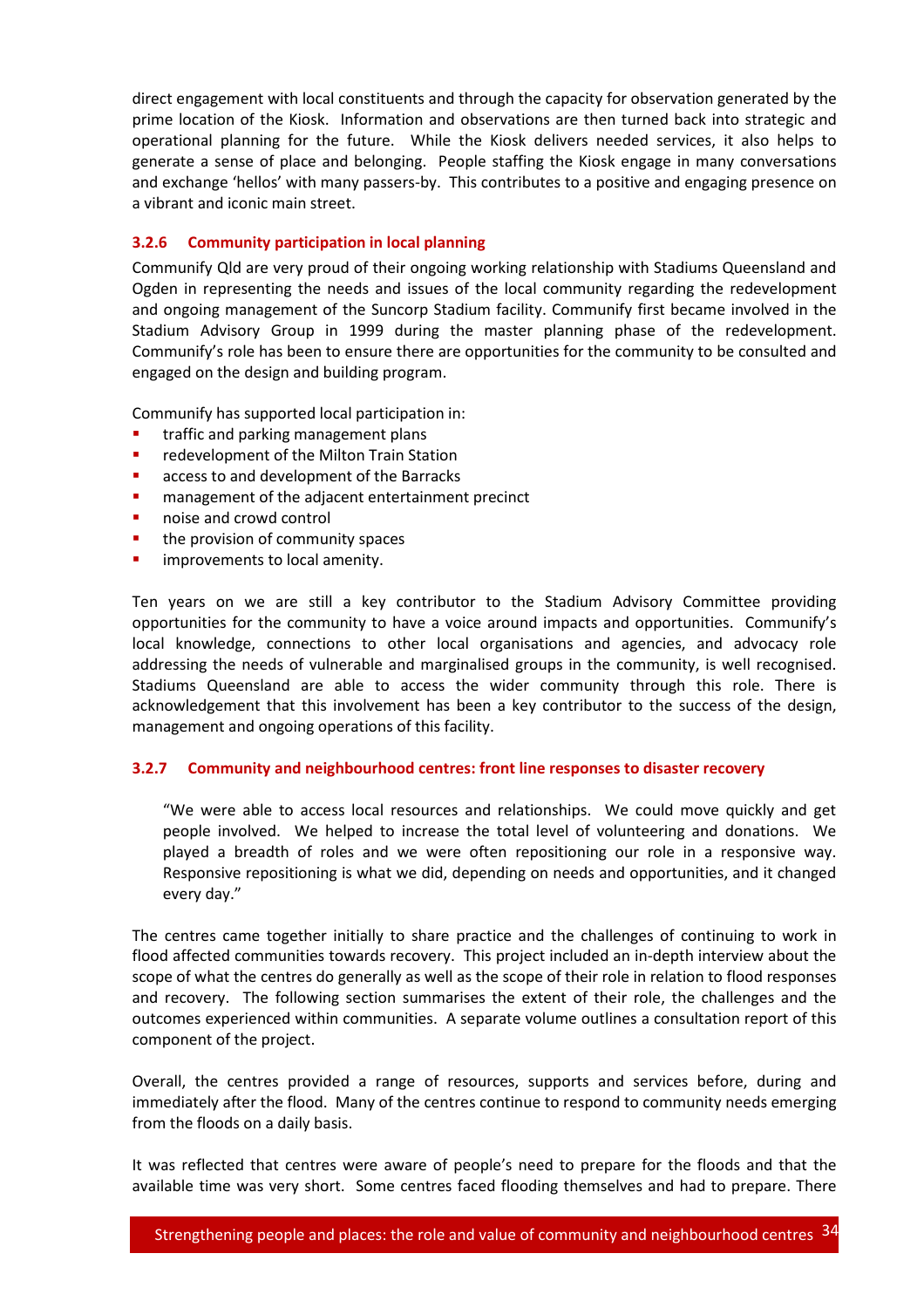was concern about isolated households who perhaps did not have the social networks to assist them before the actual floods. The work of centres more generally contributes to social cohesion and social ties and there was a sense that more deliberate work to engage people in reciprocal helping networks at the street and neighbourhood level is valuable in addressing a range of needs and issues including:

- o social isolation
- o vulnerability
- o feelings of not being safe
- o responding to community issues and crisis
- o rallying around a household experiencing a crisis
- $\circ$  households having strong enough social networks in their neighbourhood that they feel they can ask for help.

The centres responses are summarised below:

- o even those agencies directly affected by the floods worked to be available to the community almost immediately.
- o centres actively outreached to affected houses and businesses. In some instances groups of volunteers including professionals were coordinated by the centres to visit every affected house and business. This was quite systematic in some communities and resulted in a fine grain plan of what was needed. Volunteers and other resources were then deployed. Some centres were able to do some follow up outreach for weeks and in one instance, three months after the initial crisis.
- $\circ$  through outreach, needs were assessed and incoming volunteers were appropriately directed to assist.
- $\circ$  centres quickly became a conduit for a range of local contributions of time, money, equipment and materials. Many continue to be involved in coordinating the distribution of resources, materials, furniture and other items to affected households.
- $\circ$  centres linked with other key stakeholders including businesses, government and nongovernment agencies to harness resources and broker in services.
- $\circ$  centres helped to establish and/or participate in flood recovery committees (or the equivalent) involving local leaders and stakeholders who are driving very localised recovery efforts.
- $\circ$  centres developed information kits for residents which pulled together all available entitlements and tried to simplify the steps that people needed to take to secure resources that were on offer
- $\circ$  centres produce newsletters providing the local area with information and updates.
- $\circ$  centres ensured food was available to local people and to volunteers (either through directing donations, or direct provision).
- $\circ$  centres also checked with immediate neighbours to ensure they were alright and had the assistance they needed.
- $\circ$  in particular, outreach and pre-existing knowledge of the community were used to assess vulnerability and to provide specific responses to vulnerable residents. Regular visits to vulnerable households were undertaken in some instances at the beginning and centres continue to provide vulnerable households with ongoing support. Centres have identified an ongoing need for detailed outreach to affected households to assess their continuing needs.
- $\circ$  where specific needs are assessed, linkages and active referrals were made to a range of other services (existing and within the centres or out to other agencies).
- o centres act as a physical base that people come to that is local and familiar.
- o some centres continue to coordinate volunteering effort within the community since the immediate crisis. This has a focus on local people volunteering in their local community with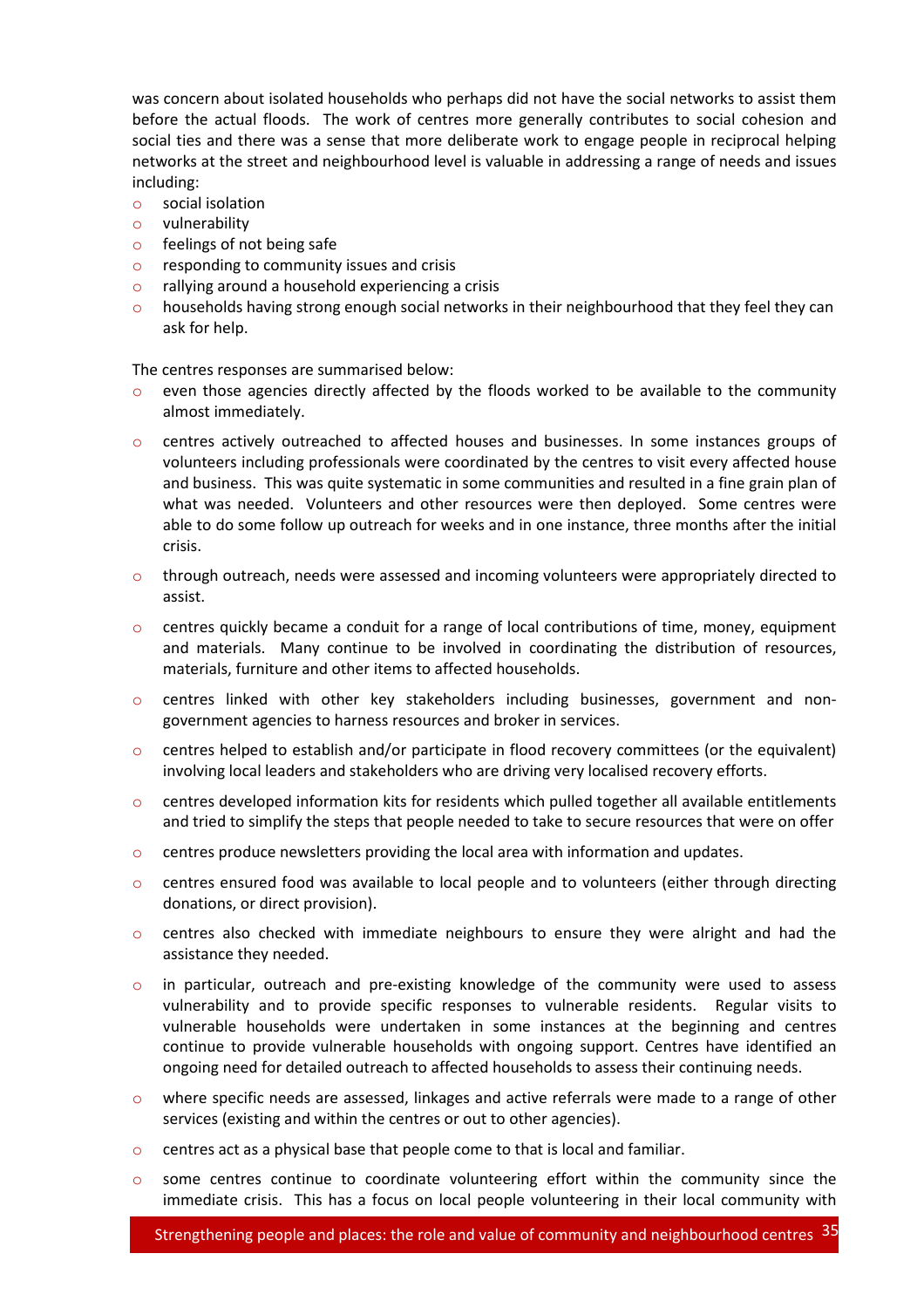associated benefits for building local relationships, reducing isolation and increasing the sense of place.

- o where centres had service delivery responsibilities, contact was initially made with clients to assess their needs and ensure that service provision continued. If clients were flood affected, they worked to assist those clients.
- $\circ$  the Yeronga Centre began as an evacuation centre in the two days before the floods came and was then a respite centre where people could come, charge their phones and have some food.
- o the Yeronga Centre provided 10,000 meals over four weeks.
- $\circ$  centres continue to be 'light on their feet' and adapt their existing services and infrastructure to the needs of flood affected households and businesses. One Centre for example had some units of housing and a vacancy was used to prioritise a flood affected household.
- $\circ$  centres have brokered other services such as visiting counsellors (at no cost), specialised mental health services and other external support and service providers (including business).
- one centre focussed on direct service delivery to existing clients to assess and respond to needs. All available staff then registered with Red Cross and were allocate a role in doing a housing audit to identify housing stock that could assist affected households.

Centres have been an important base, however there are many examples of the agencies moving beyond centre-based work to do extensive outreach. The centres were and continue to be contacted by a wide range of other services including government agencies to assist with recovery planning, and direct responses.

West End Community Centre described how there was

"an active series of discussions involving the local councillor, chairperson and the coordinator about what we could do, what would be useful. The strength of these existing relationships was essential".

Even with planning, a lot of work emerged in an organic way as needs emerged and as the understanding of what the community needed deepened.

The centres were aware of local people wanting to make donations, and give time and effort to other local people which has embedded community development opportunities and future positive implications for cohesion, friendliness and reduced social isolation. The centres all worked to link local people with opportunities to help locally and in some instances, also played a role in directing incoming volunteers to help in specific locations where they had assessed there was a high or unmet need. In that sense, the centres contributed to more effective use of incoming volunteers which augmented the efforts of larger organisations such as Volunteering Queensland, The Red Cross and Brisbane City Council in coordinating volunteers more broadly.

One centre reflected that while they were able to link a range of volunteers with opportunities to help, they were also struggling to effectively deal with all offers of help and this was directly linked to available staff resources.

There were consistent reports from centres that all available staff and other resources were deployed to flood recovery work evidenced in statements such as:

"In the first three weeks we didn't stop. One staff member worked 17 days straight."

Other centres reported staff doing very long days in the first few weeks.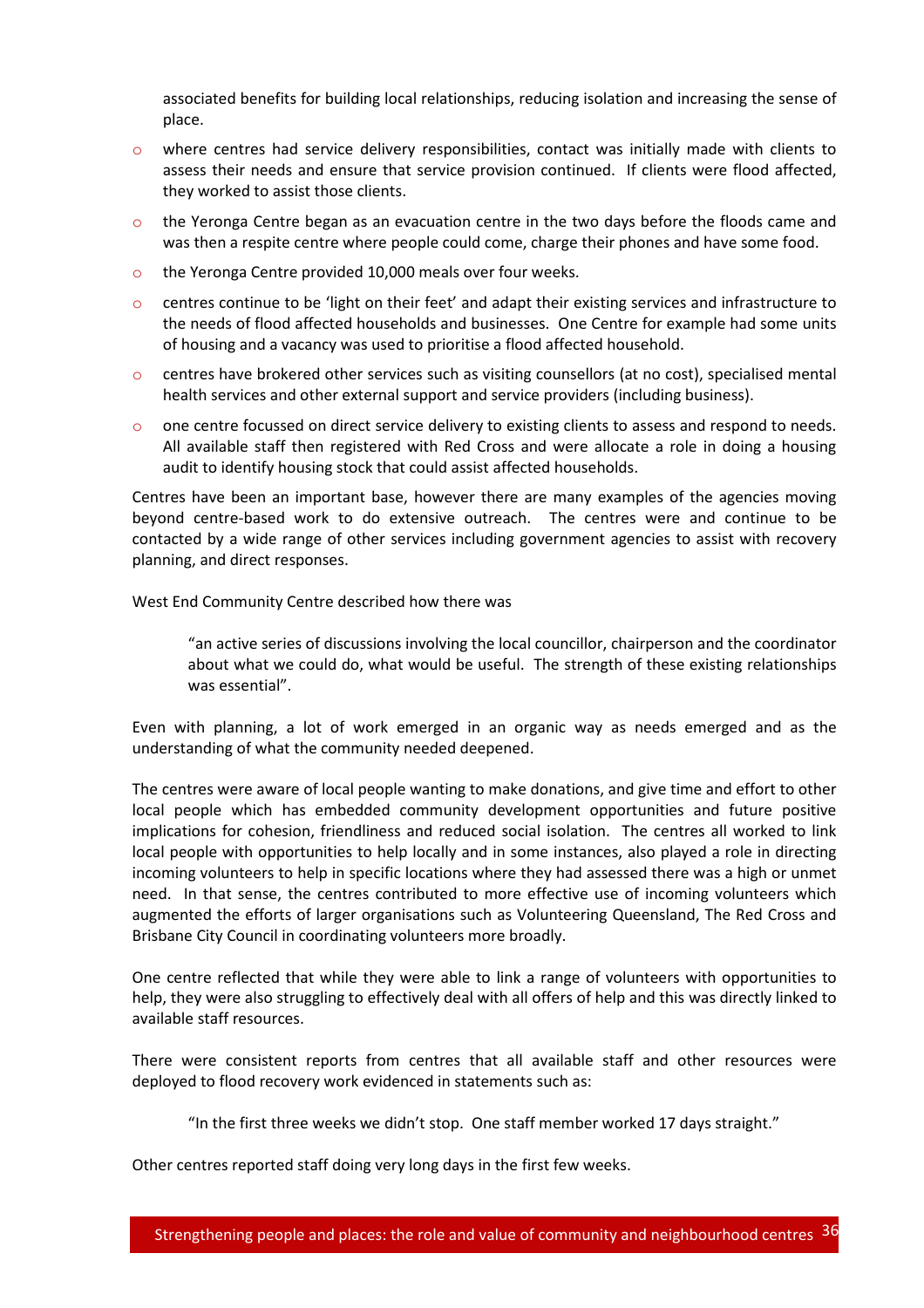Some centres highlighted that immediate linkages with other key stakeholders such as elected members of government, other agencies, businesses and key local leaders were important to having the capacity to operate and also the legitimacy needed for receiving donations and being a focal point for flood recovery efforts at the local level. In one instance, elected members of government convened a flood recovery committee very quickly and at this meeting the local community centre was decided as the focal point for coordinating flood responses in that area.

During this period, need was high and some centres highlighted resourcing issues as limiting the extent of the work they wanted to do. Centres identified an ongoing need for active outreach to affected businesses and households to assess emerging and changing needs. Although centres tried to sustain outreach work, resource limitations prevented this from continuing past the initial stages in most cases however some centres continue to do what they can to assess local needs. Centres in badly affected areas highlight that even now there is a significant need for outreach to assess progress and identify vulnerability. Nonetheless, one Centre continued outreach activities for five weeks at an intensive level and then fortnightly and monthly for as long as they could manage. Another Centre conducted a widespread survey of households in April (400 households) involving volunteers to assess needs and plan a response.

Overall, centres identified that the immediate recovery period engaged a lot of people including agencies and businesses, and that they played a role in coordinating these inputs and resources. Their existing roles and relationships in the area were important to the levels of trust that existed and translated into cash donations and other practical contributions from diverse groups across the community. Some centres were also a place where more isolated people could go to offer their help. Where people were not sure about what they could contribute or were under-confident, their preexisting relationship with a local community centre was the bridge to volunteering and making a difference. The following story illustrates this point:

"I met a local boarding house resident on the Saturday after the flood, at the local shop. He was walking around, looking for a way to help. I invited him to come to the Centre the next day and he answered the phones for six hours. Some socially isolated people are not as linked in to ways of becoming a helper."

Some centres also highlighted the extent that existing social networks functioned to link people together and to local services.

"The bush telegraph worked, it was amazing among more marginalised people. In general, people were talking more than ever before."

The level of commitment to the flood crisis by centres at that time meant that other programs and some services were slow in starting for the year. Overall, there was concern that more outreach wasn't possible. Greater capacity and resources would have also helped centres to capitalise on the many community connections that emerged at this time. For some, this was seen as a significant and lost opportunity to build a stronger community, with more connections and reciprocity, as a basis for addressing continuing and future community needs related to the flood crisis and to other ongoing community problems. In summing up, one worker described: "We were light on our feet".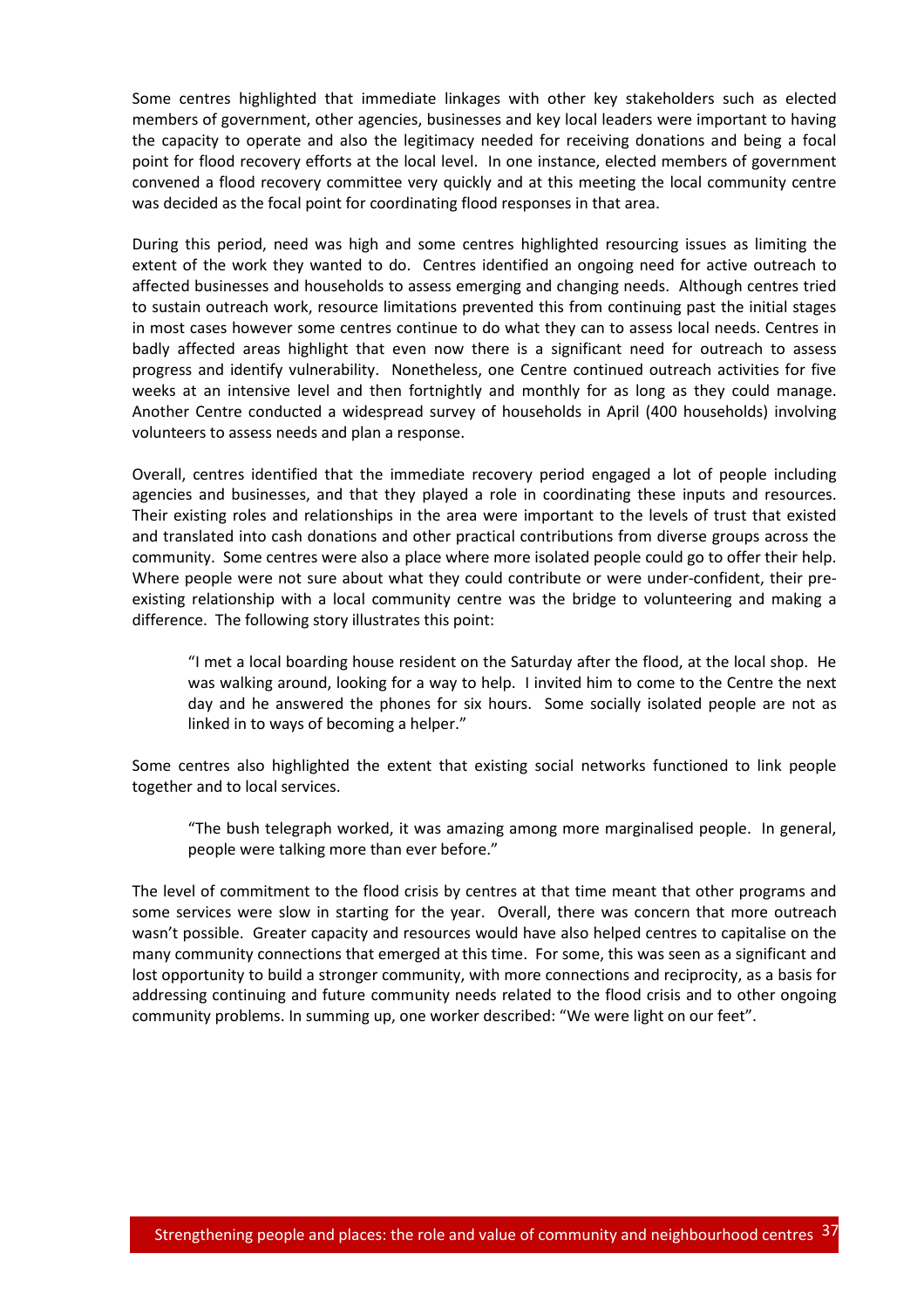Offering hospitality in a warm and welcoming place seemed to function as an important proxy for the homes that people had lost. Some of the centres became 'everyone's home' and provided many of things that home usually functions to provide such as meals, conversation, rest, showers and access to helpful, supportive relationships.

"One Centre described a couple who had lost their whole house and will have to rebuild. They visit regularly at mealtimes, only it was noticed that the man had never actually eaten anything. When asked about that his wife responded by saying that he had never needed charity and didn't want to take it now. This prompted an exchange with a volunteer preparing meals who said that for her it was a great privilege to help and when people came for meals, it was important to her. Since then, he has had meals at the Centre."

At one centre an older person on a low income visited. She had lost power and couldn't get news reports about whether she had to evacuate. She also got to know her neighbours better. Centres bring a capacity and appreciation for this kind of local level contact. They work through community development approaches to strengthening localities as places of belonging where someone like this woman has better access to neighbour/locality relationships and is better able to prepare and recover.

There is a continued need for gatherings and ways for the community to come together. In Yeronga, daily community meals are a gathering point where affected households (including those that have moved away while repairs take place) are proving invaluable to the healing process.

"People who have moved away arrange to meet their neighbours here or they stop here after they drop children off at school. They come while they are on a visit to see how their house is going. These meals take place every day."

Yeronga has also developed a local playgroup for flood affected households and continues to be a conduit for local donations and contributions. This Centre has 25 volunteers involved in daily activities that continue to build social cohesion and enable local people including people who have had to move away, to gather and build or strengthen their relationships with each other. At Acacia Ridge, a support group of local affected residents has been developed and is now run by local people themselves.

The centres are aware of continuing and unmet needs. Some areas such as Rocklea, Milton/Rosalie and West End would benefit from localised economic development work. In some areas, the centres continue to experience demand from residents and are working to sustain community relationships as a way of people building their natural support networks. They are also an important conduit to wider resources and services including services funded to provide specialist support and case management.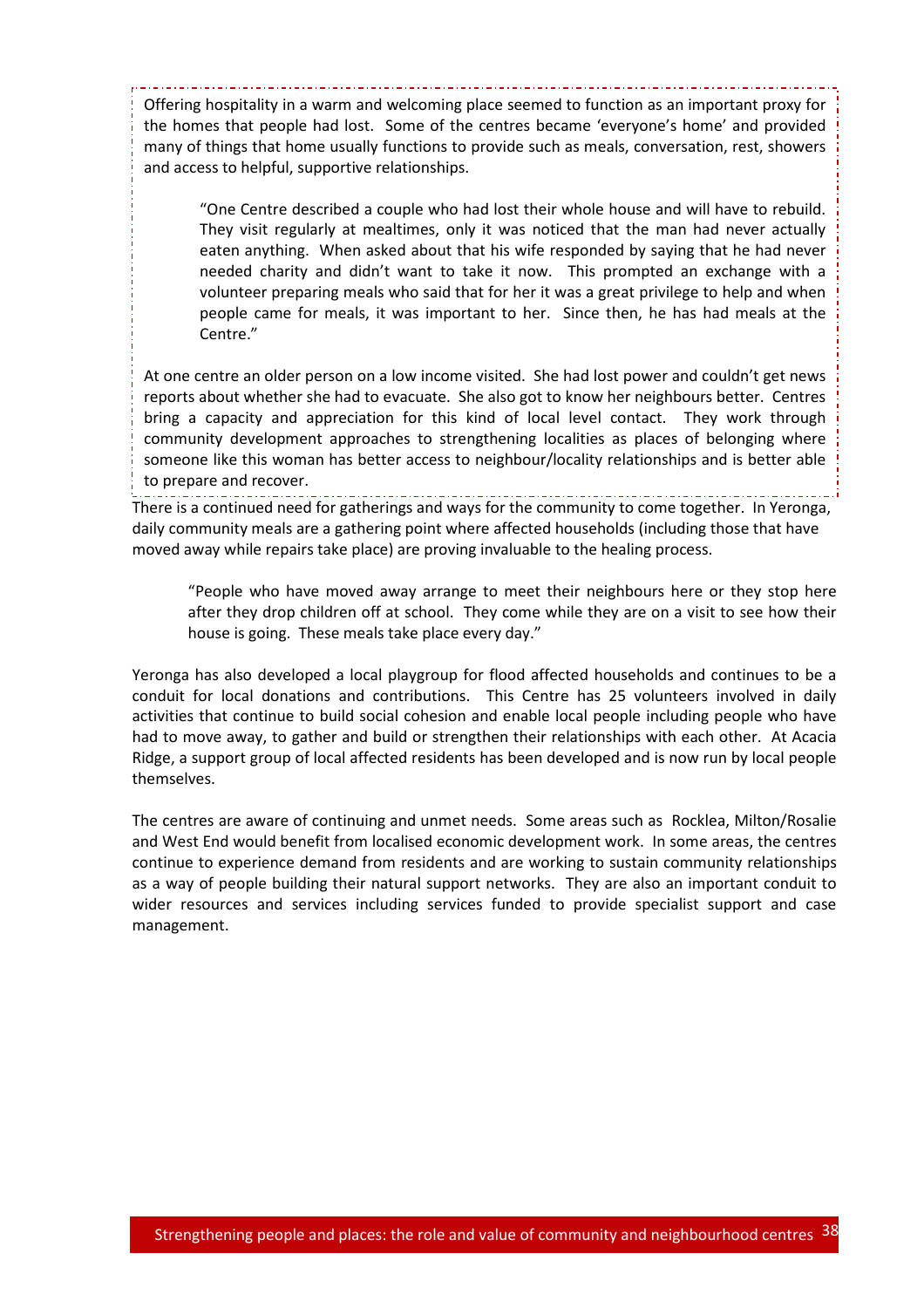## 4. Conclusions

The types of broader activities and programs operated by the centres are consistent with wider surveys of community and neighbourhood centres from around Australia. The scope and range of what centres do reflect community diversity as well as the funding context and opportunities both in other states and among the centres involved in this project. Overall, the centres involved in this project do a combination of service delivery and community development work. There is evidence too that these approaches are not mutually exclusive – that the centres are always working to synergise these two approaches or at least ensure that when people come needing a service, they have the opportunity to transition into other opportunities such as joining an activity, offering a skill or being a volunteer.

Australia wide and in some states, there is work being undertaken to advocate the importance of centres to government and to link them to major policy directions such as social inclusion, prevention and early interventions, and volunteering. The question of wider recognition for community and neighbourhood centres has emerged from various locations across Australia and is reflected in the struggle of the participating centres to fund some core functions such as administration, coordination, information and referral and community development.

The case studies illustrate a range of roles that the centres play including:

- as hubs of services
- as facilitators of local participation in planning and redevelopment
- contributing to consortium arrangements with other partners that improve outcomes for disadvantaged people and engage the wider community in solutions
- active outreach and innovative approaches to reaching and engaging local people
- building community connections and relationships including through reconciliation with Aboriginal and Torres Strait Islander communities
- improving the inclusion of culturally and linguistically diverse communities.

The centres demonstrate their considerable capacity to be flexible and innovative, and to leverage resources through substantial existing relationships across government, business and the community. They are a magnet for people looking for ways to respond locally to local need. In response to the flood crisis, they were trusted with local donations of funds and their role was legitimised by local elected representatives who engaged them to assist with practical flood recovery work and at governance levels to participate in recovery planning and advocacy. They continue to be called upon by government to have input to disaster planning processes and recovery planning.

Several centres continue to be engaged in recovery work every day. They are working to manage demand through creative approaches such as supporting a contingent of volunteers and developing support groups for flood affected people. The example of facilitating a support group highlights a developmental approach where people are supported to take on the leadership and running of the group themselves as workers slowly and gently reduce their involvement once greater community capacity exists among the participants themselves.

There was considerable evidence that local centres play a significant role in sustaining a local approach to supporting affected people in ways that retained their local connections and helped them to meet other local people. There is evidence of new community relationships forming and existing ones being strengthened. Centres consider they are all poised to better capitalise on the many relationships and considerable social capital to emerge from the crisis but they are hampered by serious limitations to core resources.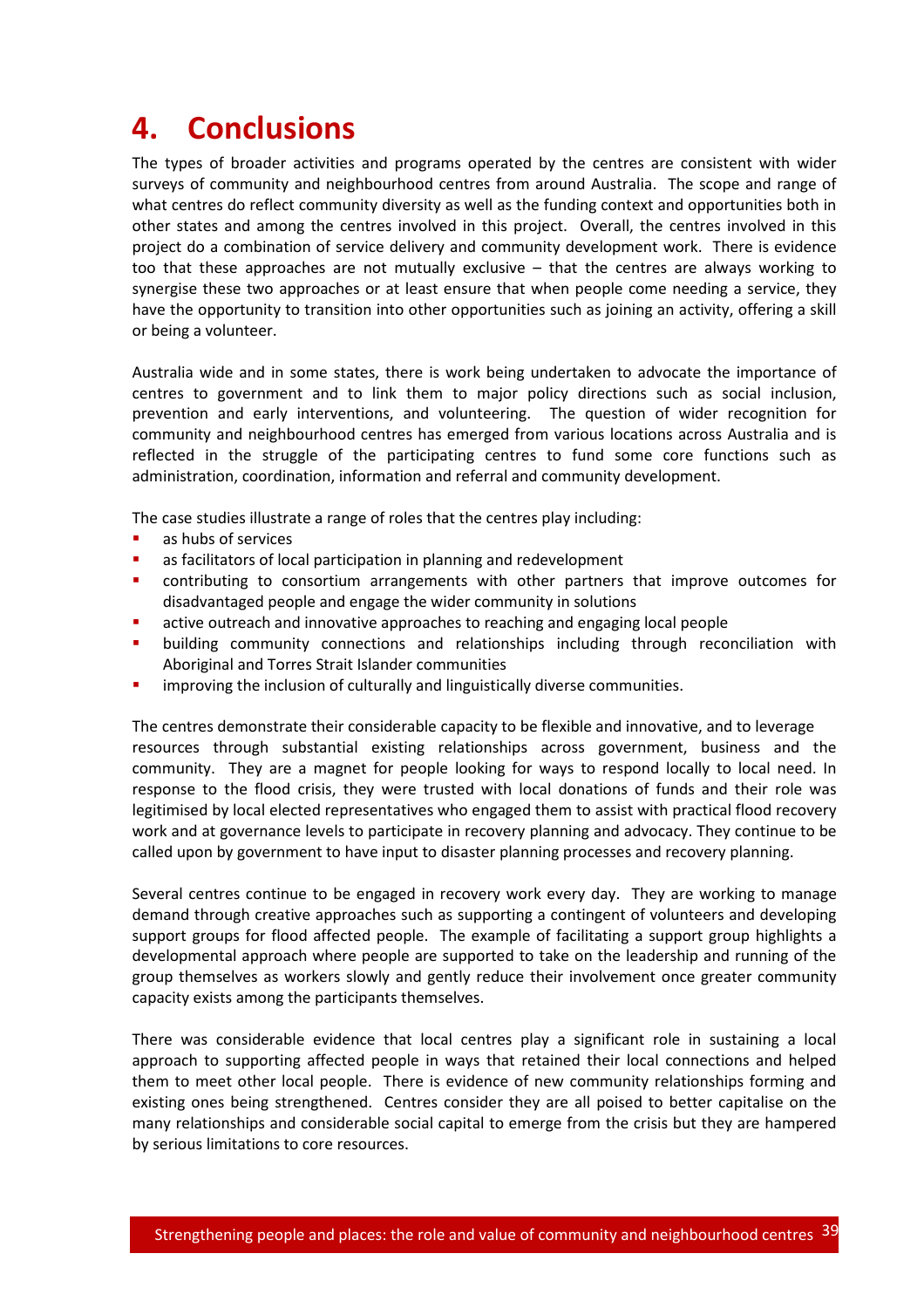At one level centres play an important role in increasing the level of volunteering in the community. Most centres were supporting the participation of local residents and businesses in many ways including as volunteers. Volunteers are involved at many levels and are often local people themselves which builds and strengthens the local social fabric. People are there as neighbours, and the likelihood of reciprocal relationships is stronger than if the relationships remains one of doing something 'for' someone. This fits within prevention and early intervention approaches which build the resources and capacities of people individually and together to address many local needs.

In relation to the flood crisis, the centres described that lifelong friendships had formed through the crisis and that they continue to play a role in bringing people together. One worker described flood affected people starting to talk about planning other social occasions together which is a sign that the relationships will continue outside of the immediate crisis.

The main challenge is to strengthen the policy framework around community and neighbourhood centres in a way that links to other policy agendas and also as a foundation for better program design and funding. Community and neighbourhood centres throughout Queensland provide a textured response and have the capacity to complement larger institutional and organisational responses to issues, needs and opportunities. They need recognition in policies, programs and funding to address the core viability and sustainability issues that have been identified at a national level and were evidenced in the information collected in this project.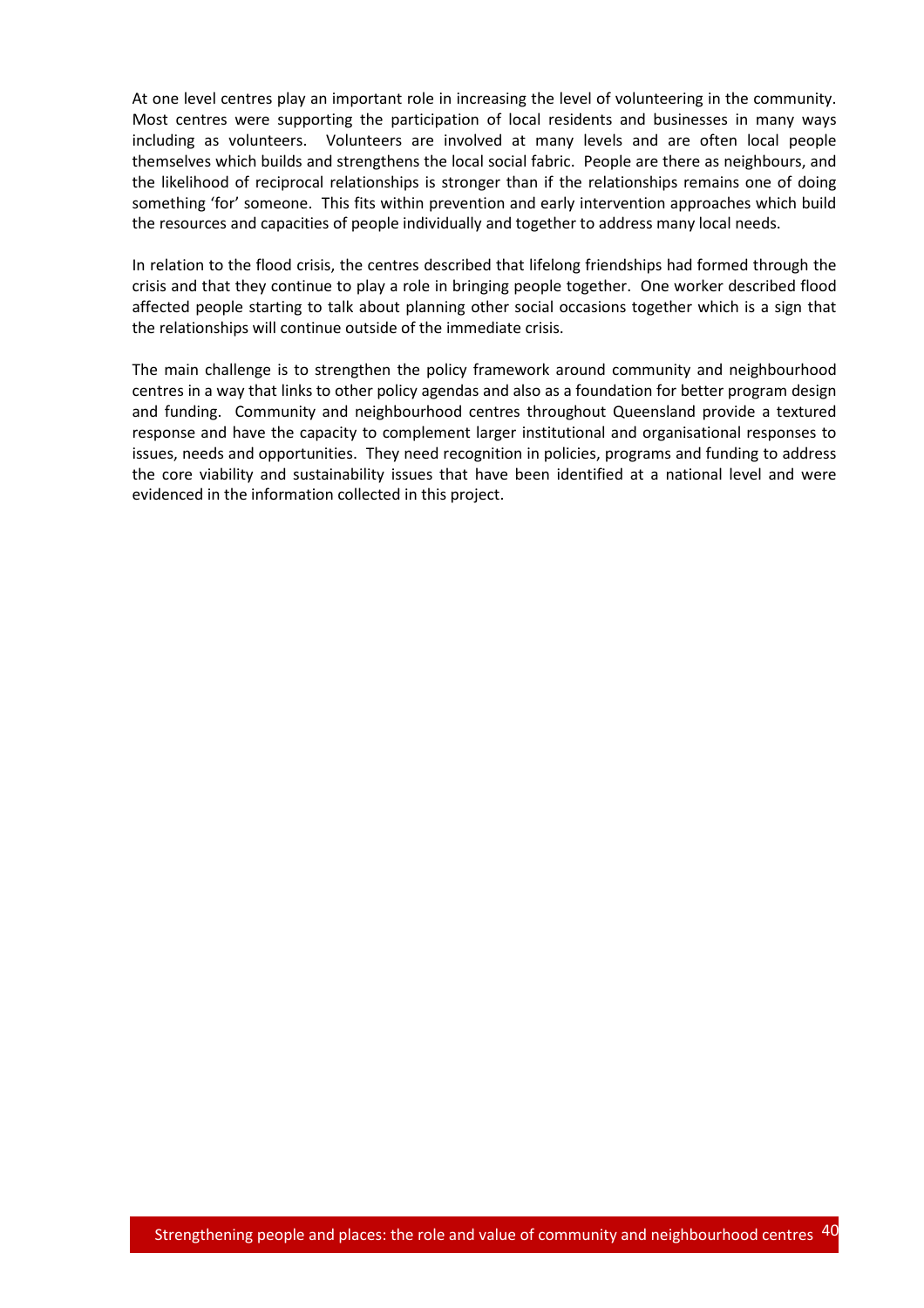## 5. Recommendations

#### Policy and resource framework for community and neighbourhood centres in Queensland

- 1. That a strategic policy framework supporting community and neighbourhood centres is developed by the Queensland Government in partnership with centres. This framework needs to recognise the importance and complementary nature of local-level infrastructure capable of responding to many issues and opportunities including during a crisis event. This framework should also include specific links to existing government policies such as prevention and early intervention, targets to increase volunteering, and place-based approaches to reducing disadvantage and social exclusion.
- 2. That the State Government increase funding to community and neighbourhood centres in Queensland to ensure capacity for a coordination role, administration role, a community development role and improved information and referral services. A funding model is needed that ensures centres have at lease three core positions that are full-time, shifting away from contribution funding.

#### Strengthening the profile of community and neighbourhood centres

- 3. That Queensland community and neighbourhood centres join with national and state level peak bodies to advocate their ongoing role and contribution to all levels of government. In particular, that QCOSS is engaged to develop a community centres policy to guide engagement with government.
- 4. That community and neighbourhood centres develop an awareness-raising strategy highlighting the full scope of their role, programs and activities as a way of engaging the wider community in opportunities to participate. The purpose of this strategy is to strengthen the profile of centres as being places for everyone.

#### Disaster and recovery planning

5. That disaster plans and recovery plans at a National, State and Local Government level legitimise and describe a role for community and neighbourhood centres in front-line responses. Protocols should be included for triggering this response in a way that recognises this role as complementary to larger institutions and city/state-wide services. This role needs to be recognised with sufficient resources at the time of the crisis for more staff and capacity for activities, projects and material items needed by the community.

#### Partnerships in flood recovery

6. That protocols are developed between Brisbane City Council and other agencies funded for flood recovery work to ensure that community and neighbourhood centre can effectively and seamlessly broker those resources into their communities. Wherever possible, other funded roles and positions should be based with local centres.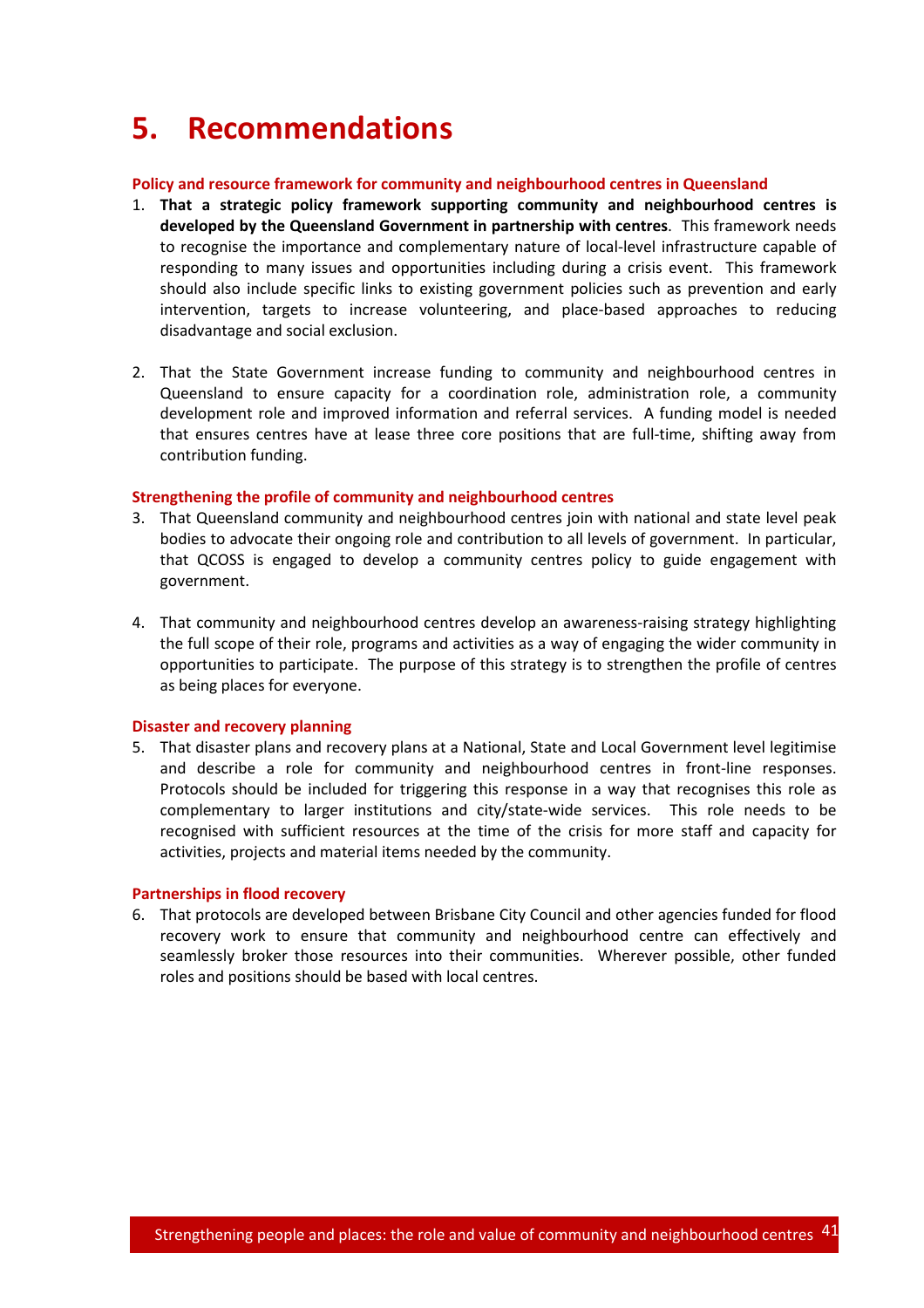Strengthening people and places: the role and value of community and neighbourhood centres 42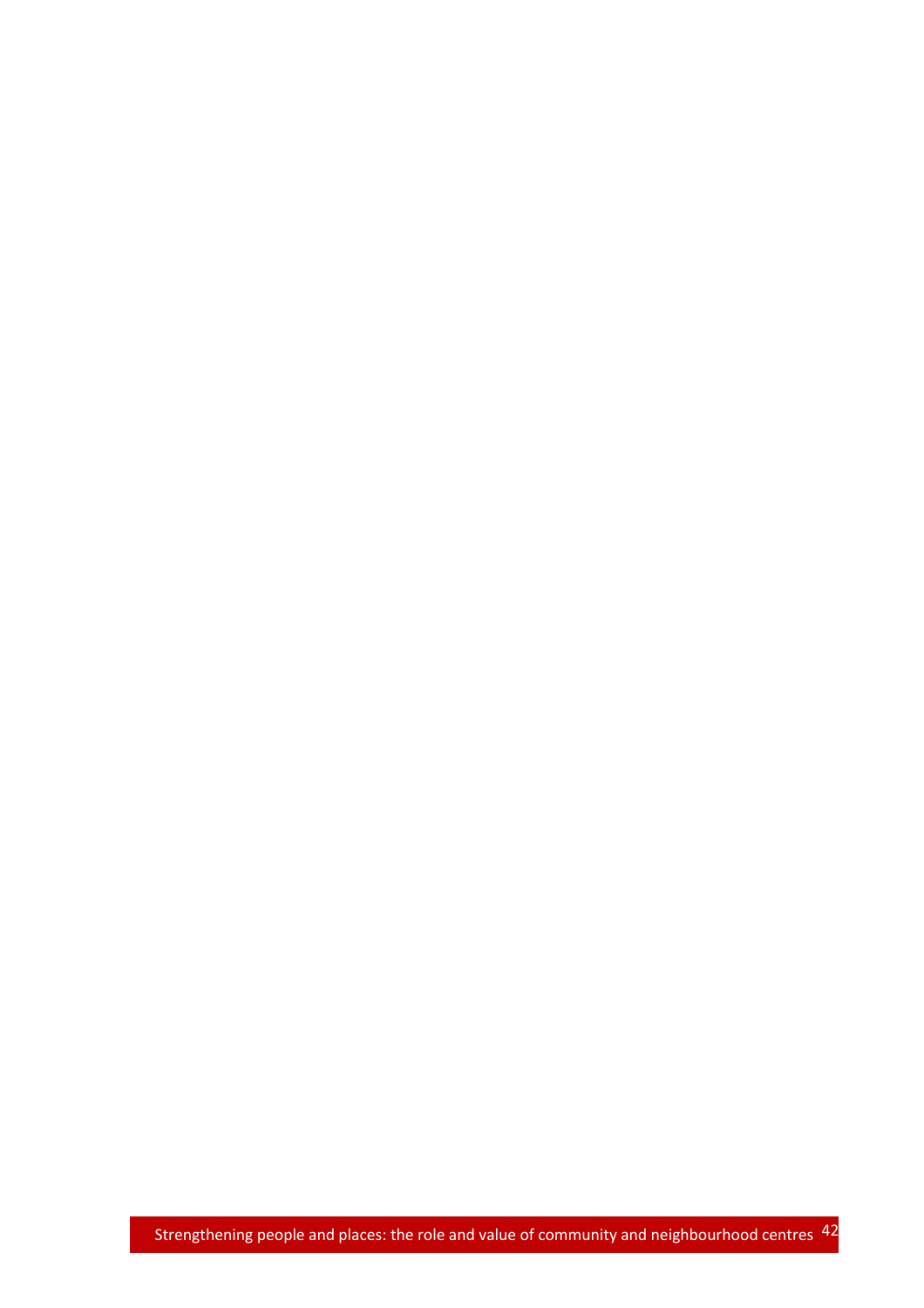## 6. References

Australian Neighbourhood Houses and Centres Association (2011) Who we are and what we do. ANHCA, Victoria.

Australian Neighbourhood Houses and Centres Association (undated) ANHCA Vision: Strengthening Local Communities. ANHCA Victoria.

Australian Social Inclusion Board (2009) Building inclusive and resilient communities. The Australian Government, Canberra.

Australian Social Inclusion Board (2011) Governance Models for Location Based Initiatives. Australian Government, Canberra.

Black, S (2006) Community Development in Queensland: a consultation project into community development outputs, QCOSS.

Bullen, P with Onyx, J and Neighbourhood and Community Centres in New South Wales and Family Support Centres in New South Wales (1999, 2005) Social capital: family support services and neighbourhood and community Centres in New South Wales second edition, Management Alternatives Pty Ltd.

Community Empowerment Division, L. D. D. (2006). The Community Development Challenge: Together we can, Department of Communities and Local Government.

Community Development Alliance Scotland. (2008). Community development: what it is and what it does. CDI Scotland.

Department of Education, Employment and Workplace Relations (2009) Social Inclusion: markedly socially disadvantaged localities in Australia: their nature and possible remediation. Australian Government, Canberra.

Hawkins, Robert L. and Maurer, Katherine (2010) "Bonding, Bridging and Linking: How social capital operated in New Orleans following Hurricane Katrina". British Journal of Social Work, 40, 1777-1793.

Ingamells, A and Furneaux, Gaylene (2007) Community Development in Queensland: An inquiry about community development outcomes, Report 2. Griffith University. Unpublished paper.

Izmir, G., Katz, I. and Bruce, J (2009) Neighbourhood and Community Centres: results for children, families and communities. Social Policy Research Centre, Sydney.

Langworthy, A (2004) Community and Neighbourhood Houses and Social Capital. Swinburne University of Technology, Lilydale.

NEF Consulting (2010) Catalysts for Community Action and Investment: a social return on investment analysis of community development work based on a common outcomes framework.

Rooney, D (2011) Centres 'Down Under': mapping Australia's neighbourhood Centres and learning, Australian Journal of Adult Learning, Volume 51 (2), 203-255.

Scottish Community Alliance (2011) Community Anchor Organisations, Scottish Community Alliance Website, http://www.localpeopleleading.co.uk/on-the-ground/anchor-orgs/. Accessed 14 October 2011.

Tasmanian Association of Community Houses Inc. (2010) Submission to the Tasmania Together Ten Year Review. TACH, Moonah.

Shambrook, M (2011) An Eco-system map of community development and service delivery. SANDBAG, Sandgate.

Under 1 Roof (2011) A Silver Lining: community development, crisis and belonging. U1R, Brisbane.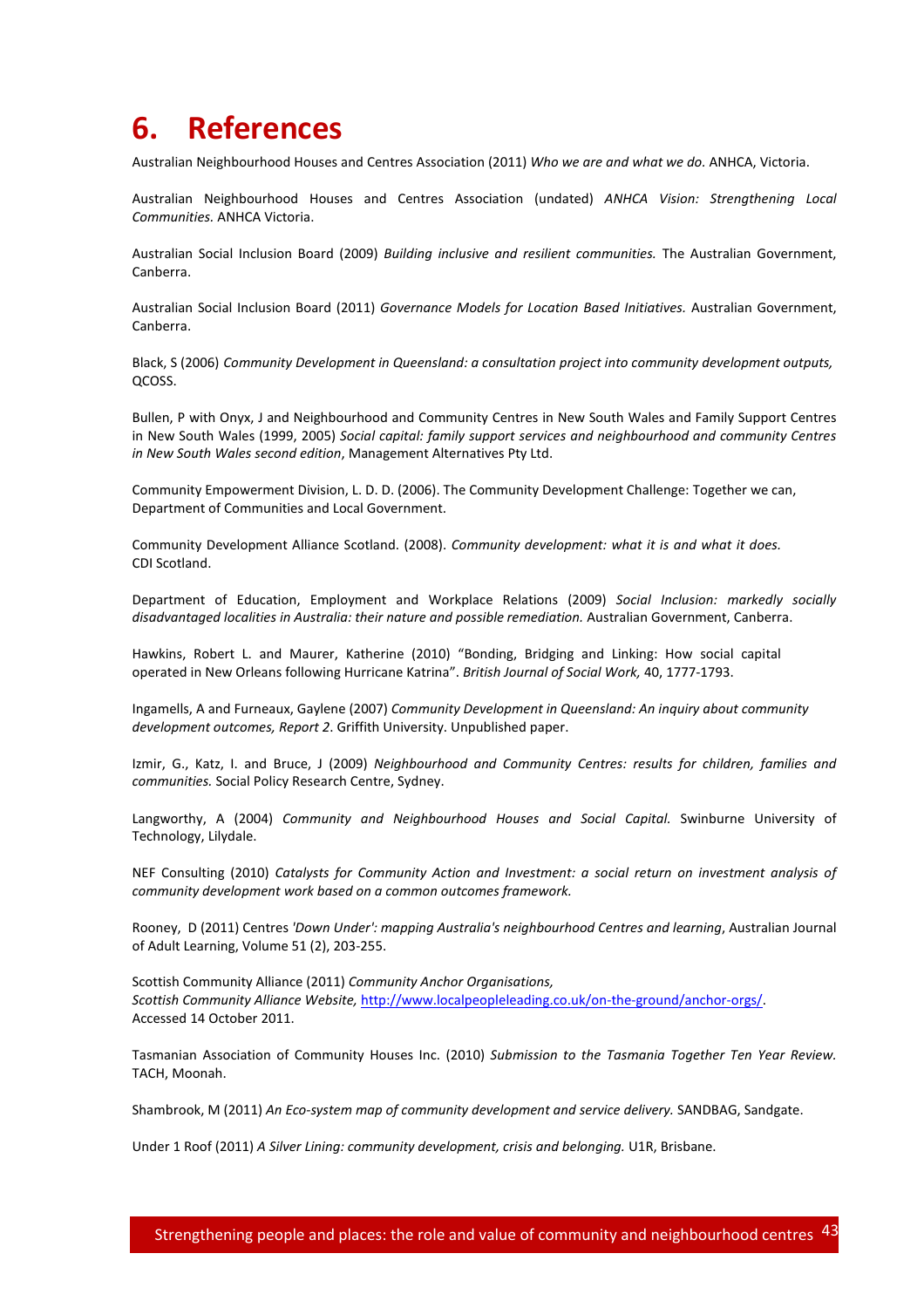Strengthening people and places: the role and value of community and neighbourhood centres 44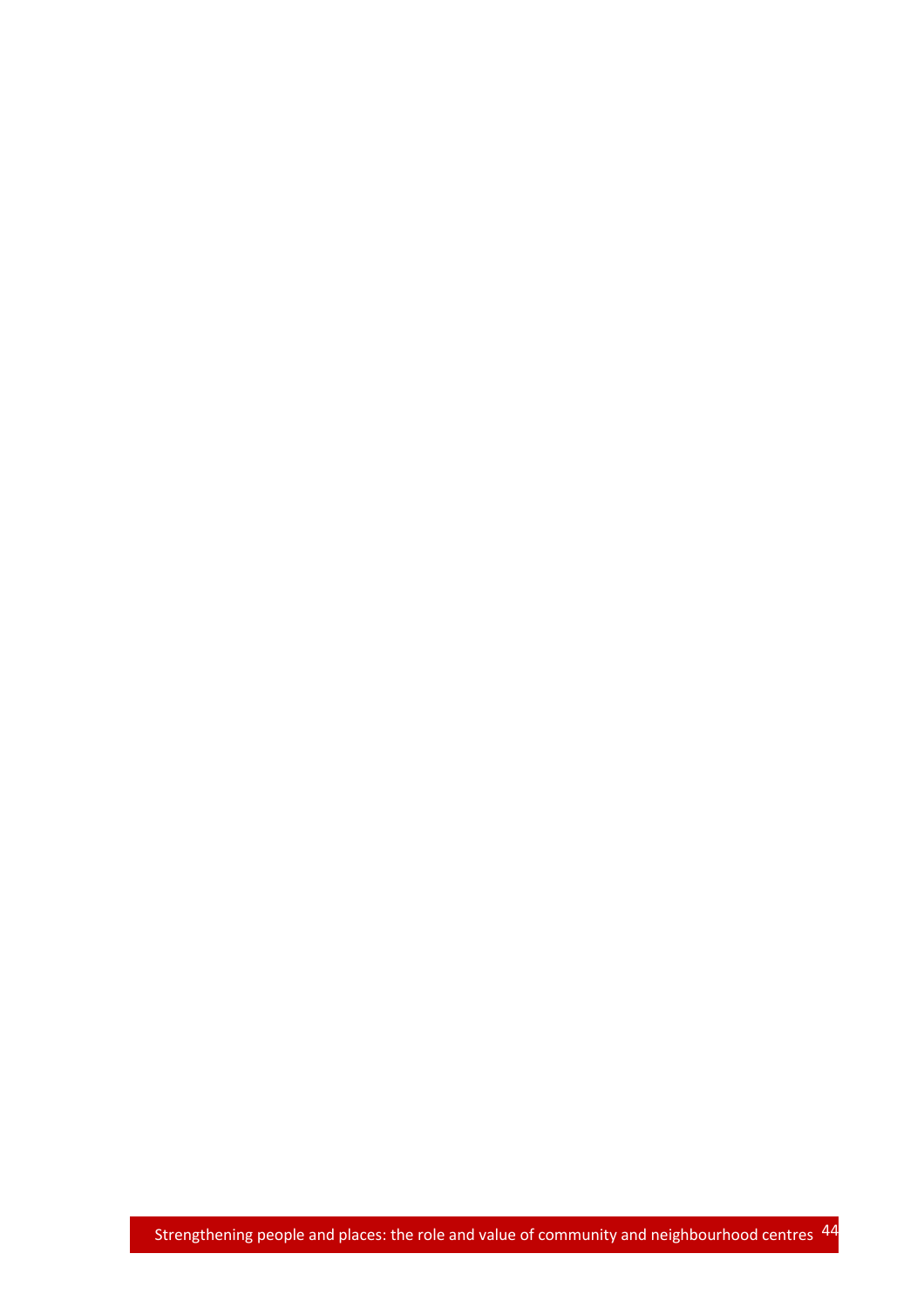# Appendix 1: Questionnaire

#### DRAFT Questionnaire Neighbourhood Centre Network The role of neighbourhood Centres in flood recovery

| <b>Organisation Name</b> |  |
|--------------------------|--|
|                          |  |
| <b>Contact Person</b>    |  |
|                          |  |
| <b>Phone Number</b>      |  |
|                          |  |
| <b>Position</b>          |  |
|                          |  |

#### About the agency

- 1. How is your agency funded?
- 2. How long has your agency been in existence?
- 3. What are the aims and objectives of your agency?
	- Documentation strategic plan
- 4. What programs operate from your agency?
	- **•** Documentation brochures
	- **Calendars**
	- **Web-sites**
	- **D**ther?
- 5. What is the organisational structure? What are the staffing levels?
	- **•** Documentation organisational chart
- 6. What activities operate from your agency?
	- **Documentation: brochures**
	- **E** Calendars
	- **Web-sites**
	- **•** Other

#### About the role of the agency during the flood crisis

- 7. What work did each neighbourhood/community centre undertake before, during and after the floods?
- 8. What worked?
- 9. What didn't work?
- 10. What did you need at ever stage to do this work?
- 11. What did the community need from you before, during and after?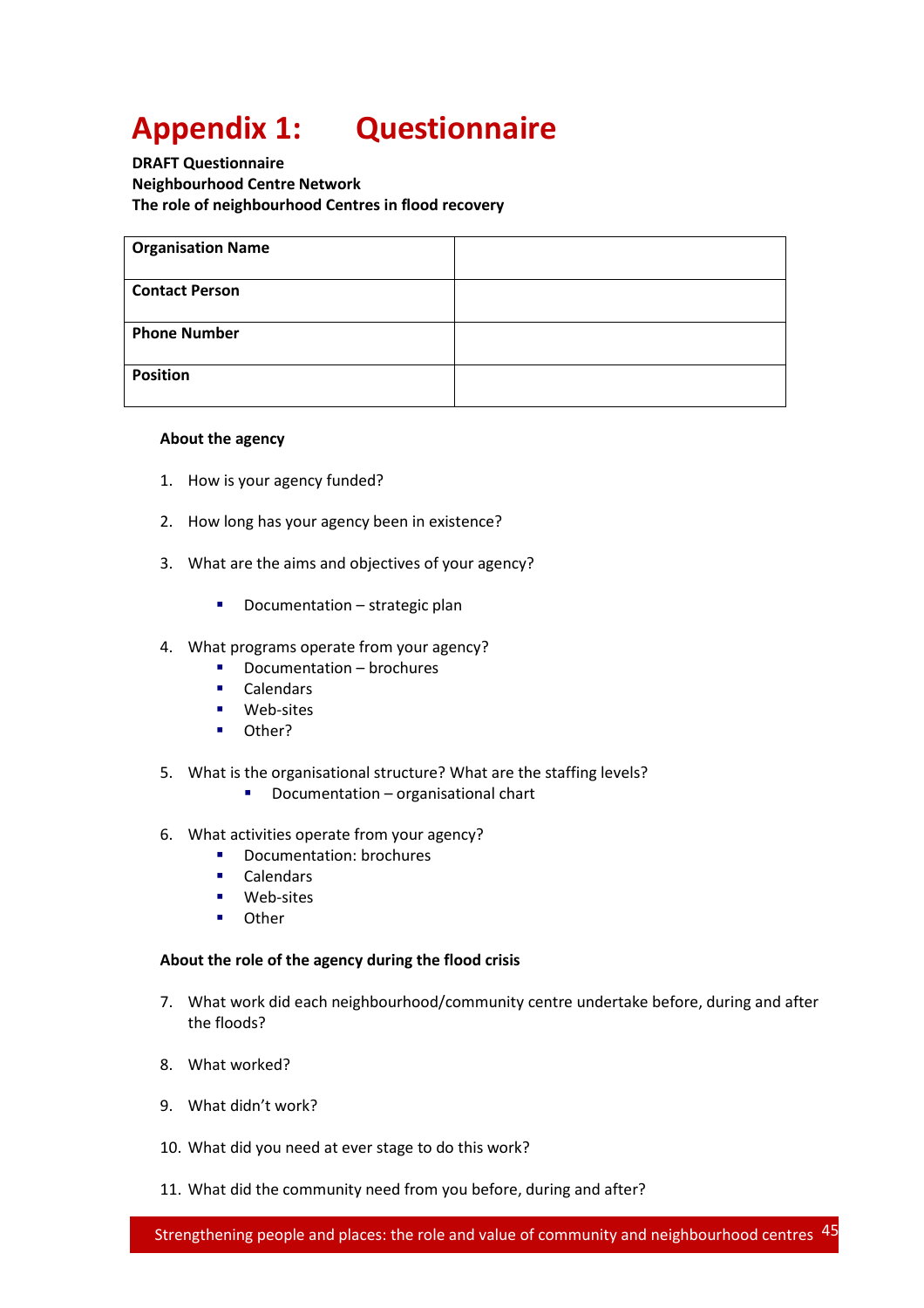- 12. What methods did the centres use to reach local people in need of assistance?
- 13. How did this work come about?
- 14. What other partners, stakeholders and agencies worked with you? (A question to probe about roles of other stakeholders such as councillors and other agencies, to capture collaboration).
- 15. What methods did the centres use to harness resources and relationships to assist local people in need of assistance?
- 16. What happened as a result? Please include any stories you would like to tell.
- 17. What did the community get out of your centre's role in the flood crisis?

#### About the future of Neighbourhood and Community Centres.

- 18. What current and future work needs to be done by centres in local recovery work? What are the demands and what solutions are needed?
- 19. What resources are needed to achieve this?
- 20. What is the broader role of community / neighbourhood centres? What is the purpose of these types of agencies?
- 21. What resources are needed to support this work?
- 22. Has the work of the centre been evaluated and is an evaluation report available?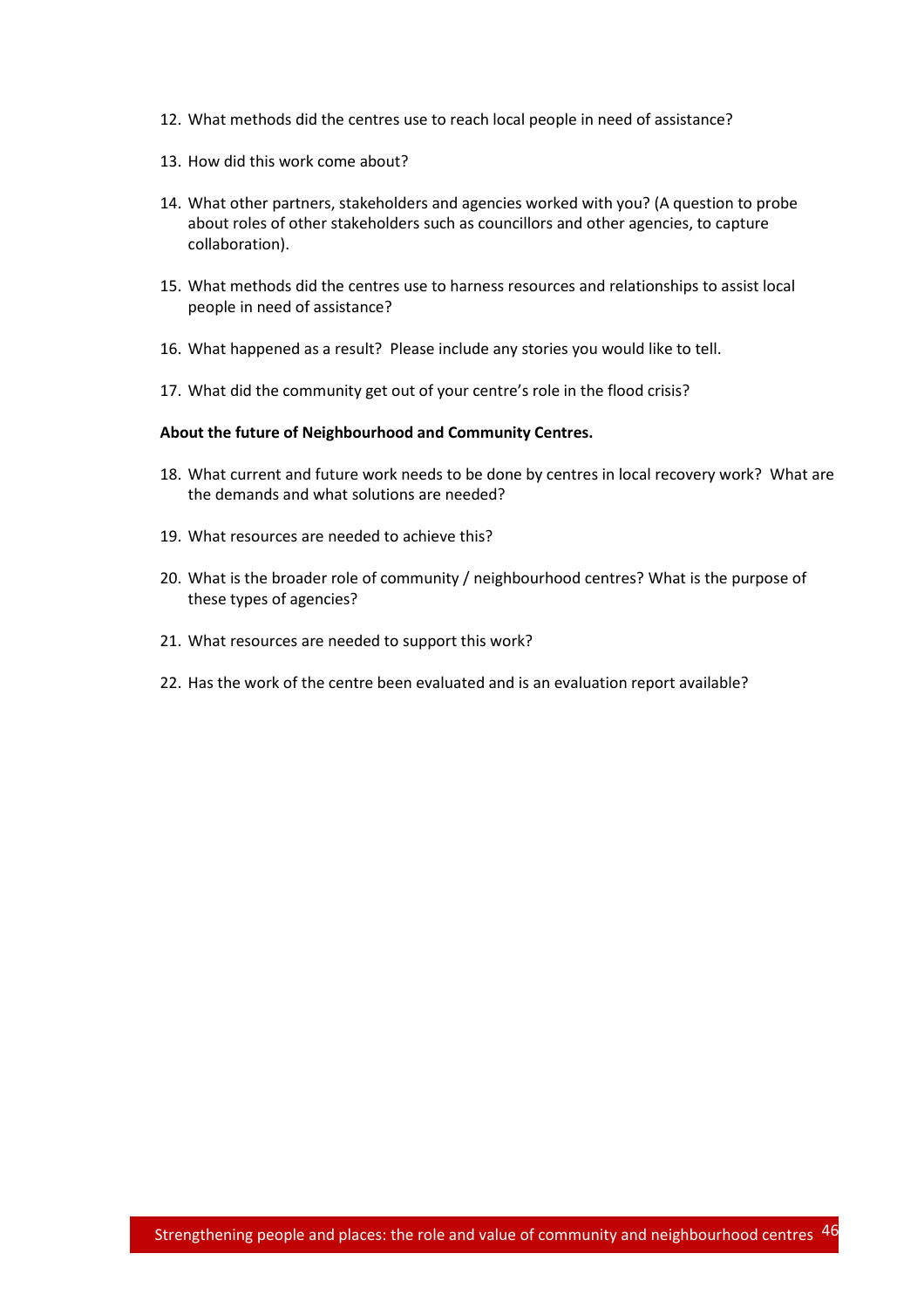# Appendix 2: Summary information about each participating agency.

| <b>Key element</b>    | <b>Description</b>                                                                 |
|-----------------------|------------------------------------------------------------------------------------|
| Name                  | Acacia Ridge and District Community Centre                                         |
| Purpose/Mission       | Acacia Ridge Community Support will respond effectively to community need and      |
|                       | increase community members' opportunities for participation in life.<br>Other      |
|                       | statements include:                                                                |
|                       | A welcoming and safe environment<br>$\circ$                                        |
|                       | Celebrating diversity<br>$\circ$                                                   |
|                       | Increasing choices and participation in community life.<br>$\circ$                 |
|                       |                                                                                    |
| Programs              | <b>TAASQ</b>                                                                       |
|                       | <b>Community Development</b>                                                       |
|                       | Volunteers                                                                         |
| Activities            | African Women's Group                                                              |
|                       | Tax Help, Coffee and Chat, Mums and Bubs                                           |
|                       | Community Literacy and Numeracy Program                                            |
|                       | <b>Food Cooperative</b>                                                            |
|                       | Emergency relief                                                                   |
|                       | Facilitation of local interagency                                                  |
|                       | No Interest Loans                                                                  |
|                       | Craft Group                                                                        |
|                       | Homework club                                                                      |
|                       | <b>Community Garden</b>                                                            |
|                       | <b>NAIDOC Celebration</b>                                                          |
|                       | Party in the Park                                                                  |
|                       | Rememberance Day                                                                   |
|                       | Computer room (ten computers with internet)                                        |
| Funding base          | Department of Communities, TAASQ funding,                                          |
| Staffing arrangements | Funded for TAAS workers and 1 community development worker                         |
| Key features of flood | Flood recovery: street parties in Rocklea (2-3 streets at a time)                  |
| response              | Continue to follow up 100 families post flood (support, referrals, linkages)       |
|                       | Referrals, Information                                                             |
|                       | Support                                                                            |
|                       | <b>Emergency Relief</b><br><b>TAASQ</b>                                            |
|                       | Distributed water, tea, coffee (several times a day for four days). People really  |
|                       | needed and wanted water.                                                           |
|                       | Connected with Lions and local councilor, started running the community tent in    |
|                       | Rocklea every day for three hours to give people a point of contact                |
|                       | Daily evening BBQ                                                                  |
|                       | Coordinated volunteers into the area                                               |
|                       | After the floods, weekly BBQs                                                      |
|                       | Weekly community tent                                                              |
|                       | Red Cross Neighbours Helping Neighbours Workshop                                   |
|                       | Furniture give away (links with businesses from the Sunshine Coast)                |
|                       | Surveyed residents: 400 homes in April. Assessed current needs through volunteers. |
|                       | Street parties - rolling implementation with 2-3 streets at a time                 |
|                       | Support for individuals                                                            |
| Other information     | Concerns that emphasis is on case management when psychosocial support is also     |
|                       | very valuable.                                                                     |
|                       |                                                                                    |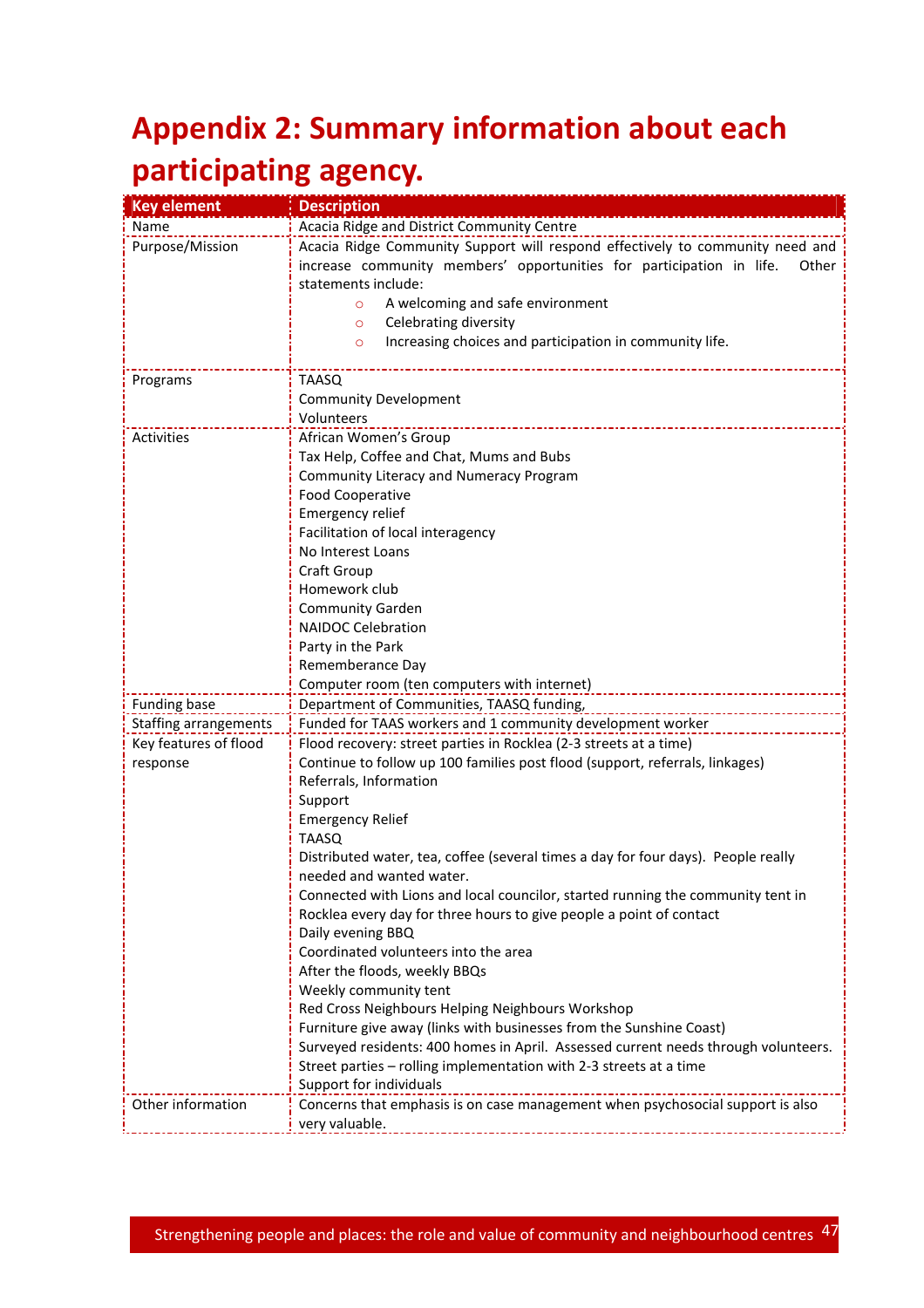| <b>Key element</b>                | <b>Description</b>                                                                                                                                                                               |
|-----------------------------------|--------------------------------------------------------------------------------------------------------------------------------------------------------------------------------------------------|
| Name                              | Benarrawa Community Development Association                                                                                                                                                      |
| Purpose/Mission                   | Benarrawa works in collaboration with local people and other organisations for a<br>just, welcoming, inclusive and enduring community.                                                           |
| Objectives                        | Bringing people together<br>1.                                                                                                                                                                   |
|                                   | 2.<br>Sharing dreams, concerns and issues                                                                                                                                                        |
|                                   | Finding practical ways to support one another<br>3.<br>Building a sense of community.                                                                                                            |
|                                   | 4.                                                                                                                                                                                               |
| Programs                          | Referral, advocacy and support for individuals and families                                                                                                                                      |
|                                   | Community education                                                                                                                                                                              |
|                                   | <b>Community Development</b>                                                                                                                                                                     |
| Activities                        | Global-Local work<br>Aboriginal and Torres Strait Islander Solidarity Group                                                                                                                      |
|                                   | Biennial Aboriginal and Torres Strait Islander Art Show and Cultural Festival                                                                                                                    |
|                                   | <b>Carers Network</b>                                                                                                                                                                            |
|                                   | Refugee Solidarity Network                                                                                                                                                                       |
|                                   | Language Sharing                                                                                                                                                                                 |
|                                   | <b>Community Garden</b><br>Auspice of small community groups                                                                                                                                     |
|                                   | Community lunches and morning teas                                                                                                                                                               |
| Funding base                      | Department of Communities Contribution                                                                                                                                                           |
|                                   | Occasional project funds (BCC, Multicultural Affairs Queensland)                                                                                                                                 |
|                                   | Facility hire                                                                                                                                                                                    |
|                                   | Donations & Fundraising                                                                                                                                                                          |
| <b>Staffing arrangements</b>      | Two part-time community development workers.                                                                                                                                                     |
|                                   | .4 Finance administration                                                                                                                                                                        |
|                                   | .2 Administration                                                                                                                                                                                |
| Key features of flood<br>response | The Centre was directly flood affected - water came two-thirds of the way up the<br>top floor of the house and approximately 90% of the contents were lost                                       |
|                                   | Conducted its own 'flood recovery' - clean up of premises, restoration of operations                                                                                                             |
|                                   | Secured temporary accommodation with the Multicultural Development Association,<br>and then St David's Anglican Church in Chelmer                                                                |
|                                   | Checked in with other affected households in the local area                                                                                                                                      |
|                                   | Linked in with Graceville State School, St David's and other local groups                                                                                                                        |
|                                   | Established a local Flood Recovery Network                                                                                                                                                       |
|                                   | Linked with other services such as Red Cross to get services into the area.                                                                                                                      |
|                                   | Held Neighbours Helping Neighbours workshops                                                                                                                                                     |
|                                   | Continue to support Graceville State School, St David's and others still involved in<br>flood recovery                                                                                           |
|                                   | Celebrated Neighbours' Day in March                                                                                                                                                              |
|                                   | Neighbours morning teas and lunches to bring people together                                                                                                                                     |
|                                   | One to one support for households in complex situations                                                                                                                                          |
|                                   | Information and referral                                                                                                                                                                         |
|                                   | Linking with other services such as Micah for case management.                                                                                                                                   |
| Other information                 | As the centre was badly affected, resources are needed to assist with their direct<br>recovery (such as records, dealing with insurance, the clean-up), as well long term<br>community recovery. |
|                                   |                                                                                                                                                                                                  |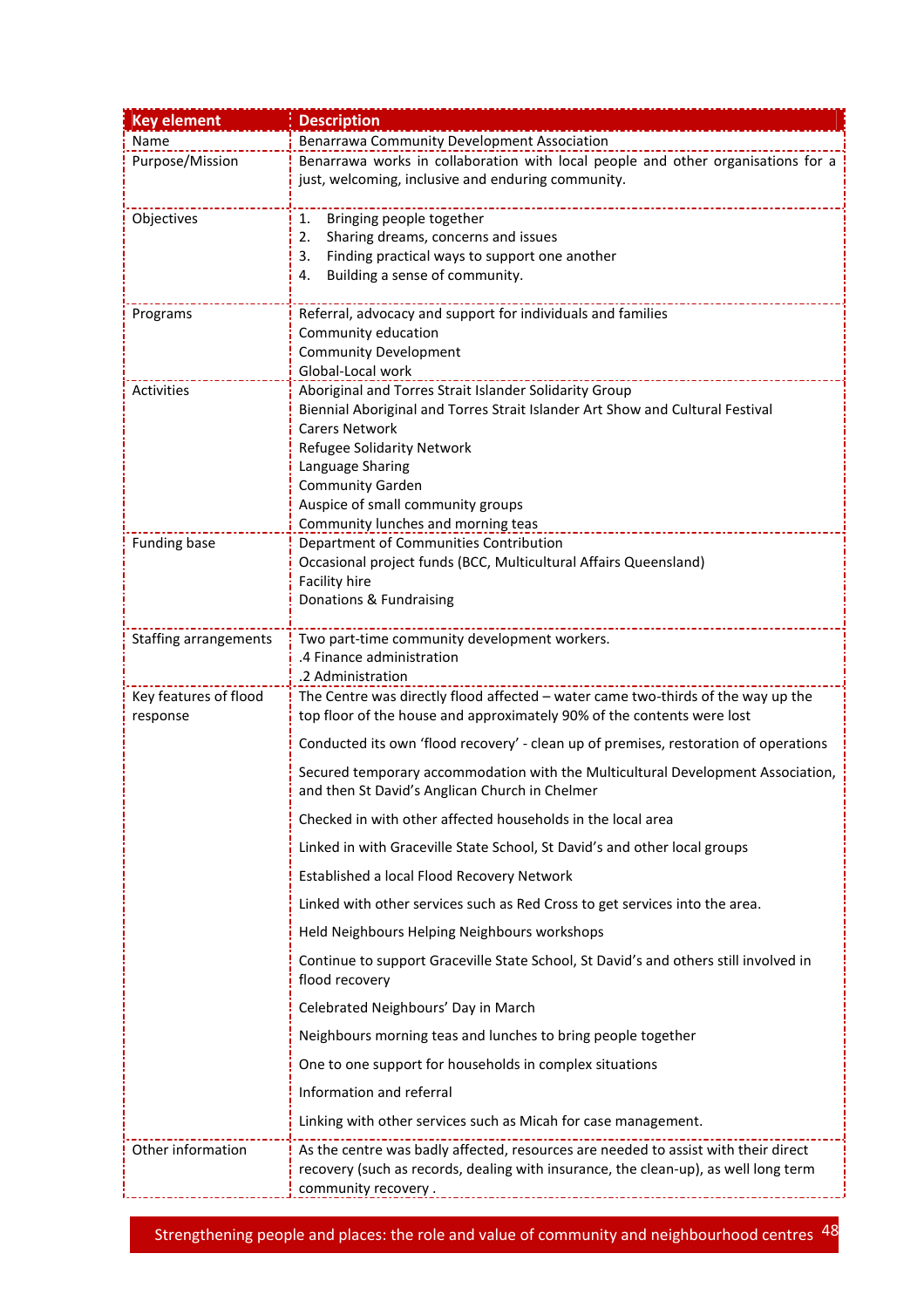| <b>Key element</b>           | <b>Description</b>                                                                                                                                                                         |
|------------------------------|--------------------------------------------------------------------------------------------------------------------------------------------------------------------------------------------|
| Name                         | Communify                                                                                                                                                                                  |
| Purpose/Mission              | A unified, supportive community with a mission to strengthen the community's<br>capacity by responding to the diverse needs and interests of all its members.                              |
| Objectives                   | Communify Qld is an established community organisation that acts as a unifying hub,<br>providing services and activities that enhance the quality of life for families and<br>individuals. |
|                              | We work with local people to promote a socially just and diverse community, and to<br>build community capacity.                                                                            |
|                              | Our major focus is the welfare and well-being of those who are disadvantaged and<br>vulnerable, either socially, physically, intellectually, or emotionally.                               |
| Programs                     | Aged and Disability Services                                                                                                                                                               |
|                              | Childcare                                                                                                                                                                                  |
|                              | Community development                                                                                                                                                                      |
|                              | Community education                                                                                                                                                                        |
|                              | <b>Domestic and Transport Services</b>                                                                                                                                                     |
|                              | <b>Emergency Relief</b>                                                                                                                                                                    |
|                              | The Exchange at Kelvin Grove                                                                                                                                                               |
|                              | Family and Individual Support Program                                                                                                                                                      |
|                              | <b>Home Assist Secure</b>                                                                                                                                                                  |
|                              | Mental health services                                                                                                                                                                     |
|                              | No Interest Loans Scheme                                                                                                                                                                   |
|                              | The Paddington Centre                                                                                                                                                                      |
|                              | Recreational programs                                                                                                                                                                      |
|                              | Refugees<br>Volunteers                                                                                                                                                                     |
| Activities                   | Program of activities available at: http://www.communify.org.au/wp-                                                                                                                        |
|                              | content/uploads/2011/05/Discover-April-June.pdf                                                                                                                                            |
| Funding base                 | Department of Communities (CSS)                                                                                                                                                            |
|                              | BCC, FAHCSIA, Qld Health, DFACS, QPAAST, DEEWR, Fees, Facilities hire, HACC.                                                                                                               |
| <b>Staffing arrangements</b> | A service manage and approximately 60 staff across all programs.                                                                                                                           |
| Key features of flood        | Primary concern was older clients                                                                                                                                                          |
| response                     | 3500 clients in home assist - did mapping of affected streets                                                                                                                              |
|                              | Doorknocked all of those clients                                                                                                                                                           |
|                              | Housing - isolated some of our funding to assist                                                                                                                                           |
|                              | ER - have seen a number of people who are struggling                                                                                                                                       |
|                              | Food relief                                                                                                                                                                                |
|                              | Family support - a number of clients are coming with other issues impacted by the                                                                                                          |
|                              | stress of being flood affected.                                                                                                                                                            |
|                              | Our work has been more around aged clients.                                                                                                                                                |
|                              | Door knocking - active outreach, checked on people, worked out where people                                                                                                                |
|                              | were. We had extensive information on where people were and made contact.                                                                                                                  |
|                              | Targeted a particular vulnerable population we already had a relationshiop<br>Coordinated with local councillor and state member to receive referrals and be a                             |
|                              | point of access.                                                                                                                                                                           |
|                              | Registered with Red Cross                                                                                                                                                                  |
|                              | Most of staff were at one of the evacuation Centres                                                                                                                                        |
|                              | A group of us on request of Red Cross did a housing audit                                                                                                                                  |
|                              | Local people wanted to cook we distributed that food out to volunteers.                                                                                                                    |
|                              |                                                                                                                                                                                            |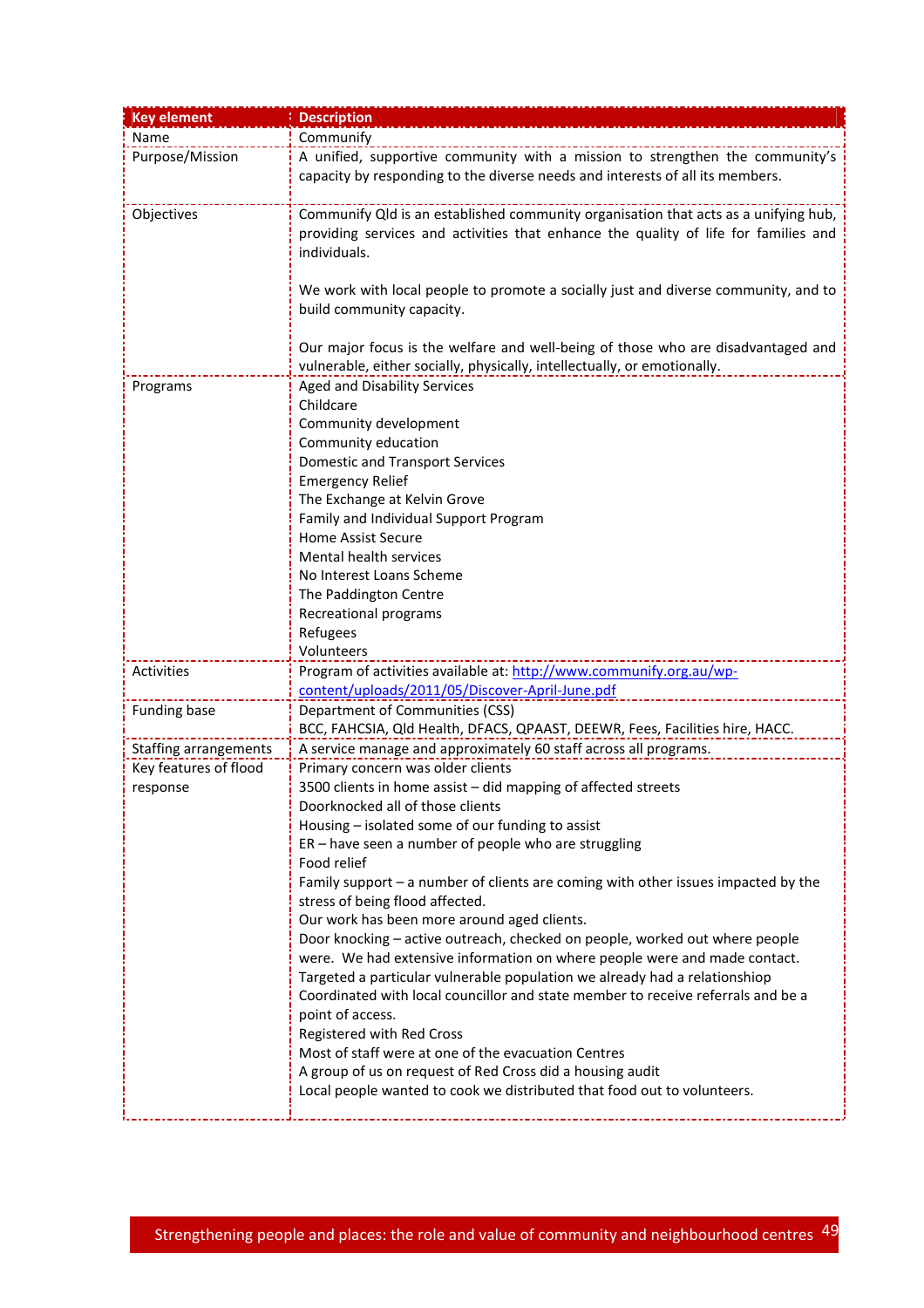| <b>Key element</b>           | <b>Description</b>                                                                    |
|------------------------------|---------------------------------------------------------------------------------------|
| Name                         | New Farm Neighbourhood Centre                                                         |
| Purpose/Mission              | Working with the community towards social justice, diversity and inclusion in         |
|                              | Brisbane's inner City. (New Farm Neighbourhood Centre).                               |
| Objectives                   | To develop and maintain a well-managed organisation with high standards of            |
|                              | governance and administration, achieving excellence in program delivery. Activities   |
|                              | include finance budgets, reporting, purchasing, repairs and maintenance systems       |
|                              | policies procedures.                                                                  |
|                              |                                                                                       |
|                              | To link people, resources and structures to facilitate positive change. To maintain a |
|                              | space and culture that is welcoming and inclusive of all people. Activities include   |
|                              | open house, community office, volunteers, annual calendar, CAN-LINC, twilight         |
|                              | training, Politics in the Pub, BBQ's and groups.                                      |
|                              |                                                                                       |
|                              | To work with the community, public and private sectors to create avenues for          |
|                              | increased financial autonomy. Activities include tennis, welcome project, funding     |
|                              | sustainability, sponsorship and room hire.                                            |
|                              |                                                                                       |
|                              | To support people to access and maintain housing that is affordable, sustainable and  |
|                              | appropriate to their needs. Activities include Tenant Advice and Advocacy Service     |
|                              | (TAASQ).                                                                              |
|                              |                                                                                       |
|                              | To achieve positive and sustainable changes for homeless and disadvantaged people.    |
|                              | Activities include Homelessness Assessment and Referral Team (HART 4000).             |
| Programs                     | Coordination, Administration and Governance                                           |
|                              | <b>Community Engagement</b>                                                           |
|                              | <b>Community Enterprise</b>                                                           |
|                              | Housing                                                                               |
|                              | Homelessness                                                                          |
| Activities                   | Open house                                                                            |
|                              | Computers and internet                                                                |
|                              | Community meals                                                                       |
|                              | Information and referral                                                              |
|                              | Volunteers                                                                            |
|                              | Tennis                                                                                |
|                              | Playgroups                                                                            |
|                              | Recreation opportunities                                                              |
| Funding base                 | Department of Communities (CSS, TAASQ and HART4000)                                   |
|                              | Room and tennis court hire                                                            |
|                              | Project management                                                                    |
|                              | Non-recurrent funds (occasionally), Donations                                         |
| <b>Staffing arrangements</b> | Service Manager, Community Development Worker, TAASQ and HART4000 teams.              |
|                              | Administration officer, finance administrator and one self-funded community           |
|                              | development trainee.                                                                  |
| Key features of flood        | Immediate link with local flood recovery advisory group and councilor                 |
| response                     | Declared the hub for recovery services                                                |
|                              | Organised volunteers to go out to all affected premises and do an assessment          |
|                              | Then focused on 40 households assessed as very vulnerable                             |
|                              | Received and distributed funds donated locally                                        |
|                              | Organised recovery festival                                                           |
| Other information            | Would have liked more capacity for more follow up and outreach.                       |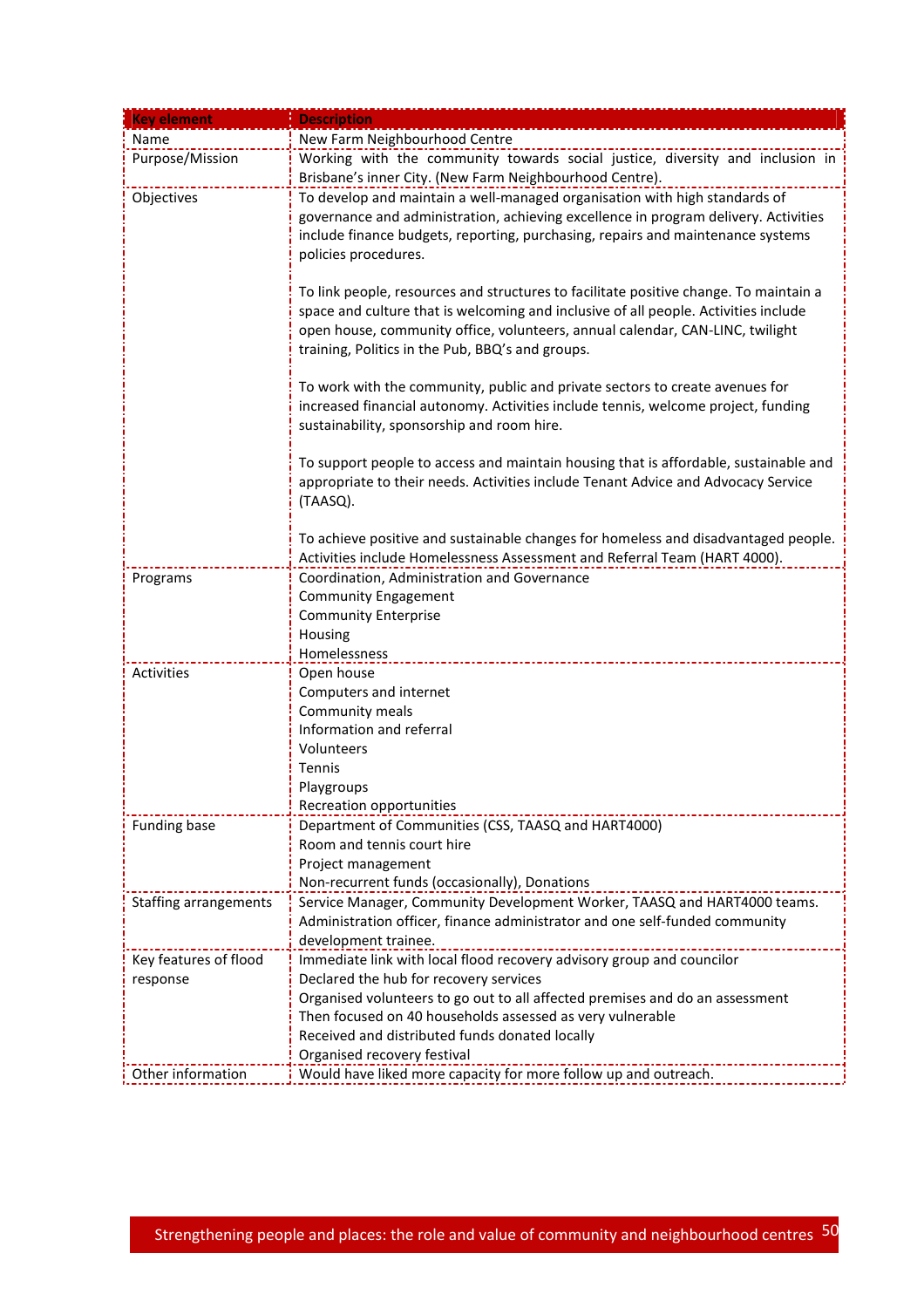| <b>Key element</b> | <b>Description</b>                                                                          |
|--------------------|---------------------------------------------------------------------------------------------|
| Name               | Sherwood Neighbourhood Centre                                                               |
| Purpose/Mission    | Enhancing quality of life for all in our community especially those disadvantaged, by       |
|                    | providing support and opportunities for personal and community growth.                      |
| Objectives         | To alleviate social isolation                                                               |
|                    |                                                                                             |
|                    | Carry out the promotion, establishment, support and                                         |
|                    | assistance of social welfare programs                                                       |
|                    |                                                                                             |
|                    | To assist in the direct relief of poverty, homelessness,                                    |
|                    | illness, disability and isolation                                                           |
| Programs           | <b>Facilities</b>                                                                           |
|                    | Community support                                                                           |
|                    | Housing support                                                                             |
|                    | Emergency relief                                                                            |
|                    | South West Interagency                                                                      |
|                    | Gold Program                                                                                |
| Activities         | Social and recreational (dancing, fitness, craft)                                           |
|                    | University of third age                                                                     |
|                    | Centrelink come onsite on Wednesday morning - entitlements                                  |
|                    | ER on Wednesday relief                                                                      |
|                    | Clinical and consultant psychologist from brisbane south divisions of GPs - 2 free sessions |
|                    | and 5-6 if they go their gp<br>NILS through communify                                       |
|                    | JP service Tuesday                                                                          |
|                    | Counselling and mediation service - private provider that comes in (has medicare rebate)    |
|                    | Volunteers                                                                                  |
|                    | Convene south west interagency                                                              |
|                    | Community support, groups and classes provided CSS                                          |
|                    | Centre run activities - self organising                                                     |
|                    | Privately run activities - hall constantly being used                                       |
|                    | Flood support group - run by part-time case manager - people affected by floods getting     |
|                    | together - meeting fortnightly and have established their own email group                   |
|                    | Seniors enjoying active lifestyles                                                          |
|                    | Grumpy old men                                                                              |
|                    | Time to play - playgroup                                                                    |
|                    | ER - funding now for a part-time case management worker because needs have become           |
|                    | more complex                                                                                |
| Funding base       | Department of Communities                                                                   |
| <b>Staffing</b>    | Centre manager, administration worker, two part-time housing workers, NILS project          |
| arrangements       | worker, part-time case management support worker attached to ER.                            |
| Key features of    | Support group emerged in April                                                              |
| flood response     | Housing                                                                                     |
|                    | Sp many people turning up and looking for some assistance - mainly giving immediate         |
|                    | assistance in food, ER, referral                                                            |
|                    | Different agencies made contact on the first day to say what they could offer.              |
|                    | Local alderman Nicole Johnstone - relationship with local councillor has helped a lot.      |
|                    | Beyond Blue - coming to do a workshop for staff, help staff with techniques, what to look   |
|                    | for and how to act.                                                                         |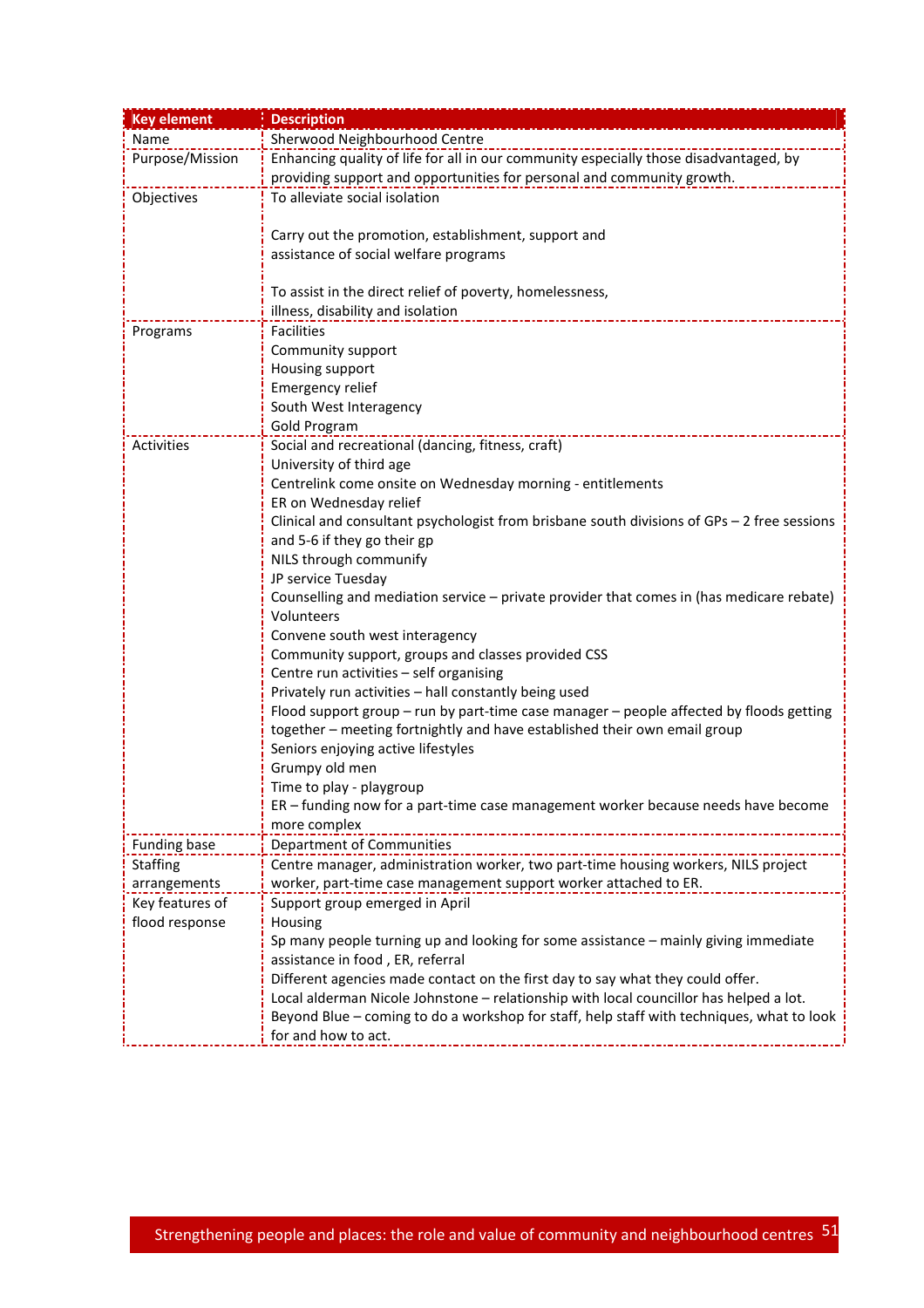| <b>Key element</b>           | <b>Description</b>                                                                                                                                          |  |  |
|------------------------------|-------------------------------------------------------------------------------------------------------------------------------------------------------------|--|--|
| Name                         | West End Community House                                                                                                                                    |  |  |
| Purpose/Mission              | The House is an organisation providing a space that facilitates community<br>empowerment, social justice, improved human relationships and quality of life. |  |  |
|                              |                                                                                                                                                             |  |  |
| Objectives                   | Developing Community House as a hub for sustaining the tenancies of low<br>$\circ$                                                                          |  |  |
|                              | income groups with the aim of increasing our impact on the rising levels of                                                                                 |  |  |
|                              | housing stress.                                                                                                                                             |  |  |
|                              | Ensuring Community House remains an accessible, loved community centre<br>$\circ$                                                                           |  |  |
|                              | West End Community House is a great place to work<br>$\circ$                                                                                                |  |  |
|                              | Community House is one of West End's favourite charities.<br>$\circ$                                                                                        |  |  |
|                              | Community House is a strong player in a functioning alliance of West End<br>$\circ$                                                                         |  |  |
|                              | community based organizations                                                                                                                               |  |  |
|                              | A robust organise with a diverse funding base for our services and our strategic<br>$\circ$                                                                 |  |  |
|                              | project.                                                                                                                                                    |  |  |
| Programs                     | <b>TAASQ</b>                                                                                                                                                |  |  |
|                              | <b>Community Development</b>                                                                                                                                |  |  |
|                              | The Kiosk                                                                                                                                                   |  |  |
|                              | Facilities                                                                                                                                                  |  |  |
| Activities                   | <b>QPILCH visiting service</b>                                                                                                                              |  |  |
|                              | Health clinic visiting to assist homeless people                                                                                                            |  |  |
|                              | Playgroup                                                                                                                                                   |  |  |
|                              | Story telling                                                                                                                                               |  |  |
|                              | Art group                                                                                                                                                   |  |  |
|                              | Mental health support group                                                                                                                                 |  |  |
|                              | Pedestrian Advocacy Group                                                                                                                                   |  |  |
| Funding base                 | Inner South Interagency Network<br>Department of Communities                                                                                                |  |  |
|                              | Corporate donations                                                                                                                                         |  |  |
|                              | Facilities hire                                                                                                                                             |  |  |
| <b>Staffing arrangements</b> | Coordinator, community development worker, tenant advice workers and                                                                                        |  |  |
|                              | administration worker                                                                                                                                       |  |  |
| Key features of flood        | Centre lost power and was based elsewhere initially (through donated space)                                                                                 |  |  |
| response                     | Established community tent with local Councillor                                                                                                            |  |  |
|                              | Coordinated intensive outreach and door-knocking, assessed needs and deployed                                                                               |  |  |
|                              | volunteers and other helpers                                                                                                                                |  |  |
|                              | Food                                                                                                                                                        |  |  |
|                              | Deployed local and incoming volunteers to where they were needed                                                                                            |  |  |
|                              | Received donations from local people wanting to give locally                                                                                                |  |  |
|                              | Some focus on very vulnerable households and providing services                                                                                             |  |  |
|                              | More tenant advice calls from affected dwellings including large unit blocks                                                                                |  |  |
|                              | Worked with local school                                                                                                                                    |  |  |
|                              | Collected 380 contact numbers from people wanting to volunteer                                                                                              |  |  |
|                              | Held gatherings and events to bring people back together                                                                                                    |  |  |
|                              | Assessed needs of businesses - significant closures                                                                                                         |  |  |
|                              | Auspicing Yeronga Centre                                                                                                                                    |  |  |
|                              | Existing networks were extensive and facilitated to help                                                                                                    |  |  |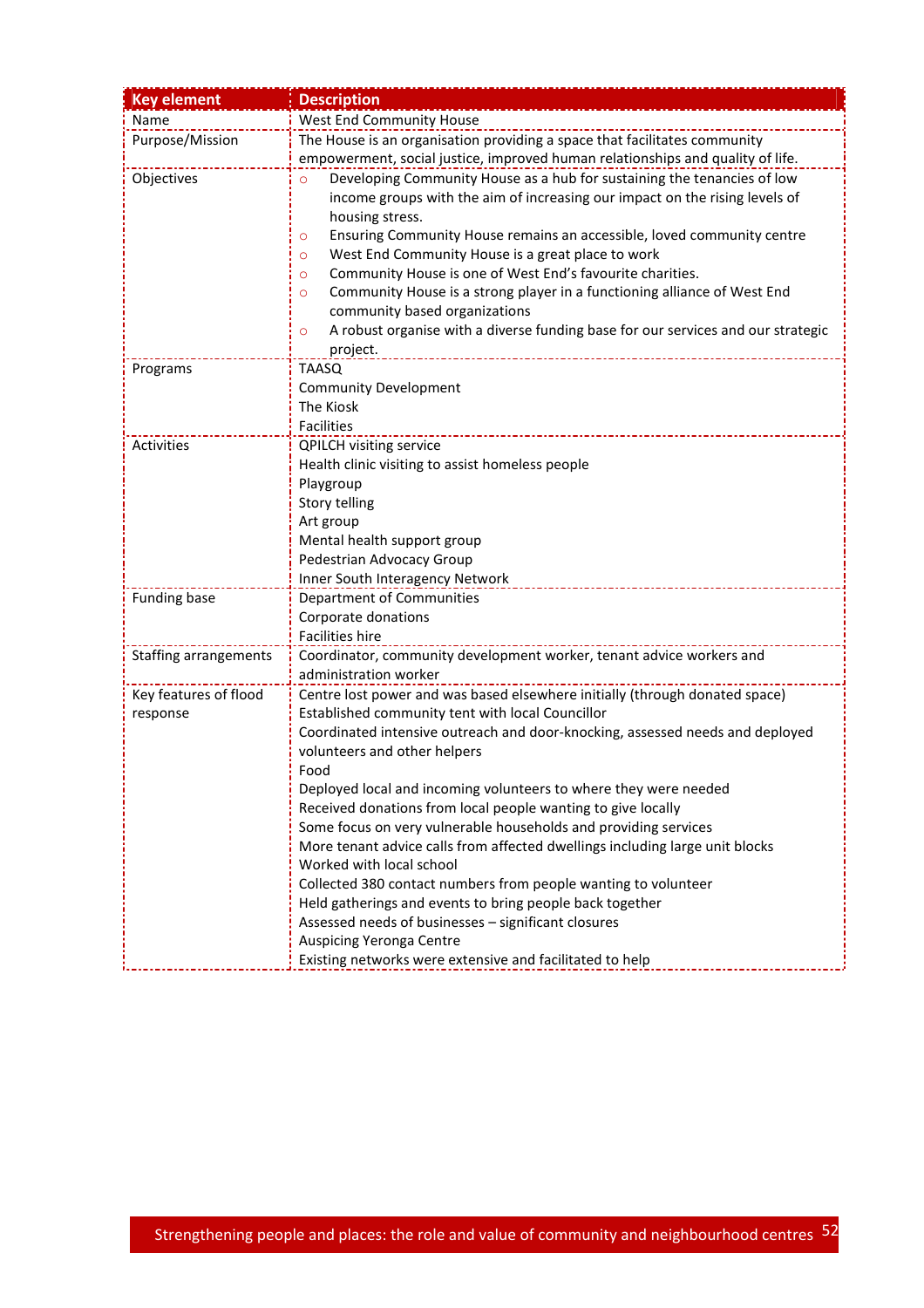| <b>Key element</b>    | <b>Description</b>                                                                                                                                                                                  |  |  |
|-----------------------|-----------------------------------------------------------------------------------------------------------------------------------------------------------------------------------------------------|--|--|
| Name                  | Yeronga Flood Recovery Centre (commenced two days prior to January floods and in<br>early stage of organizational development. Currently auspiced by West End<br>Community House).                  |  |  |
| <b>Funding base</b>   | Recently secured funds from Department of Communities. Prior to June run entirely<br>by volunteers and through donations<br>Capital funding also in the last state budget to improve the facilities |  |  |
| Staffing arrangements | Two part-time community based workers (a total of seven days)                                                                                                                                       |  |  |
| Key features of flood | Initially an evacuation place (prior to flood) then a respite centre                                                                                                                                |  |  |
| response              | Distributed 10,000 meals in first four weeks                                                                                                                                                        |  |  |
|                       | Home visits                                                                                                                                                                                         |  |  |
|                       | People visiting                                                                                                                                                                                     |  |  |
|                       | Daily meals                                                                                                                                                                                         |  |  |
|                       | Information and referral                                                                                                                                                                            |  |  |
|                       | Gathering place                                                                                                                                                                                     |  |  |
|                       | Visiting psychologist                                                                                                                                                                               |  |  |
|                       | Continue to coordinate 25 volunteers                                                                                                                                                                |  |  |
|                       | Support groups                                                                                                                                                                                      |  |  |
|                       | Playgroup                                                                                                                                                                                           |  |  |
|                       | Linking people with donations, storing donations                                                                                                                                                    |  |  |
|                       | Craft group                                                                                                                                                                                         |  |  |
|                       | Hub for visiting services such as Micah, TAASQ                                                                                                                                                      |  |  |
|                       | Working with local schools                                                                                                                                                                          |  |  |
|                       | Continue outreach and contact with vulnerable households                                                                                                                                            |  |  |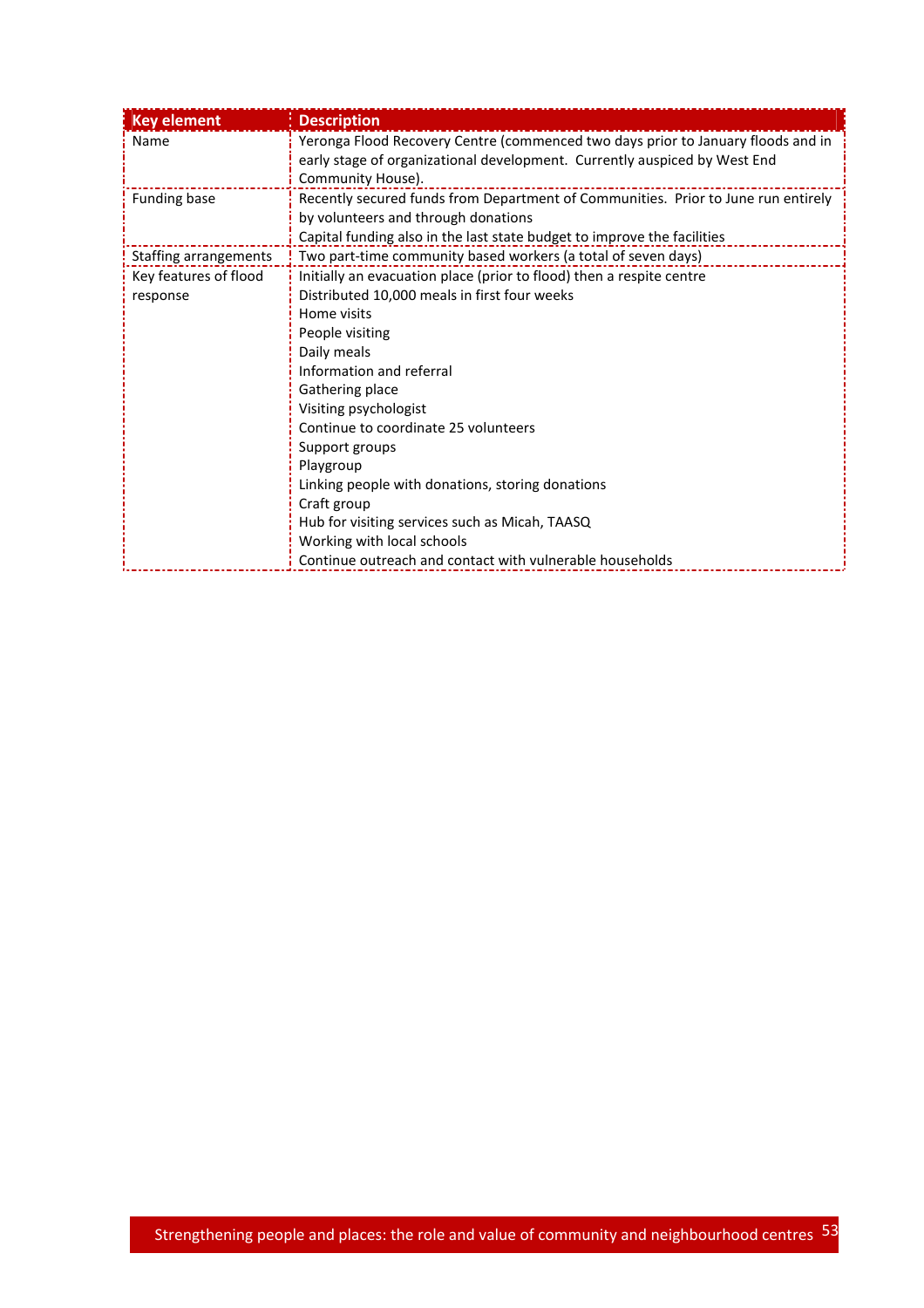Strengthening people and places: the role and value of community and neighbourhood centres 54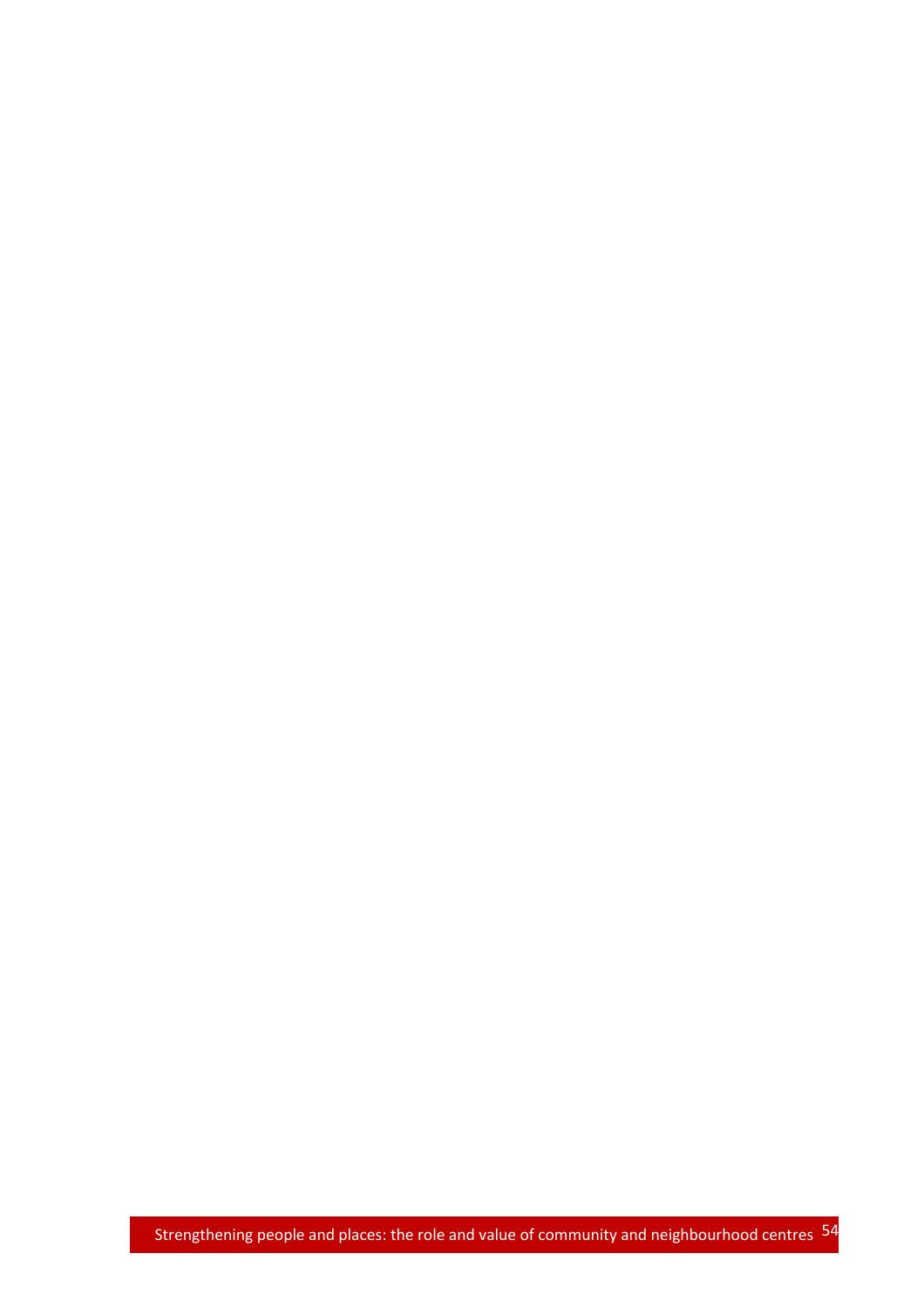# Appendix 3: Survey of activities

The following information was collected by Griffith University in 2007 in a survey with six community Centres in Queensland (Ingamells and Furneaux, 2007). It illustrates the extent of activities undertaken by community and neighbourhood centres:

| Accommodation - long        | Cultural diversity group       | Mental health carers       |                                |
|-----------------------------|--------------------------------|----------------------------|--------------------------------|
| term                        | Dance                          | support group              | Savings & Loans Group          |
| Accommodation - short       | Diabetics Dance for            | Mental Health Forum        | School holiday programs        |
| term                        | Fitness group                  | Mental health support      | Senior's Week                  |
| Action Groups for           | Disability support             | group                      | Skate bowl Competition         |
| development                 | Domestic Violence refuge       | <b>Mental Health Week</b>  | Small business                 |
| Action Groups for           | Domestic Violence refuge       | Mentoring other            | workshops & peer               |
| environmental issues        | Domestic Violence Week         | organisations              | <b>Social Ventures</b>         |
| <b>Adult Education</b>      | Early Literacy Program         | Mission Australia          | Smith Family                   |
| <b>Adult Learner's Week</b> | <b>Education and Training</b>  | Mobile services            | Staff development              |
| After school care           | <b>Emergency Relief</b>        | Money workshop             | Strategy planning day          |
| Anger management            | <b>Employment programs</b>     | Multi cultural music night | Stress management              |
| Animations Workshop for     | Environmental                  | Multicultural Festival     | Submissions for funding        |
| Youth                       | Family Fun Day                 | Multicultural Week         | Suicide Prevention             |
| <b>Annual Community</b>     | Family Law workshop            | Multicultural women's      | Network                        |
| Festival                    | <b>Family Support services</b> | group                      | Supervised access visits       |
| Art classes                 | First Aid Course               | Mutual Support groups      | Supervision of Work for        |
| Auspice                     | Food Co-op                     | Neighbourhood Watch        | the Dole Projects              |
| Baby care                   | Fundraising                    | Networks                   | <b>TAFE Accredited courses</b> |
| <b>Blue Light Disco</b>     | <b>Gardening Club</b>          | New Community service      | Tai Chi Classes                |
| <b>Boat Club</b>            | <b>Gardening Workshops</b>     | workers peer support       | Tax Help                       |
| <b>Budgeting</b>            | German speaking                | group                      | Volunteer                      |
| Carer Respite               | playgroup                      | Numeracy and Literacy      | administration                 |
| Catering                    | Guinness Book of               | Nursery                    | <b>Volunteer Day</b>           |
| Child Care - respite        | Records World Record           | Older women's network      | <b>Volunteering Register</b>   |
| Child Protection Day        | attempt (paper chain           | Orchestra                  | Volunteer Training for         |
| Child Safety programs       | making)                        | Outreach                   | administrative assistants      |
| Church groups               | Healthy Lifestyle Expo         | <b>Organic Gardening</b>   | Volunteer Training for         |
| Cleaning                    | Hire of facilities             | Parenting courses          | childcare                      |
| Collaboration               | Home visits                    | Parents with ADHD          | Walking group                  |
| Community Café              | Homicide victims support       | children                   | Websites                       |
| <b>Community Christmas</b>  | Housing Forum and              | Partnerships               | Weight Loss Group              |
| Lunch                       | tenancy workshops and          | People with disabilities   | Welcome and greeting           |

#### Alphabetical Compilation of Community Centre Activities